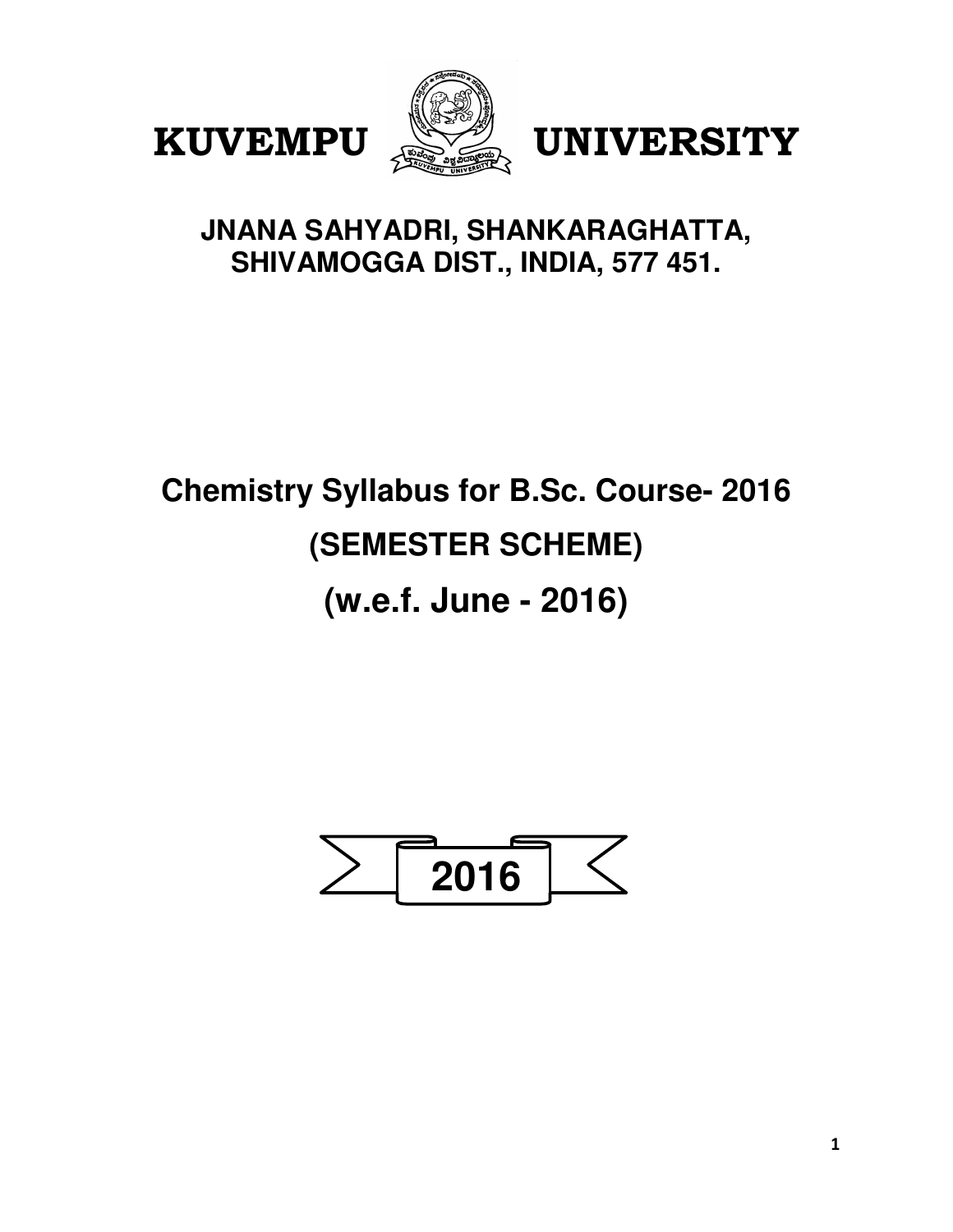# **KUVEMPU UNIVERSITY Chemistry Syllabus for B.Sc. Course – 2016 (SEMESTER SCHEME) (w.e.f. June - 2016)**

### **PREFACE**

Science and Science education plays an important role in the development of any modern society. An effective science education can be imparted at the undergraduate level only by revamping the present curriculum and teaching to make it effective and meaningful. For this, the curriculum should be composed, giving emphasis to various aspects such as the creativity of students, awareness of basic knowledge of science, especially chemistry because chemistry is a border science to biology, physics and engineering and many other branches of science. Hence the syllabus of undergraduate courses in chemistry is prepared to give sound knowledge, understanding of chemistry. The goal of the syllabus is to make the study of chemistry stimulating, relevant and interesting. The syllabus is prepared with a view to equipping the students to contribute their knowledge and skills to academic and industrial environments and also will expose students to various fields in chemistry and in the related disciplines. The emphasis is given in the syllabus for training the students in laboratory skills and instrumentation.

This new syllabus has been prepared in a participatory manner, after discussions with a number of faculty members in the subject and also after evaluating the existing syllabi of B.Sc., the new syllabi of XI and XII standards and U.G.C. model curriculum and the syllabi of other Universities. The units of the syllabus are well defined and the scope of each is given in detail. The number of contact hours required for each unit is also given. A list of reference books is provided at the end of each unit.

### **OBJECTIVES**

- $\triangleright$  To expose students into various fields in chemistry and to understand basic facts and concepts in Chemistry, to develop interest in the study of chemistry, and advanced aspects of related disciplines.
- $\triangleright$  To acquire the knowledge of terms, facts, concepts, techniques and principles of the subject and to develop the ability to apply skills in the proper handling of apparatus and chemicals.
- $\triangleright$  To develop problem solving skills.
- $\triangleright$  To be familiarized with the emerging areas of Chemistry their applications in various areas of Chemical sciences and empower students to meet the challenges of tomorrow.

### \*\*\*\*\*\*\*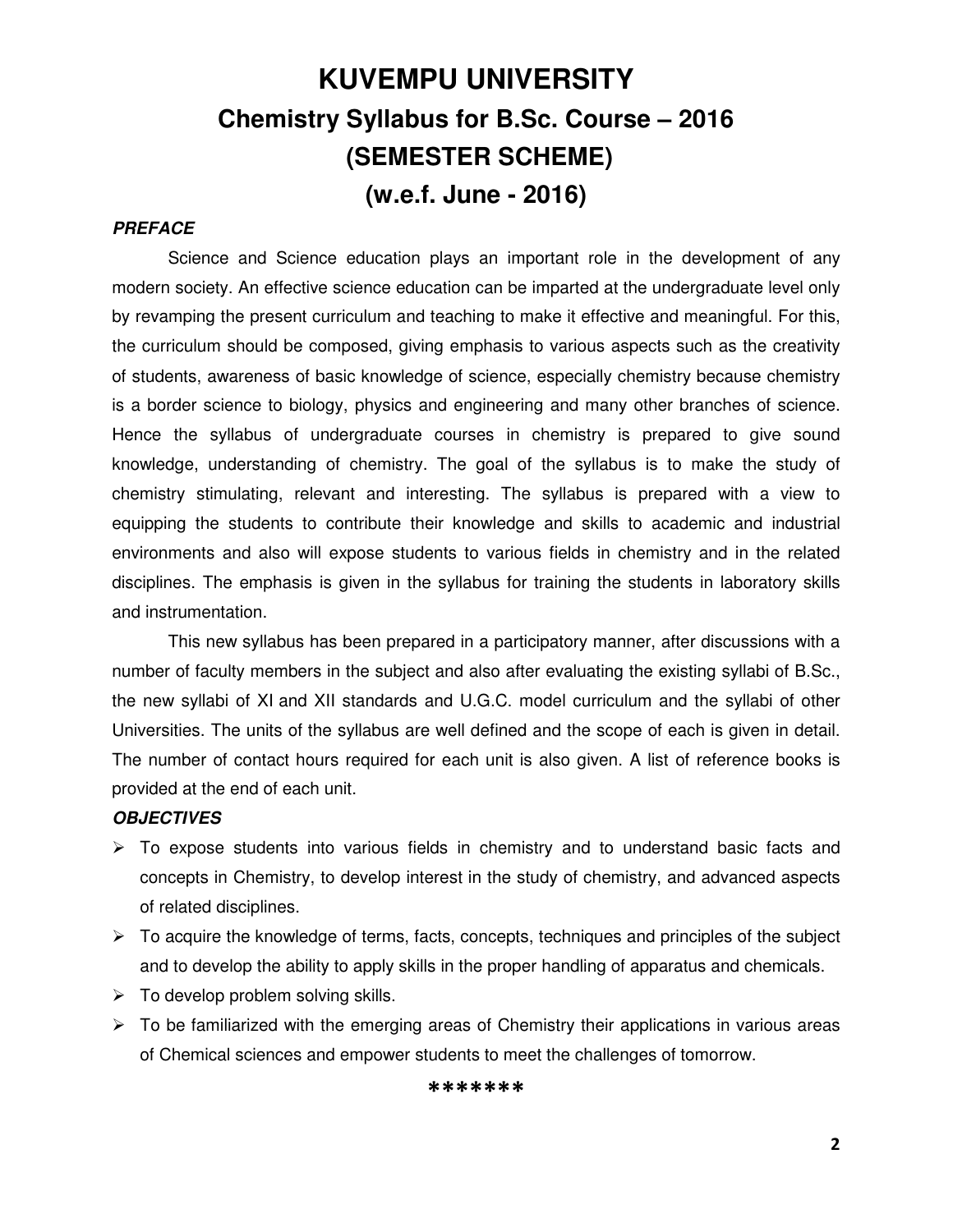**Chemistry Syllabus for B.Sc. Course – 2016 (SEMESTER SCHEME)** 

# **(w.e.f. June - 2016)**

**Pattern and Scheme of Examination under Semester Scheme approved by UG-BOS in Chemistry held on 25-11-2015.**

| : SYLLABUS PATTERN :                  |                                         |  |  |
|---------------------------------------|-----------------------------------------|--|--|
| <b>First Semester:</b>                | <b>Second Semester:</b>                 |  |  |
| Paper-I; CHEMISTRY - I (60 hours)     | Paper-II; CHEMISTRY - II (60 hours)     |  |  |
| (15 hours/unit, 04 hours/week)        | (15 hours/unit, 04 hours/week)          |  |  |
| Theory:                               | Theory:                                 |  |  |
| <b>Unit-I: Analytical Chemistry</b>   | <b>Unit-I: Analytical Chemistry</b>     |  |  |
| <b>Unit-II: Inorganic Chemistry</b>   | <b>Unit-II: Inorganic Chemistry</b>     |  |  |
| <b>Unit-III: Organic Chemistry</b>    | <b>Unit-III: Organic Chemistry</b>      |  |  |
| <b>Unit-IV: Physical Chemistry</b>    | <b>Unit-IV: Physical Chemistry</b>      |  |  |
| Practical: Paper-I (03 hours/week)    | Practical: Paper-II (03 hours/week)     |  |  |
| Third Semester:                       | <b>Fourth Semester:</b>                 |  |  |
| Paper-III; CHEMISTRY - III (60 hours) | Paper-IV; CHEMISTRY - IV (60 hours)     |  |  |
| (15 hours/unit, 04 hours/week)        | (15 hours/unit, 04 hours/week)          |  |  |
| Theory:                               | Theory:                                 |  |  |
| <b>Unit-I: Analytical Chemistry</b>   | <b>Unit-I: Analytical Chemistry</b>     |  |  |
| <b>Unit-II: Inorganic Chemistry</b>   | <b>Unit-II: Inorganic Chemistry</b>     |  |  |
| <b>Unit-III: Organic Chemistry</b>    | <b>Unit-III: Organic Chemistry</b>      |  |  |
| <b>Unit-IV: Physical Chemistry</b>    | <b>Unit-IV: Physical Chemistry</b>      |  |  |
| Practical: Paper-III (03 hours/week)  | Practical: Paper-IV (03 hours/week)     |  |  |
| Fifth Semester:                       | <b>Fifth Semester:</b>                  |  |  |
| Paper-V; CHEMISTRY - V (45 hours)     | Paper-VI; CHEMISTRY - VI (45 hours)     |  |  |
| (15 hours/unit, 03 hours/week)        | (15 hours/unit, 03 hours/week)          |  |  |
| Theory:                               | Theory:                                 |  |  |
| <b>Unit-I: Analytical Chemistry</b>   | <b>Unit-I: Physical Chemistry</b>       |  |  |
| <b>Unit-II: Inorganic Chemistry</b>   | <b>Unit-II: Analytical Chemistry</b>    |  |  |
| <b>Unit-III: Organic Chemistry</b>    | <b>Unit-III: Inorganic Chemistry</b>    |  |  |
| Practical: Paper-V (03 hours/week)    | Practical: Paper-VI (03 hours/week)     |  |  |
| <b>Sixth Semester:</b>                | <b>Sixth Semester:</b>                  |  |  |
| Paper-VII; CHEMISTRY - VII (45 hours) | Paper-VIII; CHEMISTRY - VIII (45 hours) |  |  |
| (15 hours/unit, 03 hours/week)        | <b>Theory:</b>                          |  |  |
| <b>Theory:</b>                        | <b>Unit-I: Inorganic Chemistry</b>      |  |  |
| <b>Unit-I: Organic Chemistry</b>      | <b>Unit-II: Organic Chemistry</b>       |  |  |
| <b>Unit-II: Physical Chemistry</b>    | <b>Unit-III: Physical Chemistry</b>     |  |  |
| <b>Unit-III: Analytical Chemistry</b> | Practical: Paper-VIII (03 hours/week)   |  |  |
| Practical: Paper-VII (03 hours/week)  |                                         |  |  |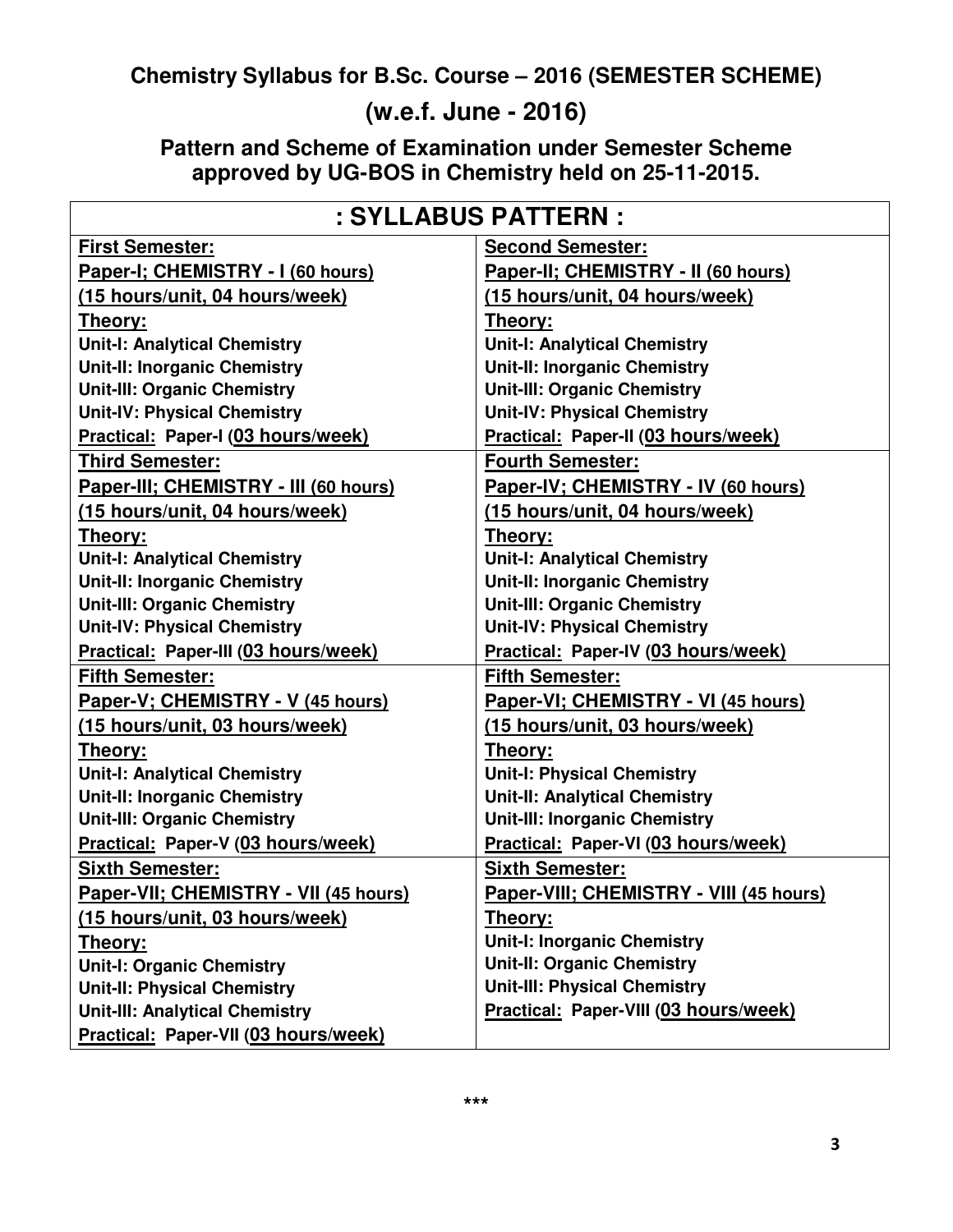**Chemistry Syllabus for B.Sc. Course – 2016 (SEMESTER SCHEME)** 

# **(w.e.f. June - 2016)**

# **Examination Pattern**

| : EXAMINATION PATTERN :                 |            |                 |                                        |     |                                                                             |                         |                 |                      |                          |              |                       |
|-----------------------------------------|------------|-----------------|----------------------------------------|-----|-----------------------------------------------------------------------------|-------------------------|-----------------|----------------------|--------------------------|--------------|-----------------------|
| <b>THEORY</b>                           |            |                 |                                        |     | <b>PRACTICALS</b>                                                           |                         |                 |                      |                          |              |                       |
| <b>Semester</b>                         | Paper      | <b>Duration</b> | Max.<br><b>Marks</b>                   | IA  | <b>Total</b>                                                                | Paper                   | <b>Duration</b> | Max.<br><b>Marks</b> | IA                       | <b>Total</b> | Grand<br><b>Total</b> |
| т                                       | Paper-I    | 3 hours         | 50                                     | 10  | 60                                                                          | Paper-I                 | 3 hours         | 40                   | $\overline{\phantom{a}}$ | 40           | 100                   |
| $\mathbf{I}$                            | Paper-II   | 3 hours         | 50                                     | 10  | 60                                                                          | Paper-II                | 3 hours         | 40                   | $\blacksquare$           | 40           | 100                   |
| Ш                                       | Paper-III  | 3 hours         | 50                                     | 10  | 60                                                                          | Paper-III               | 3 hours         | 40                   | $\blacksquare$           | 40           | 100                   |
| IV                                      | Paper-IV   | 3 hours         | 50                                     | 10  | 60                                                                          | Paper-IV                | 3 hours         | 40                   | $\blacksquare$           | 40           | 100                   |
| $\mathbf v$                             | Paper-V    | 3 hours         | 50                                     | 10  | 60                                                                          | Paper-V                 | 3 hours         | 40                   | $\blacksquare$           | 40           | 200                   |
|                                         | Paper-VI   | 3 hours         | 50                                     | 10  | 60                                                                          | Paper-VI                | 3 hours         | 40                   |                          | 40           |                       |
| VI                                      | Paper-VII  | 3 hours         | 50                                     | 10  | 60                                                                          | Paper-VII               | 3 hours         | 40                   | $\mathbf{r}$             | 40           | 200                   |
|                                         | Paper-VIII | 3 hours         | 50                                     | 10  | 60                                                                          | Paper-VIII              | 3 hours         | 40                   |                          | 40           |                       |
| Theory (Final exam)<br><b>Internals</b> |            |                 | <b>Practical</b>                       |     | <b>Total Marks:</b>                                                         |                         |                 |                      |                          |              |                       |
| 400                                     |            | 80              |                                        | 320 |                                                                             | <b>I to VI SEMESTER</b> |                 |                      |                          |              |                       |
|                                         |            |                 | semester,<br>and averaged<br>10 marks) |     | (For each paper,<br>two IA's (Tests) per<br>each<br>carrying 20 marks<br>to |                         |                 |                      |                          | 800          |                       |

# **: EXAMINATION PATTERN :**

**\*\*\***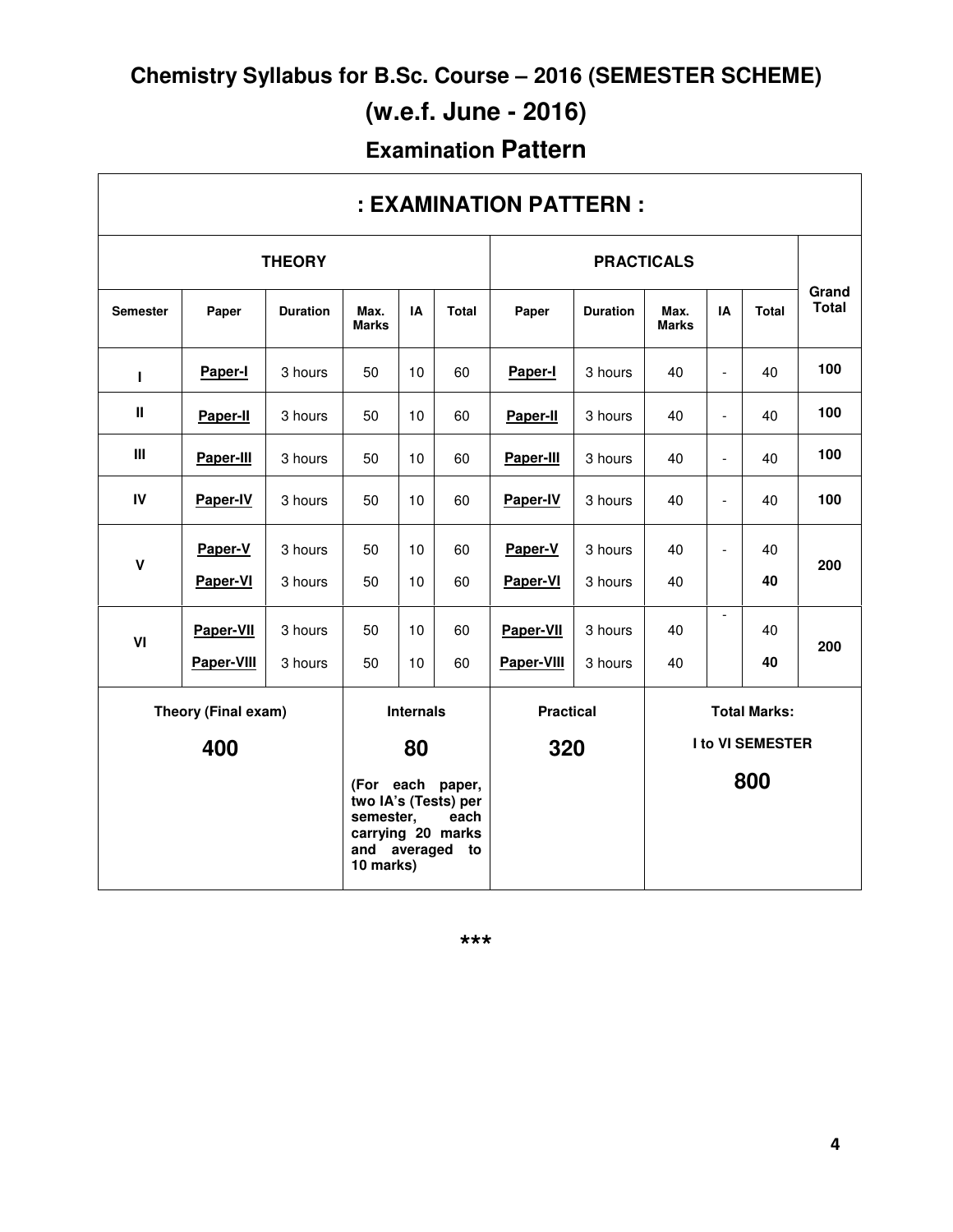# Question paper pattern for FIRST to FOURTH Semesters

Instructions:

a) The question paper contains three parts, Part-A, B, C and D.

b) Part-A (1 mark questions), Part-B (2 marks questions), Part-C (4 marks questions) and Part-D (8 marks questions).

c) Examination duration = 3 hours; Maximum marks = 50.

## PART-A

| Answer the following in a word, phrase or a sentence. | $8\times1=8$ |
|-------------------------------------------------------|--------------|
| Q. 1. a                                               |              |
| $\mathbf b$                                           |              |
| C                                                     |              |
| d                                                     |              |
| e                                                     |              |
|                                                       |              |
| g                                                     |              |
| $\mathbf h$                                           |              |
|                                                       |              |

## PART-B

| Answer any FIVE of the following questions. | $5 \times 2 = 10$ |
|---------------------------------------------|-------------------|
| Q. 2. a                                     |                   |
| $\mathbf b$                                 |                   |
| $\mathbf c$                                 |                   |
| d                                           |                   |
| e                                           |                   |
|                                             |                   |
| g                                           |                   |
| $\mathbf h$                                 |                   |
| <b>PART-C</b>                               |                   |

| Answer Any FOUR of the following questions. | $4 \times 4 = 16$ |
|---------------------------------------------|-------------------|
|                                             |                   |
| $Q.3.$<br>$Q.4.$                            |                   |
| Q.5.                                        |                   |
| Q. 6.                                       |                   |
| Q. 7.                                       |                   |
| Q.8.                                        |                   |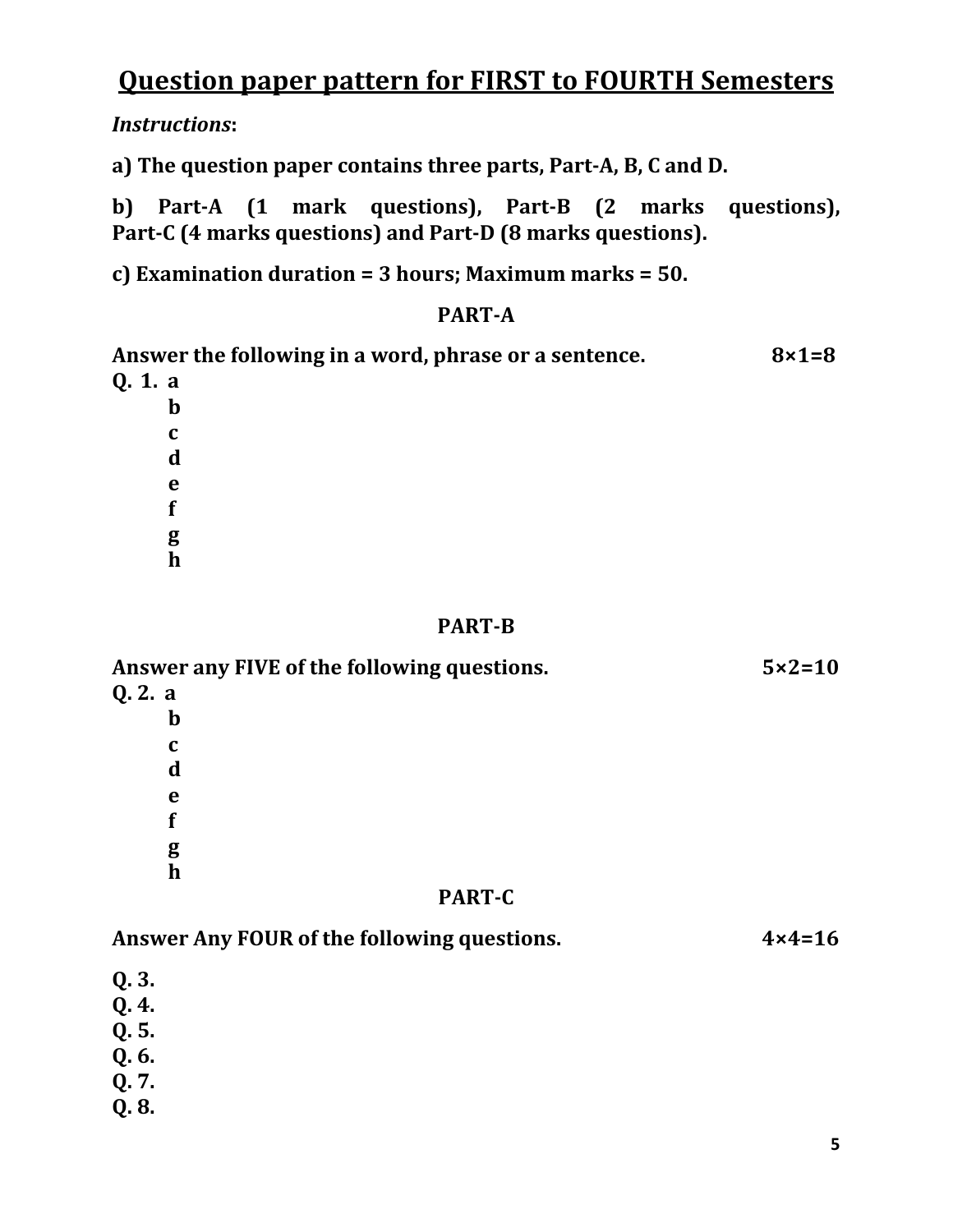## PART-D

Answer Any TWO of the following questions. 2×8=16

Q. 09.

Q. 10.

Q. 11.

Q. 12.

NOTE: Question paper setting pattern (Instructions to question paper setters)

Part-A & B: Question no. 1 and 2: TWO questions shall be selected from each Unit.

Part-C: Minimum ONE question shall be selected from each Unit. Each Question carries 4 Marks.

Part-D: One question shall be selected from each Unit. Each question carries 8 Marks. Subdivisions, if required, should not exceed a) & b) with a marks distribution of 3+5 or 4+4.

\*\*\*\*\*\*\*\*\*\*\*\*\*\*\*\*\*\*\*\*\*\*\*\*\*\*\*\*\*\*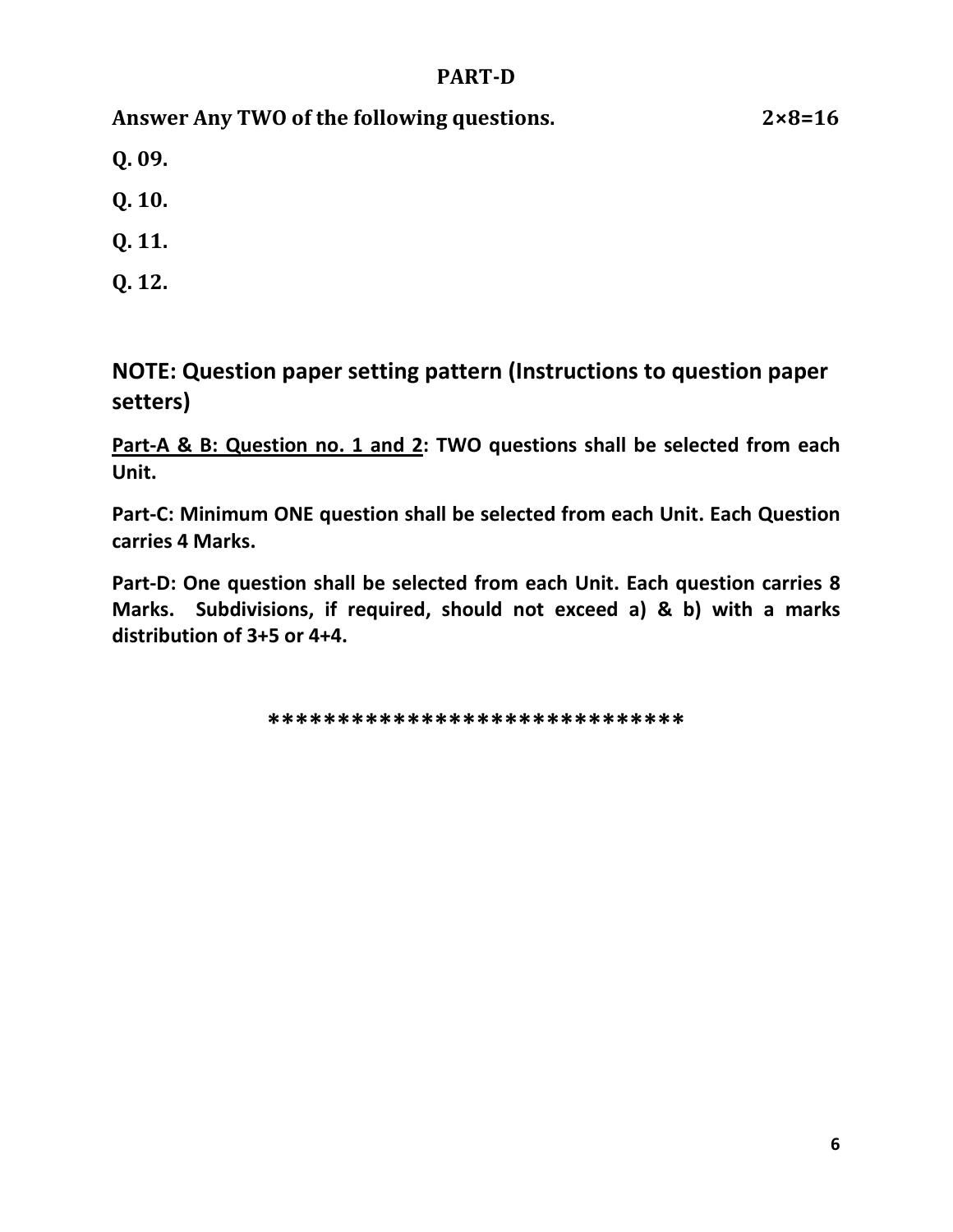# Question paper pattern for FIFTH and SIXTH Semesters

Instructions:

a) The question paper contains three parts, Part-A, B, C and D.

b) Part-A (1 mark questions), Part-B (2 marks questions), Part-C (4 marks questions) and Part-D (8 marks questions).

c) Examination duration = 3 hours; Maximum marks = 50.

## PART-A

| Answer the following in a word, phrase or a sentence. | $8\times1=8$ |
|-------------------------------------------------------|--------------|
| R. 1. a                                               |              |
| $\mathbf b$                                           |              |
| C                                                     |              |
| d                                                     |              |
| e                                                     |              |
|                                                       |              |
| g                                                     |              |
| $\mathbf h$                                           |              |
|                                                       |              |

## PART-B

| Answer any FIVE of the following questions. | $5 \times 2 = 10$ |
|---------------------------------------------|-------------------|
| Q. 2. a                                     |                   |
| $\mathbf b$                                 |                   |
| $\mathbf c$                                 |                   |
| d                                           |                   |
| e                                           |                   |
|                                             |                   |
| g                                           |                   |
| $\mathbf h$                                 |                   |
| <b>PART-C</b>                               |                   |

| Answer Any FOUR of the following questions. | $4 \times 4 = 16$ |
|---------------------------------------------|-------------------|
| Q.3.                                        |                   |
| Q.4.                                        |                   |
| Q. 5.                                       |                   |
| Q. 6.                                       |                   |
| Q. 7.                                       |                   |
| Q.8.                                        |                   |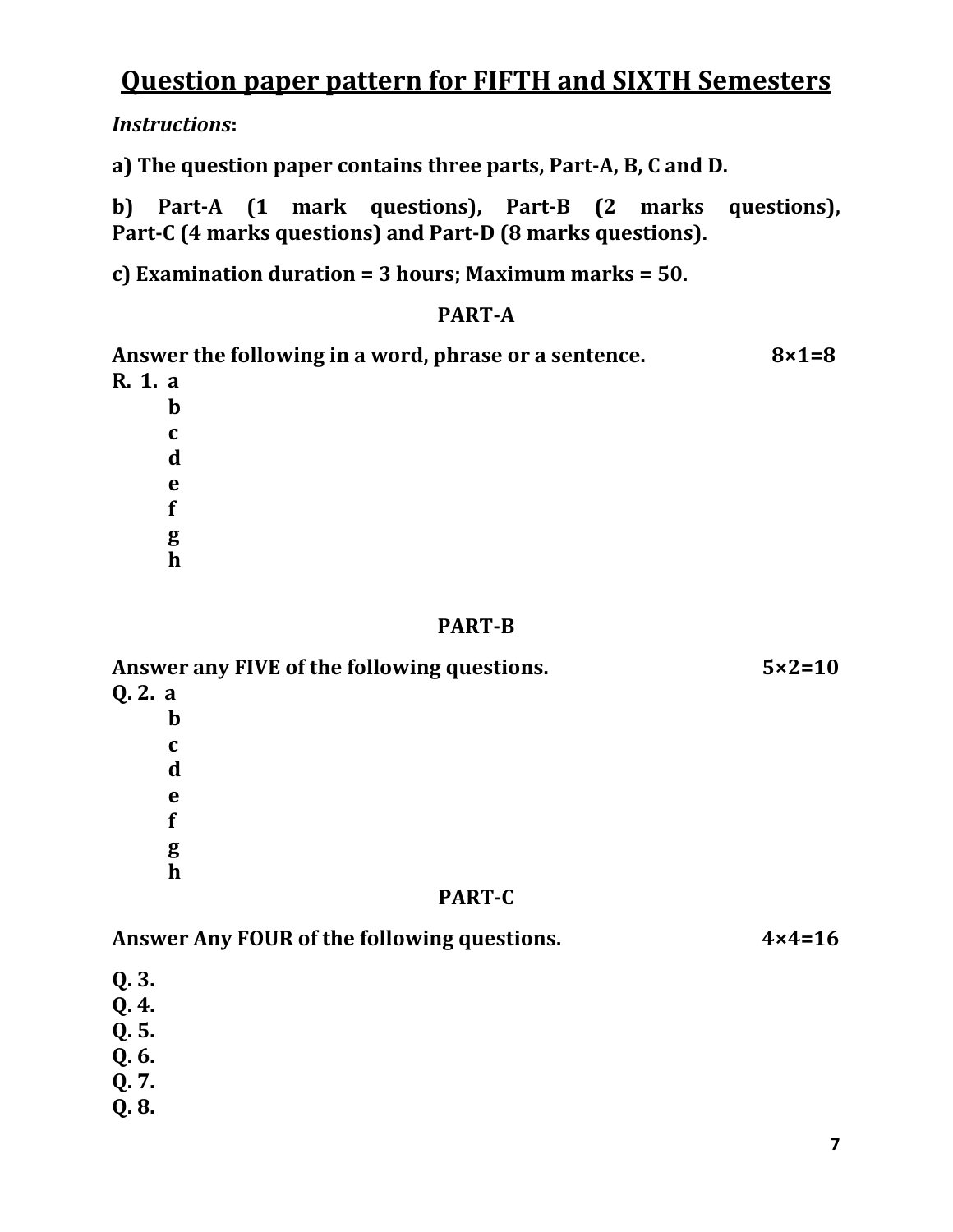## PART-D

Answer Any TWO of the following questions. 2×8=16

Q. 09.

Q. 10.

Q. 11.

Q. 12.

NOTE: Question paper setting pattern (Instructions to question paper setters)

Part-A & B: Question no. 1 and 2: Minimum TWO questions shall be selected from each Unit.

Part-C: Minimum ONE question shall be selected from each Unit. Each Question carries 4 Marks.

Part-D: Minimum ONE question shall be selected from each Unit. Each question carries 8 Marks. Subdivisions, if required, should not exceed a) & b) with a marks distribution of 3+5 or 4+4.

\*\*\*\*\*\*\*\*\*\*\*\*\*\*\*\*\*\*\*\*\*\*\*\*\*\*\*\*\*\*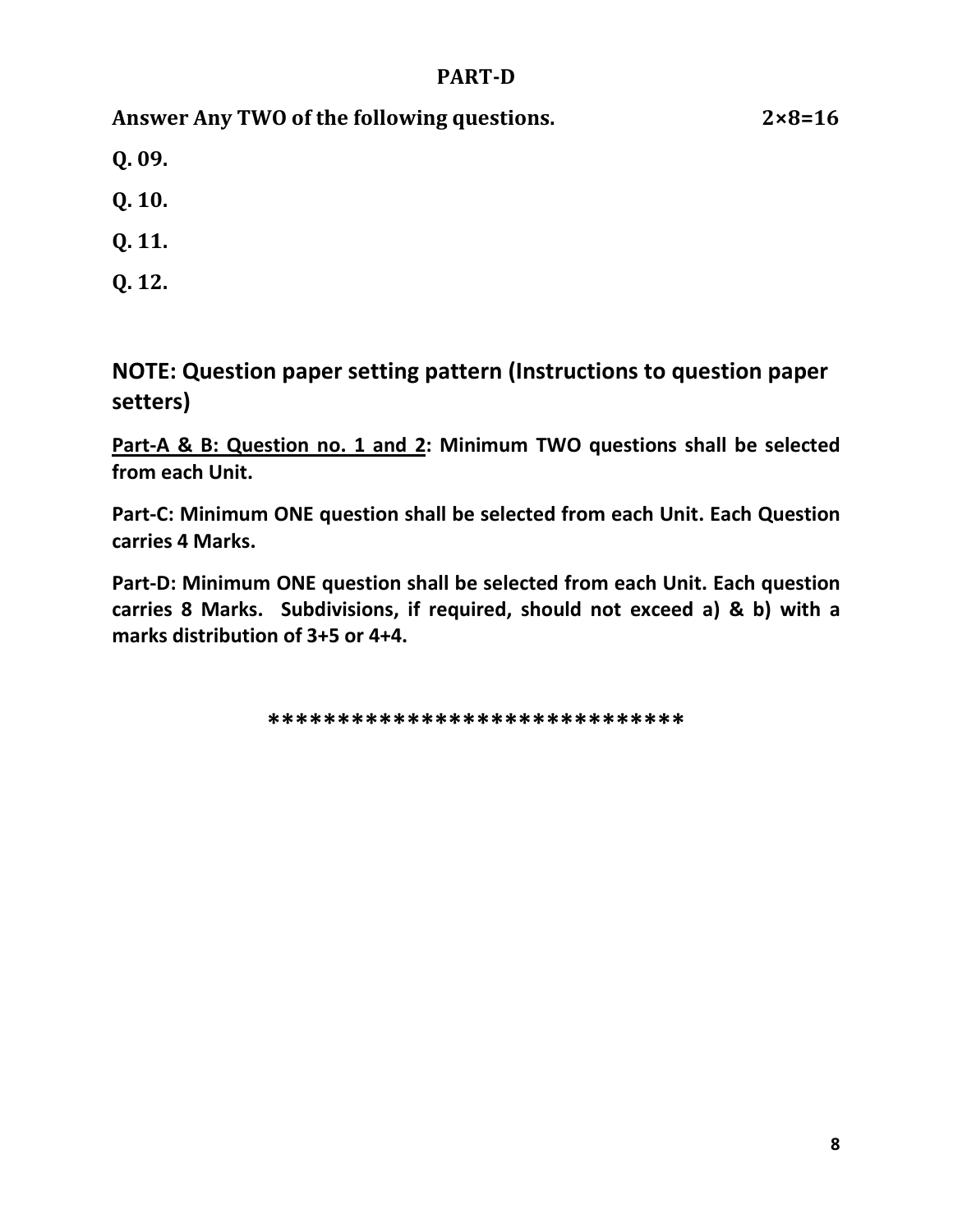# **KUVEMPU UNIVERSITY**

## **Chemistry Syllabus for B.Sc. Course – 2016 (SEMESTER SCHEME)**

# **(w.e.f. June - 2016)**

## **FIRST SEMESTER**

# **PAPER-I: CHEMISTRY - I Total Hours: 60**

## UNIT - I: ANALYTICAL CHEMISTRY **The CHANGE OF STATE CONSTRANT CONSTRANT CONSTRANT Total Hours: 15**

(Note: Numerical problems must be solved wherever necessary)

### **Chapter-1: Theory of Titrimetric Analysis 12 hours (16 marks weightage)**

Introduction, principles of titrimetric analysis, requirement of titrimetric analysis, definition of equivalent weight, acidity, basicity, primary and secondary standards. Requirement of a primary standard solution, units of standard solutions (normality, molarity, molality, mole fraction, ppm).

Classification of titrimetric analysis-Acid base titration: Types-explanation with titration curves, indicators used in acid base titrations, Ostwald's theory of acid-base indicator taking phenolphthalein and methyl orange as examples, choice of acid-base indicator.

**Redox titration**- theory of redox indicators with reference to diphenylamine, roll of o-phosphoric acid in redox titration,

**Complexometric titrations**-Definitions, metal indicators, principles and theory, types of EDTA titrations, estimation of  $Zn^{2+}$  using EDTA.

**Iodometric titrations**-principle, applications-estimation of copper, estimation of available chlorine in bleaching powder.

## **Chapter-2: Introduction to qualitative analysis of inorganic salts**

## **3 hours (04 marks weightage)**

Common ion effect, solubility products, principle. Application of common ion effect and solubility products, principle in qualitative analysis.

- 1. Fundamental of Analytical Chemistry, D.A. Skoog, D.M. West, Holler and Crouch VIII Edition, 2005, Saunders College Publishing, New York.
- 2. Analytical Chemistry, G.D. Christian, V Ed., 2001 John Wiley & Sons, Inc, India.
- 3. Quantitative Analysis, R.A. Day and A.L. Underwood, VI Edition, 1993, Prentice Hall, Inc. New Delhi.
- 4. Vogel's Textbook of Quantitative Chemical Analysis, J. Mendham, R.C. Denney, J.D. Barnes and M.J.K. Thomas, VI Edition, Third Indian Reprint. 2003. Pearson Education Pvt. Ltd., New Delhi.
- 5. Analytical Chemistry Principles, John H. Kennedy, II Edition, Saunders College Publishing, California, 1990.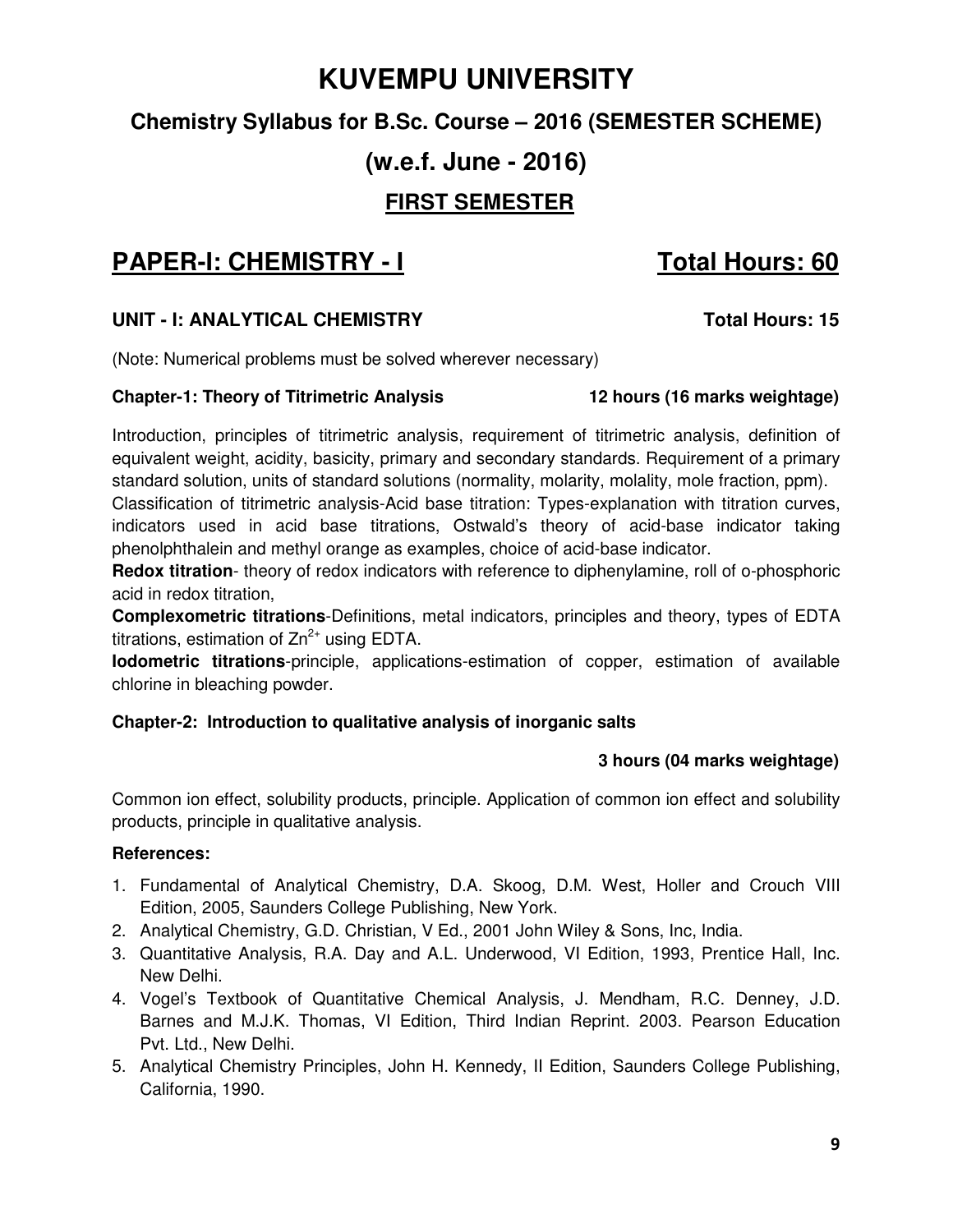### UNIT - II: INORGANIC CHEMISTRY **Total Hours: 15**

Wave nature of electron-de Broglie equation. Heisenberg uncertainty principle. Schrodinger wave equation (no derivation). Significance of  $\Psi$  and  $\Psi^2$  –atomic orbitals, Eigen values and eigen function, radial angular wave function and probability distribution curve for 1s,2s,2p,3s and 3p orbitals.

Quantum numbers and their significance. Shapes of s, p and d-orbitals and their nodal planes. Assigning of quantum number to a given electron in an atom (I and II period elements) in the periodic table. Energy level diagrams of polyelectron system, shielding or screening effect of inner shell electron on valence electron, factors affecting the magnitude of screening effect, effective nuclear charge, applications of effective nuclear charge, screening effect based on Slater's rule- problems to be solved.

### **Chapter-2: Periodic properties 6 hours (8 marks weightage)**

**Ionization energy:** Explanation, factors affecting the magnitude of ionization energy, variation of ionization energy in a group and period. Successive ionization energies, effect of ionic size and electronic configuration (III period), applications.

**Electron affinity:** Definition, factors affecting the magnitude of electron affinity, variation of electron affinity in a group and period, explanation for the observed trend, applications.

**Electronegativity:** Definition, explanation, factors influencing electronegativity variation in a group and period, explanation for the observed trend, Anomalies to be accounted, Pauling scale and Mulliken's scale of electronegativity (Problems to be solved), applications.

### **References:**

- 1. Principles of Inroganic Chemistry (UGC Syllabus), B.R. Puri, L.R. Sharma, K.C. Kalia, Milestone Publishers, New Delhi, India, 2008.
- 2. Advanced Inorganic Chemistry by Gurudeep Raj and Chatwal Anand.
- 3. Modern Inorganic Chemistry by R.D. Madan.
- 4. Advanced Inorganic Chemistry by Sathyaprakash.
- 5. J. E. Huheey, E. A. Keiter and R. L. Keiter, Inorganic Chemistry: Principles of Structure and Reactivity, IV Edition, Pearson Education, India, 2006.
- 6. F. A. Cotton, G. Wilkinson, C. M. Murillo and M. Bochmann, Advanced Inorganic Chemistry, VI Edn, John Wiley and Sons, Inc., New York, 1999.

### **Chapter-1: Atomic structure 9 hours (12 marks weightage)**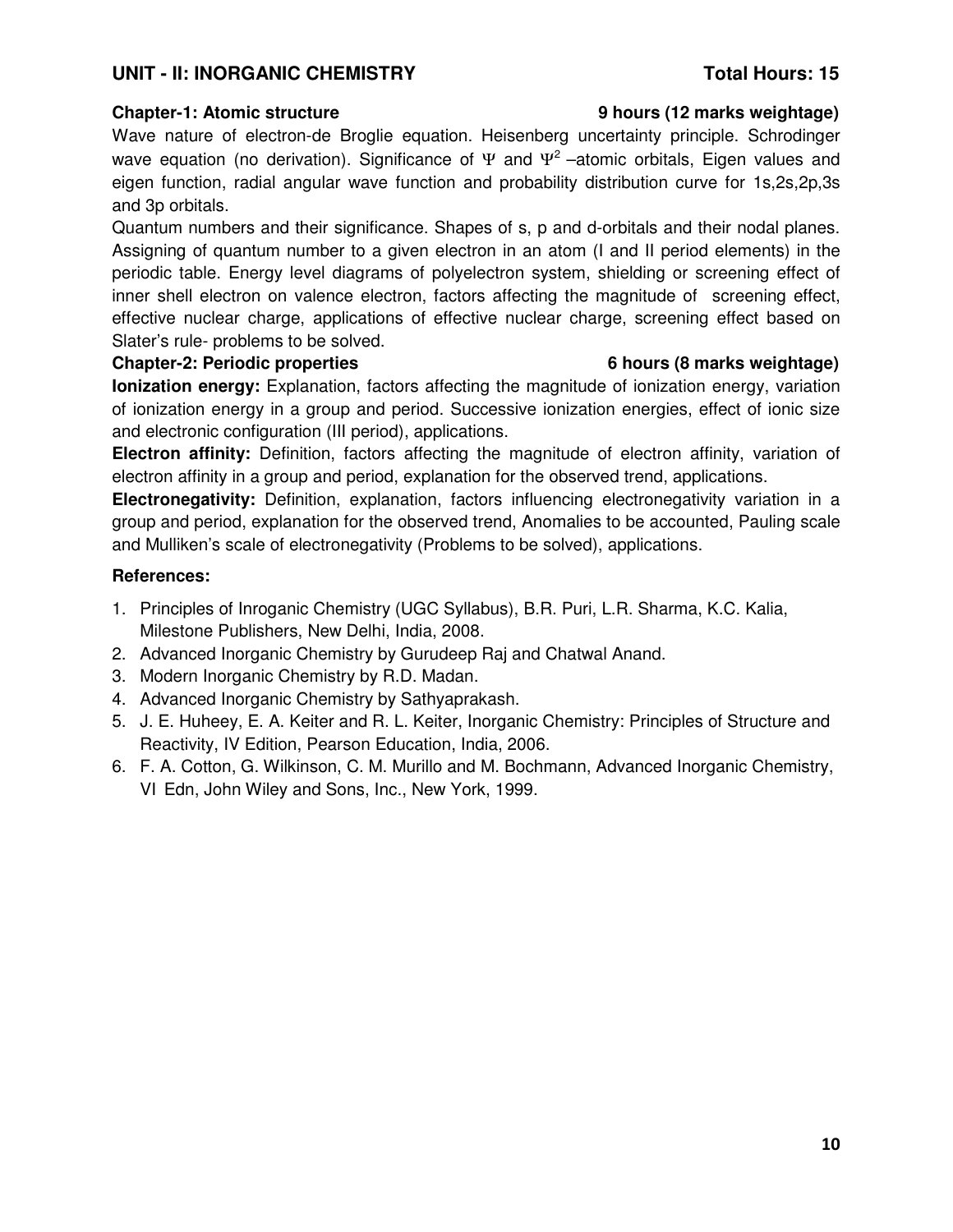## **UNIT - III: ORGANIC CHEMISTRY Total Hours: 15**

## **Chapter-1: Structure and bonding in organic molecules. 4 hours (5 marks weightage)**

Nature of chemical bonding, covalent, ionic, hydrogen bonding with examples. Orbit and orbital, shapes of s and p orbital's. Concept of hybridization in carbon atom. Shape, structure, bond length, bond angle, bond energies of methane and ethane, ethene and ethyne.

## **Chapter-2: Basic concepts in mechanism of organic reactions**

## **5 hours (7 marks weightage)**

Types of reactions: addition, elimination, substitution, rearrangement reactions with suitable examples. Types of reagents: electrophilic reagents, nucleophilic reagents. Electronic effects: inductive, electromeric, mesomeric, hyper conjugation. Resonance-rules for writing resonance. Arrow notation: curved arrow, single headed, double headed, and half headed arrow. Cleavage of bond- homolytic and heterolytic with example.

Reactive intermediates- formation, structure and stability of free radicals, carbocation, carbanion, carbene, nitrene with examples.

## **Chapter-3: Alkanes. 3 hours (4 marks weightage)**

Nomenclature.Methods of preparation- Kolbe's synthesis, Corey-House synthesis, from Grignard reagents. Mechanism of chlorination of ethane.

Nomenclature.Methods of preparation- Freund's method, Wisticenus method.

## **References:**

- 1. Organic Chemistry, Bahl and Arun Bahl, S. Chand and Sons, New Delhi, 2005.
- 2. Organic Chemistry, R. T. Morrison and R. N. Boyd, VI Edition, Printice-Hall of India Limited, New Delhi, 1992.
- 3. Organic Chemistry, B. Y. Paula, III Edition, Pearson Education, Inc.(Singapore), New Delhi, reprint, 2002.
- 4. Textbook of Organic Chemistry, P S Kalsi, Mac Millan, 2000.

## **Chapter-4: Cycloalkanes. 3 hours (4 marks weightage)**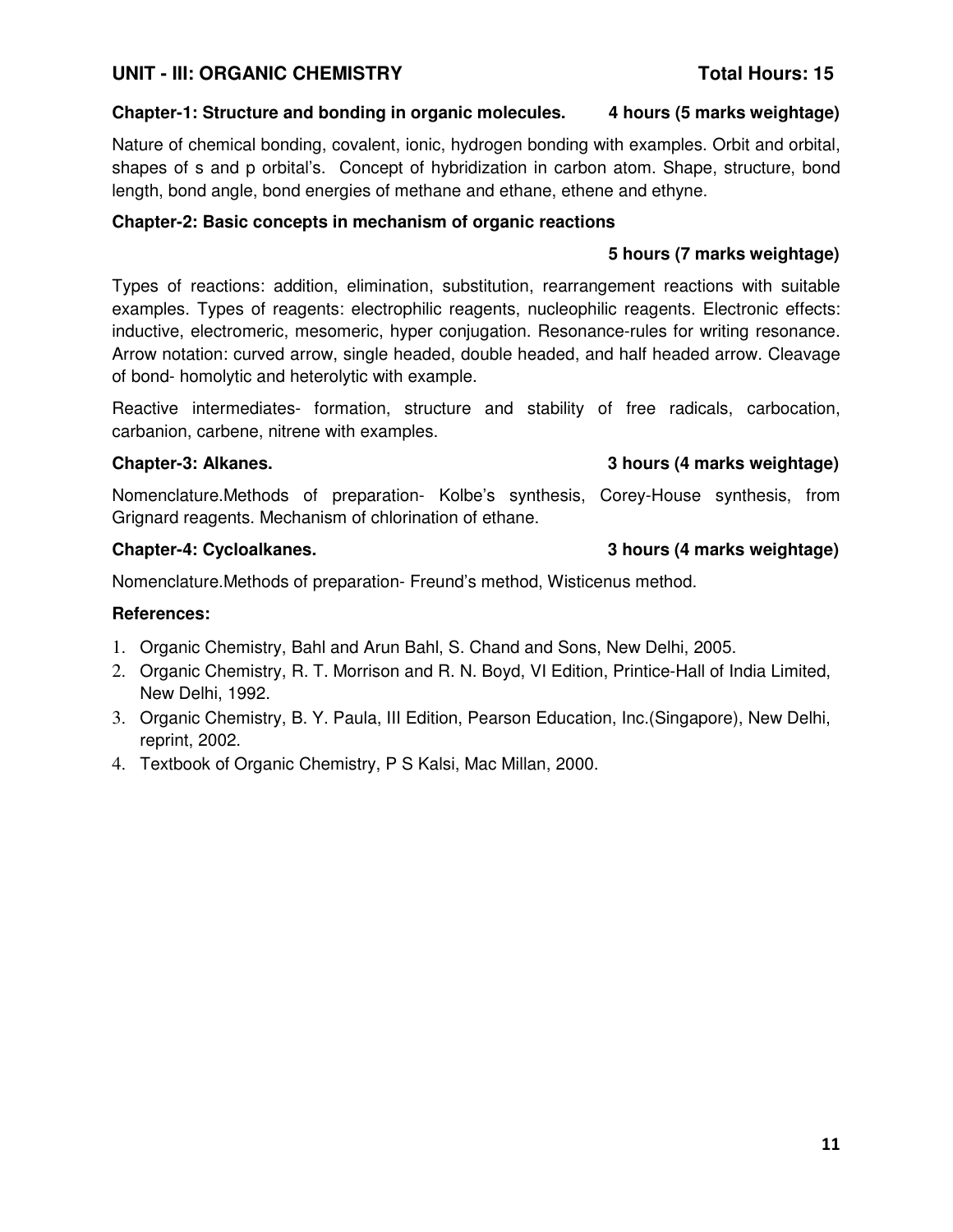(Note: Numerical problems must be solved wherever necessary)

## **Chapter - 1: Mathematical Concepts in Chemistry (A brief review)**

## **3 hours (3 marks weightage)**

Logarithmic relations, Definitions: Some important relations like log (m×n), log (m/n), log (base changing), application in the calculation of  $pH$ . Differentiation of functions like  $e^x$ ,  $x^n$ , sinx, logx; maxima and minima. partial differentiation. Exact & in-exact differentials. Examples from internal energy, enthalpy, Partial differentiation – explanation using  $H = U + PV$  and  $G = H - TS$ . Integration –meaning and integrals of some important functions like x, dx, 1/x,  $x^2$ ,  $x^n$ , 1/x, 1/ $x^2$ ,  $1/x^3$ ,  $\sqrt{x}$ ,  $nx^2$ ,  $e^x$ , sinx, cosx, simple problems from I and II order kinetics. A brief introduction to Factorials and Probability, examples from atomic orbitals, wave functions and entropy.

**Chapter-2: Gaseous State and Critical Phenomenon 5 hours (8 marks weightage)** Postulates of kinetic theory of gases, Qualitative discussion of the Maxwell's distribution of molecular velocities, collision number, mean free path and collision diameter. Calculation of root mean square velocity, average velocity and most probable velocity and relationship between them.

**Critical Phenomenon:** Critical temperature, Critical pressure, critical volume. PV isotherms of carbon dioxide, Derivation of van der Waal's equation of State, relationship between critical constants and van der Waal's constants. Reduced temperature, pressure and volume. Law of corresponding states.

### **Chapter-3: Liquid State and Solutions 7 hours (9 marks weightage)**

Liquid State: Intermolecular forces (qualitative description). Structural differences between solids, liquids and gases.

Liquid Mixture: Review of Raoult's law, ideal and non-ideal solutions. Completely miscible liquids-Critical solution temperature, Effect of addition of salt on CST of phenol-water system. Immiscible liquids-Steam distillation and its applications.

Dilute solutions:- Review of colligative properties; Lowering of vapour pressure, elevation in boiling point, osmotic pressure, depression in freezing point and derivation of the relationship with molecular mass of non-volatile solute and elevation in boiling point. Determination of molecular mass of a solute by: (i) Beckmann's method  $(\Delta T_f)$  and (ii) Walker-Lumsden method  $(ΔT<sub>b</sub>)$ . Berkeley-Hartley's method  $(π)$ ; (ii) Beckmann's method  $(ΔT<sub>f</sub>)$  and (iii) Walker-Lumsden method.

## **References:**

- 1. Applications of mathematics in Chemistry, Kishor Arora and Poonam Sinha.
- 2. Introductory Maths for Chemists, J. E. Parker.
- 3. Principles of Physical Chemistry: Puri, Sharma and Pathania, Vishal Publishing House.
- 4. Essential of Physical Chemistry; Arun Bahl, B.S. Bahi and G.D. Tuli, S. Chand and Co.
- 5. Physical Chemistry through Problems, S.K. Dogra.
- 6. Physical chemistry; R. L. Madan, G. D. Tuli, S. Chand & Co.
- 7. Elements of Physical Chemistry Glasstone and Lewis Macmillan.
- 8. Text book of Physical Chemistry S. Glasstone- Macmillan (India) Ltd.
- 9. Numerical Problems on Physical Chemistry- Gashal, Books and Allied (P) Ltd.,
- 10. Physical Chemistry, P. C. Rakshit, V Edition (1988), Fourth Reprint (1997), Sarat Book House, Calcutta.
- 11. W. Kauzmann, Kinetic Theory of Gases (Thermal Properties of Matter, Vol I), Benjamin, Reading, MA, 1966.

\*\*\*\*\*\*\*\*\*\*\*\*\*\*\*\*\*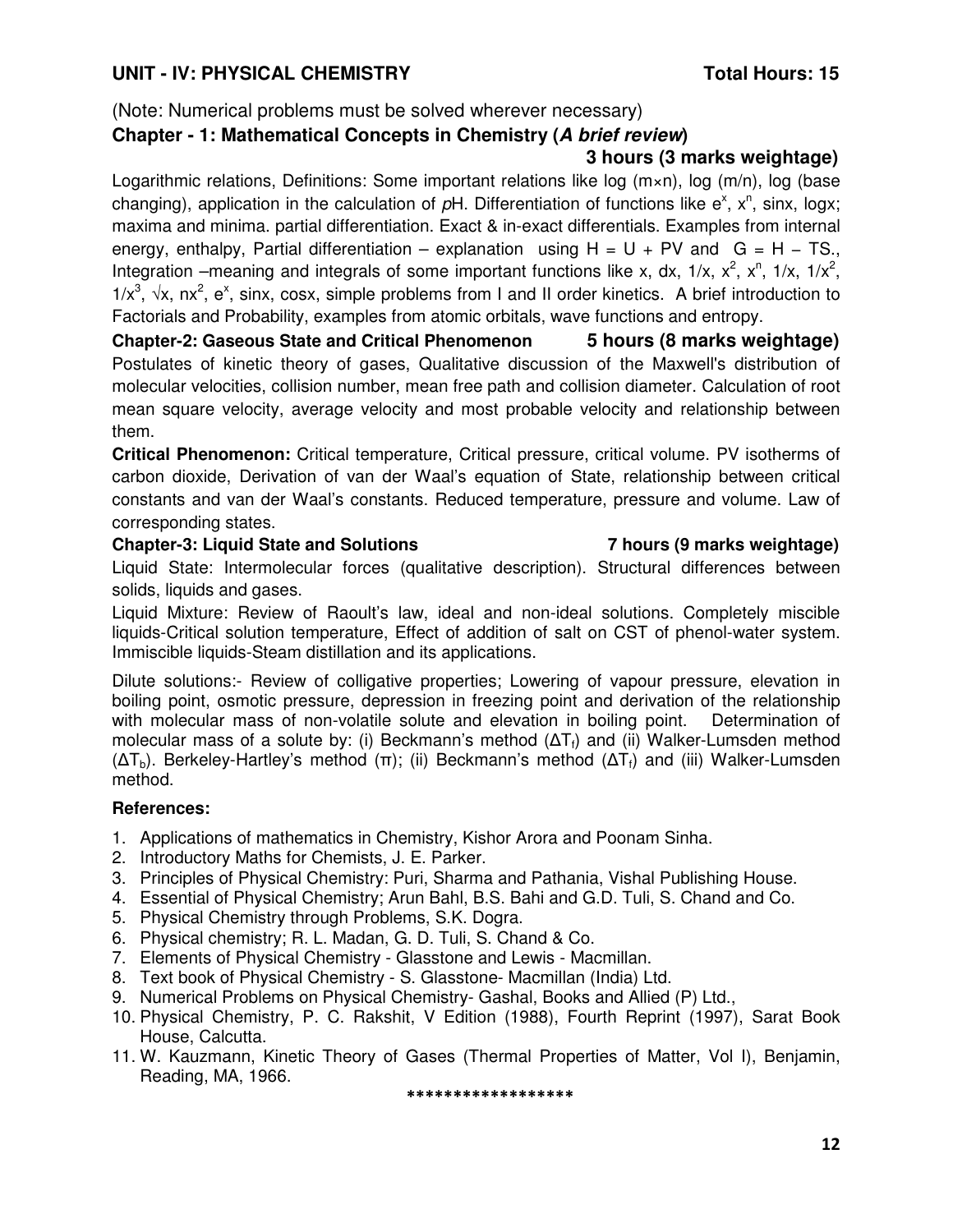## **SECOND SEMESTER**

# **PAPER-II: CHEMISTRY - II** Total Hours: 60

## UNIT - I: ANALYTICAL CHEMISTRY **The CHANGE OF STATE CONSTRUS**

(Note: Numerical problems must be solved wherever necessary)

### **Chapter-1: Evaluation of Analitycal Data 12 hours (16 marks weightage)**

Role of analytical chemistry. Classification of analytical methods, types of instrumental, analytical methods on the basis of sample size. Errors- types of errors – determinate and indeterminate errors, accuracy and precision. Distribution of random errors- frequency distributions, normal error curve. Statistical treatment of finite samples. Measures of central tendency- mean, median, range, average deviation, relative average deviation, standard deviation. Accuracy and precision, significant figures, rounding off, determinate and indeterminate errors, ways of expressing accuracy, standard deviation, significant errors and propagation of errors, Gaussian distribution curve for error control charts, the confidence limit, test of significance, rejection of a result, Q. Test.

### **Chapter 2: Sampling methods 3 hours (04 marks weightage)**

Sampling and sample handling, preparation of sample, sample storage, sampling techniques of solid, liquid and gaseous samples. Hazards in sampling.

## **List of Text books:**

- 1. Fundamental of Analytical Chemistry, D.A. Skoog, D.M. West, Holler and Crouch VIII Edition, 2005, Saunders College Publishing, New York.
- 2. Analytical Chemistry, G.D. Christian, V Edition, 2001 John Wiley & Sons, Inc, India.
- 3. Quantitative Analysis, R.A. Day and A.L. Underwood, VI Edition, 1993 Prentice Hall, Inc. New Delhi.
- 4. Vogel's Textbook of Quantitative Chemical Analysis, J. Mendham, R.C. Denney, J.D. Barnes and M.J.K. Thomas, VI Edition, Third Indian Reprint, 2003, Pearson Education Pvt. Ltd., New Delhi.
- 5. Analytical Chemistry Principles, John H. Kennedy, II Edition, Saunders College Publishing, California, 1990.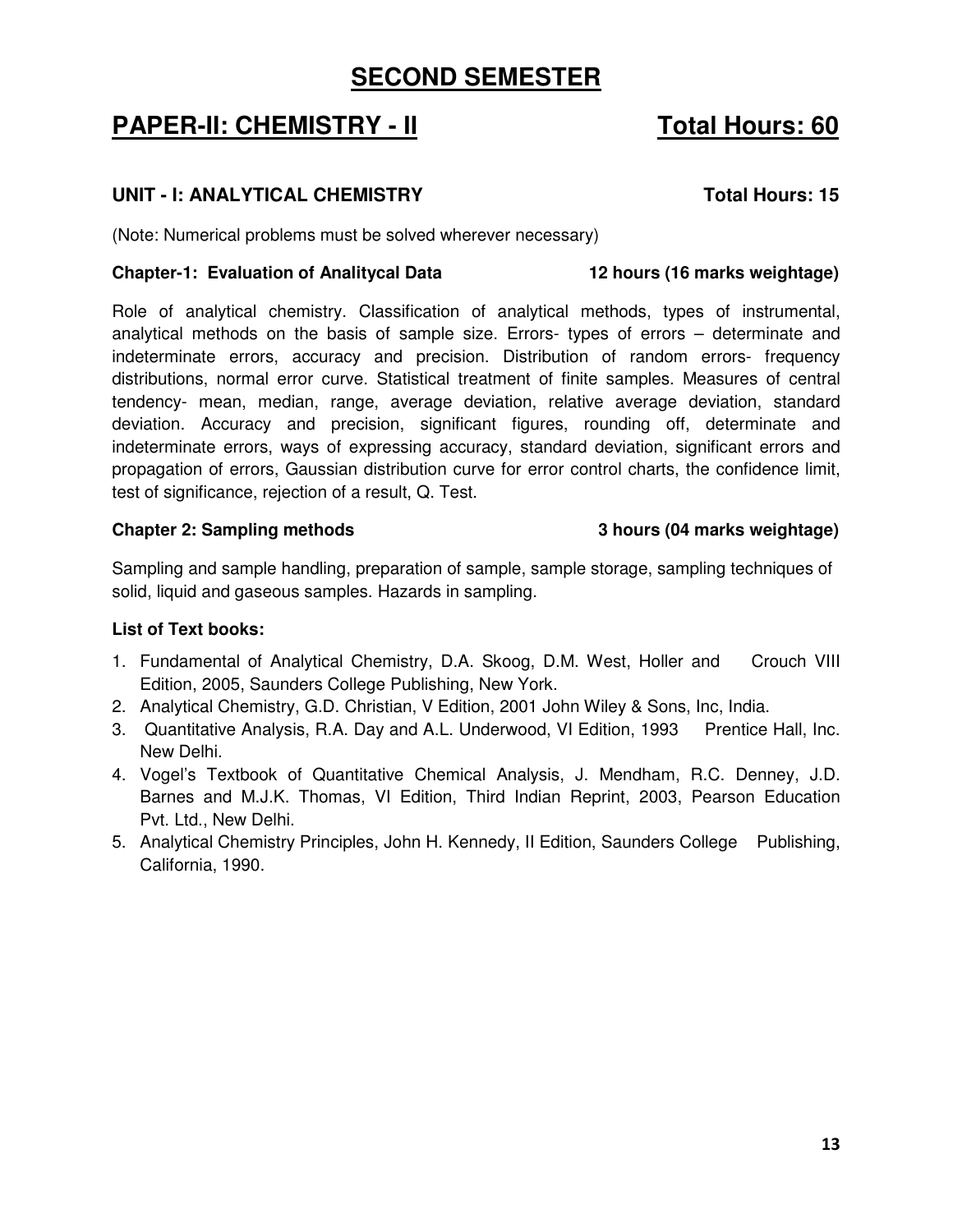### UNIT - II: INORGANIC CHEMISTRY **Total Hours: 15**

### **Chapter-1: Chemical bonding 6 hours (8 marks weightage)**

**Ionic bond:** Definition, lattice energy, factors controlling lattice energy, Born-Haber cycle taking NaCl as example, Born-Lande equation (no derivation), significance of the equation, calculations of the lattice energy on the basis of Born- Lande equation, inter nuclear distance between oppositely charged ions, predictive power of thermochemical calculations on ionic compounds, Covalent character in predominantly ionic compounds, Conductivity in ionic solids, solubility of ionic solids and its dependence on lattice energy, polarization, polarizing power, polarizability of ions, variation of polarizing power of cations and anions along a period and down a group, Fazan's rule and its applications.

Definition, factors favoring the formation covalent compounds, VBT- formation of  $H_2$  molecule-(taking Ψ wave functions of atomic orbitals)  $\sigma$  and  $\pi$  bonds with their characteristics, postulates of valance bond theory-electronegativity, polar and non-polar bonds, electronegativity differences, variation of percentage ionic character of the bond-Hanny and Smith equation (problems to be solved). Shapes of simple inorganic molecules and ions based on valence shall electron pair repulsion (VSEPR) theory to  $NH_3$ ,  $SF_6$ ,  $CIF_3$  and  $H_2O$ .

Concept of hybridization, Rules for obtaining hybrid orbitals, extent of d-orbital participation in molecular bonding  $(SO_2, PCl_5, SO_3)$ 

### **Chapter-3: Molecular orbital theory 5 hours (7 marks weightage)**

LCAO method, symmetry of molecular orbitals, applications of MOT to homo and hetero-nuclear diatomic molecules, molecular orbital energy level diagrams for  $N_2$ ,  $O_2$ ,  $O_2^*$ ,  $O_2^2$ <sup>-</sup>, CO, NO, CN<sup>-</sup> (prediction of magnetic properties of these species)

## **References:**

- 1. Principles of Inroganic Chemistry (UGC Syllabus), B.R. Puri, L.R. Sharma, K.C. Kalia, Milestone Publishers, New Delhi, India, 2008.
- 2. Advanced Inorganic Chemistry by Gurudeep Raj and Chatwal Anand.
- 3. Modern Inorganic Chemistry by R D Madan.
- 4. Advanced Inorganic Chemistry by Sathyaprakash.
- 5. J. E. Huheey, E. A. Keiter and R. L. Keiter, Inorganic Chemistry: Principles of Structure and Reactivity, IV Edition, Pearson Education, India, 2006.
- 6. F. A. Cotton, G. Wilkinson, C. M. Murillo and M. Bochmann, Advanced Inorganic Chemistry, VI Edition, John Wiley and Sons, Inc., New York, 1999.

### **Chapter-2: Covalent Bond 4 hours (5 marks weightage)**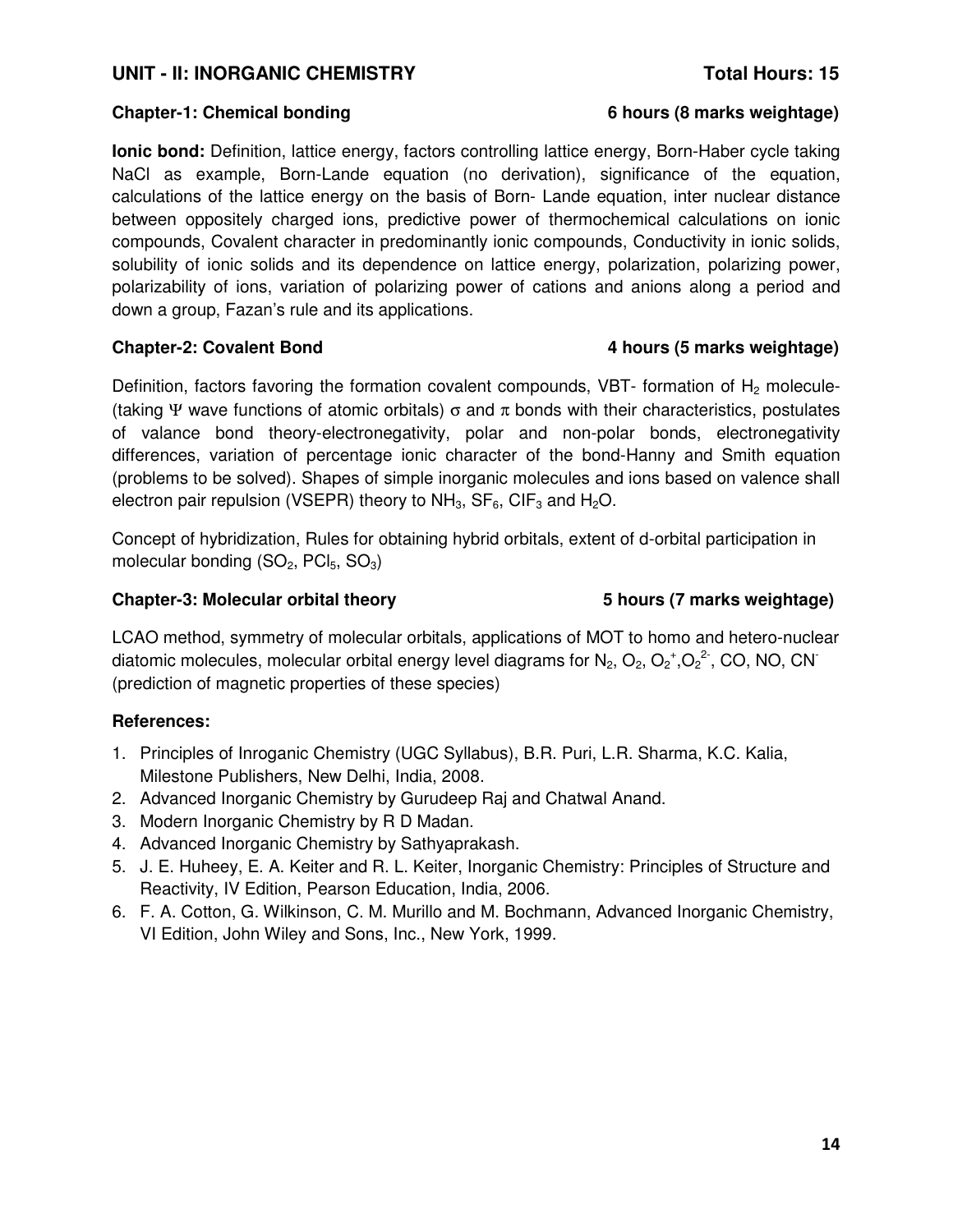## **UNIT - III: ORGANIC CHEMISTRY Total Hours: 15**

Nomenclature. Methods of preparation- dehydration of alcohols, dehydrohalogenation of alkyl halides, partial hydrogenation of alkynes. Addition of HBr to propene - MarkowniKoff's rulemechanism. Peroxide effect, mechanism. Reactions- oxidation with acidic KMnO<sub>4</sub>, lead tetra acetate, Bayer's reagent.

### **Dienes:**

Nomenclature and classification of dienes. Preparation of butadiene from 1,4-diols, n-butane. Addition of HBr to butadiene with mechanism. Diel's-Alder reaction with mechanism.

Nomenclature. Preparation from vicinal and gem dihalides. Alkylation of acetylene. Acidity of alkynes. Reactions with ammonical AgNO<sub>3</sub>, Cu<sub>2</sub>Cl. Addition reaction: Addition of H<sub>2</sub>O, mechanism of addition of HCl to ethyne.

### **Chapter-3: Arenes and aromaticity 2 hours (3 marks weightage)**

Molecular orbital structure of benzene, Huckel's rule of aromaticity, anti aromatic, non-aromatic with example. Non-benzonoid aromatic compounds- cyclopentadienyl anion, cycloheptatrienylcation.

### **Chapter-4: Substitution and elimination reactions 6 hours (8 marks weightage)**

- a) Aliphatic substitution reaction.  $S_N^1$ ,  $S_N^2$  reactions with mechanism, stereochemistry and solvent effect.
- b) Aromatic substitution reactions. Nitration, bromination, sulphonation, Friedel-Craft alkylation and acylation with mechanism.

Orienting influence on aromatic substation reaction. Ring activating and deactivating groups.

c)  $E_1$ ,  $E_2$  reaction with mechanism. Hoffmann elimination and Satzeff reaction.

### **References:**

- 1. R. T. Morrison and R. N. Boyd, Organic Chemistry, VI Edition, Printice-Hall Of India Limited, New Delhi, 1992.
- 2. B. Y. Paula, Organic Chemistry, III Edition, Pearson Education, Inc. (Singapore), New Delhi, reprint, 2002.
- 3. Jerry March, Advanced Organic Chemistry, IV Edition, John Wiley & Sons, New York, 1992.
- 4. Paula YurkanisBruice, Organic chemistry, III Edition, Pearson Education, Inc. (Singapore), New Delhi, reprint, 2002.
- 5. E. S. Gould, Mechanism and Structure in Organic Chemistry, Halt, Rinhart & Winston, New York, 1964.
- 6. Peter sykes, A Guide book to mechanism in Organic Chemistry, Pearson Education India
- 7. P.S. Kalsi., Stereochemistry and mechanism through solved problems, New Age international publications.
- 8. Organic Chemistry, Bahl and Arun Bahl,, S. Chand and Sons, New Delhi, 2005.

### **Chapter-1: Alkenes 5 hours (6 marks weightage)**

## **Chapter-2: Alkynes 2 hours (3 marks weightage)**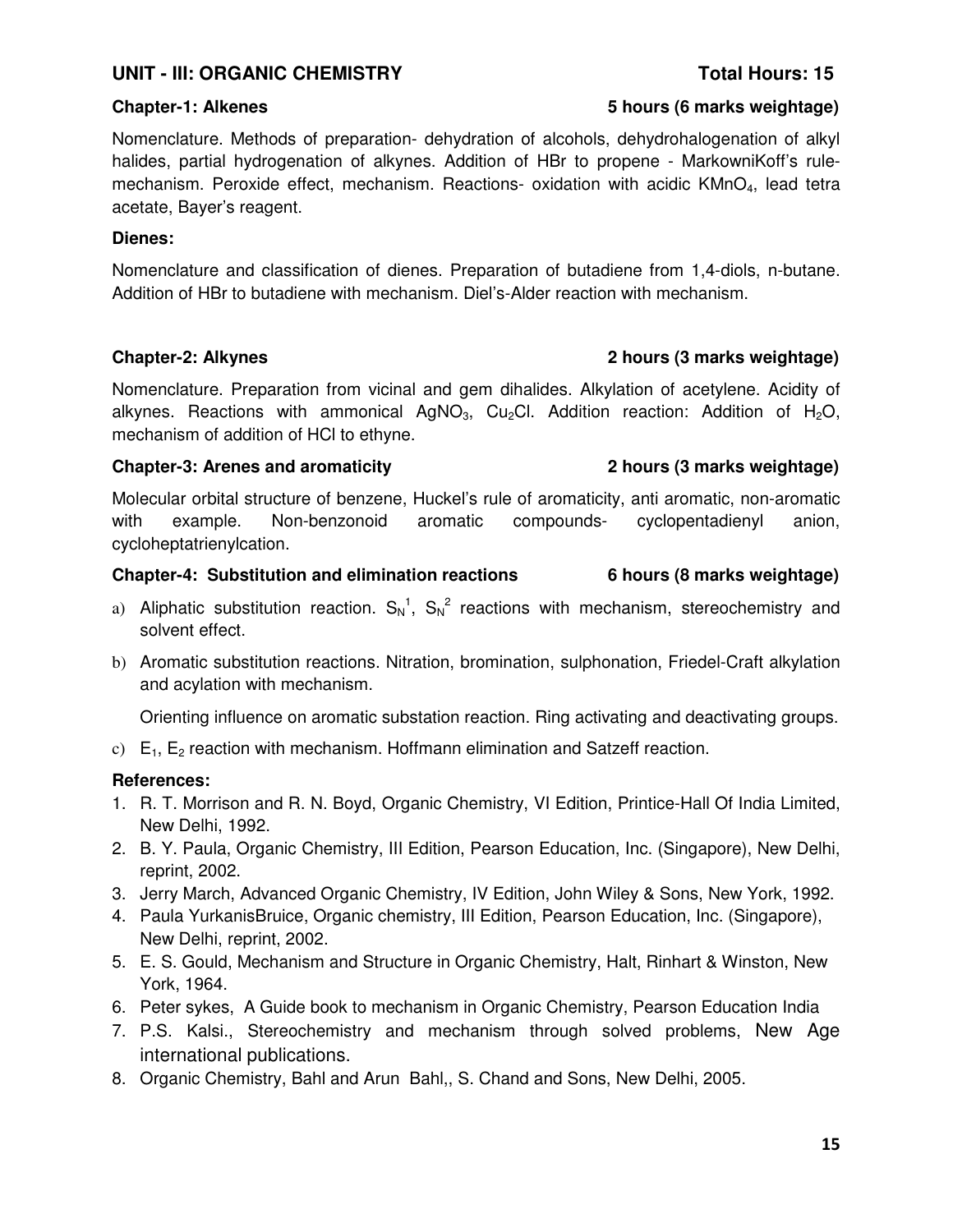## **UNIT - IV: PHYSICAL CHEMISTRY Total Hours: 15**

(Note: Numerical problems must be solved wherever necessary)

### **Chapter-1: Solid State and Crystallography 6 hours (8 marks weightage)**

Classification of solids – Isotropic and anisotropic crystals. Elements of symmetry – plane, axes and center of symmetry. Definition of unit cell & space lattice. Laws of crystallography:  $-$  (i) Law of constancy of interfacial angles (ii) Law of rationality of indices (iii) Law of symmetry. Representation of planes – Miller Indices, Weiss indices and its calculations using simple examples.

X-ray diffraction by crystals, derivation of Bragg's equation. Determination of crystal structure of NaCl. Liquid Crystals: difference between solids, liquids and liquid- crystals, types of liquid crystals, Classification of liquid crystals into Smectic and Nematic. Applications of Liquid Crystals.

### **Chapter-2: Ionic equilibria 3 hours (4 marks weightage)**

Hydrolysis of salts of weak acids and weak bases. Ionic product of water. Degree of hydrolysis. Effect of temperature and dilution on degree of hydrolysis. pH of solutions. Common-ion effect, buffers, buffer action, Henderson's equation. Solubility product and ionic product in precipitation and in qualitative analysis.

Introduction to the terms: phase, component, degrees of freedom. Statement and derivation of Gibbs phase rule, phase equilibria of one component system, water and Sulphur system. Two component systems: KI-water system. Freezing mixture- definition, examples. Explanation for Congruent melting maximum, congruent melting minimum. Solid solutions – compound formation with congruent melting point (Mg-Zn) and incongruent melting point, (FeCl<sub>3</sub>-H<sub>2</sub>O) system.

## **References:**

- 1. Physical chemistry; R. L. Madan, G. D. Tuli, S. Chand & Co.
- 2. Solid State Chemistry, D.K. Chakrabarty, New Age international.
- 3. Crystal Engineering: A Textbook, Gautam R. Desiraju, Jagadese J. Vittal, IISc Press
- 4. Solid State Chemistry and Its Applications, Anthony R. West, John Wiley & Sons.
- 5. Principles of Physical Chemistry: Puri, Sharma and Pathania, Vishal Publishing Co.
- 6. A Textbook of Physical Chemistry, Volume 2, K L Kapoor, Mc. Millan publishers India Limited.
- 7. Physical Chemistry, K. J. Laidler and J. M. Meiser, III Edition, Houghton Mifflin Comp., New, York, International Edition(1999).
- 8. Physical Chemistry, V Edition, G. M. Barrow, Tata McGraw Hill.
- 9. Physical Chemistry G. K. Vemulapalli, , Prentice-Hall India Pvt. Ltd.
- 10. Physical Chemistry, T.W. Atkins, Oxford University Press
- 11. Physical Chemistry Walter J. Moore Orient Longman.
- 12. Physical Chemistry, K. K. Padmanabha, Lakshmi Printing & Publishing House, Mysore.

### \*\*\*\*\*\*\*\*\*\*\*\*\*\*\*\*\*\*\*\*\*\*\*\*\*\*\*\*\*\*

### **Chapter-3: Phase Equilibria 6 hours (8 marks weightage)**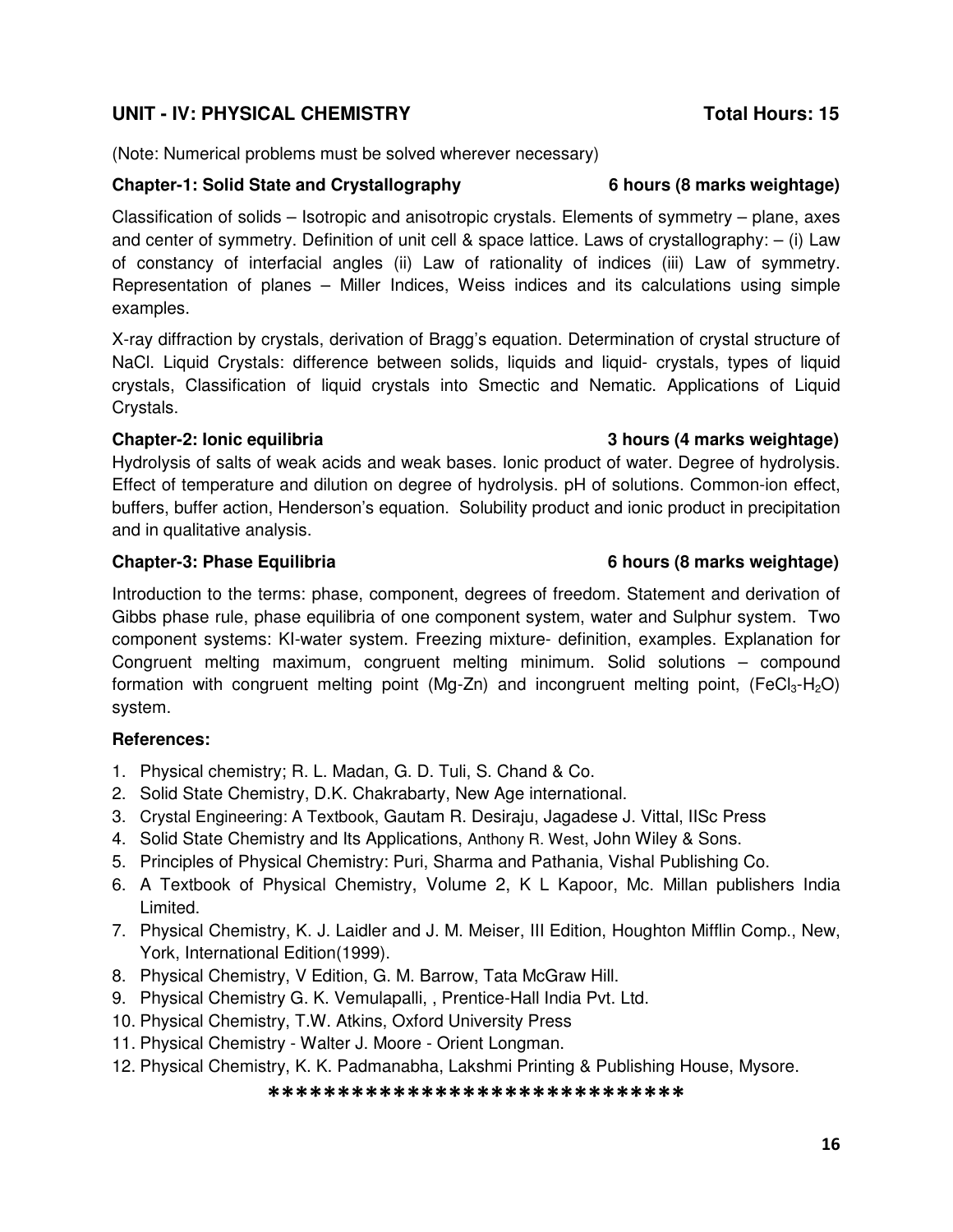# **THIRD SEMESTER**

# **PAPER-III: CHEMISTRY - III** Total Hours: 60

## **UNIT - I: ANALYTICAL CHEMISTRY Total Hours: 15**

(Note: Numerical problems must be solved wherever necessary)

Definition, types, principle and efficiency of extraction, sequence of extraction process, factors affecting extraction-pH, oxidation state, modifiers, synergistic, masking and salting out agents, techniques-batch, continuous extraction and counter current extraction, applications.

## **Ultracentrifugation 5 hours (06 marks weightage)**

Centrifugation, centrifugal force, sedimentation, centrifugal decantation, centrifuges, selection of centrifuge tubes, preparative, density gradient and isopycinic centrifugation. Analytical sedimentation, sedimentation coefficient, sedimentation velocity-Application of the technique in biological separation; membrane separation-principle and applications.

## **Ultrafiltration Zone refining techniques 2 hours (02 marks weightage)**

Principles, instrumentation and applications.

## **References:**

- 1. Introduction to Instrumental Analysis R.D. Braun.
- 2. Instrumental method of chemical analysis B.K. Sharma, Goel publishing House, Meerut.
- 3. Instrumental method of analysis Willard, merit and Dean, VII Edition .
- 4. Analytical Chemistry- Gray D. Christian, V edition John Wiley and Sons, Inc.
- 5. Instrumental Methods of Chemical Analysis- B.K. Sharma, Goel publishing House, Meerut'
- 6. J. E. Huheey, E. A. Keiter and R. L. Keiter, Inorganic Chemistry: Principles of Structure and Reactivity, IV Edition, Pearson Education, India.
- 7. Vogel's Textbook of Quantitative Chemical Analysis, J. Mendham, R.C. Denney, J.D. Barnes and M.J.K. Thomas, VI Edition.

## **Solvent extraction 8 hours (12 marks weightage)**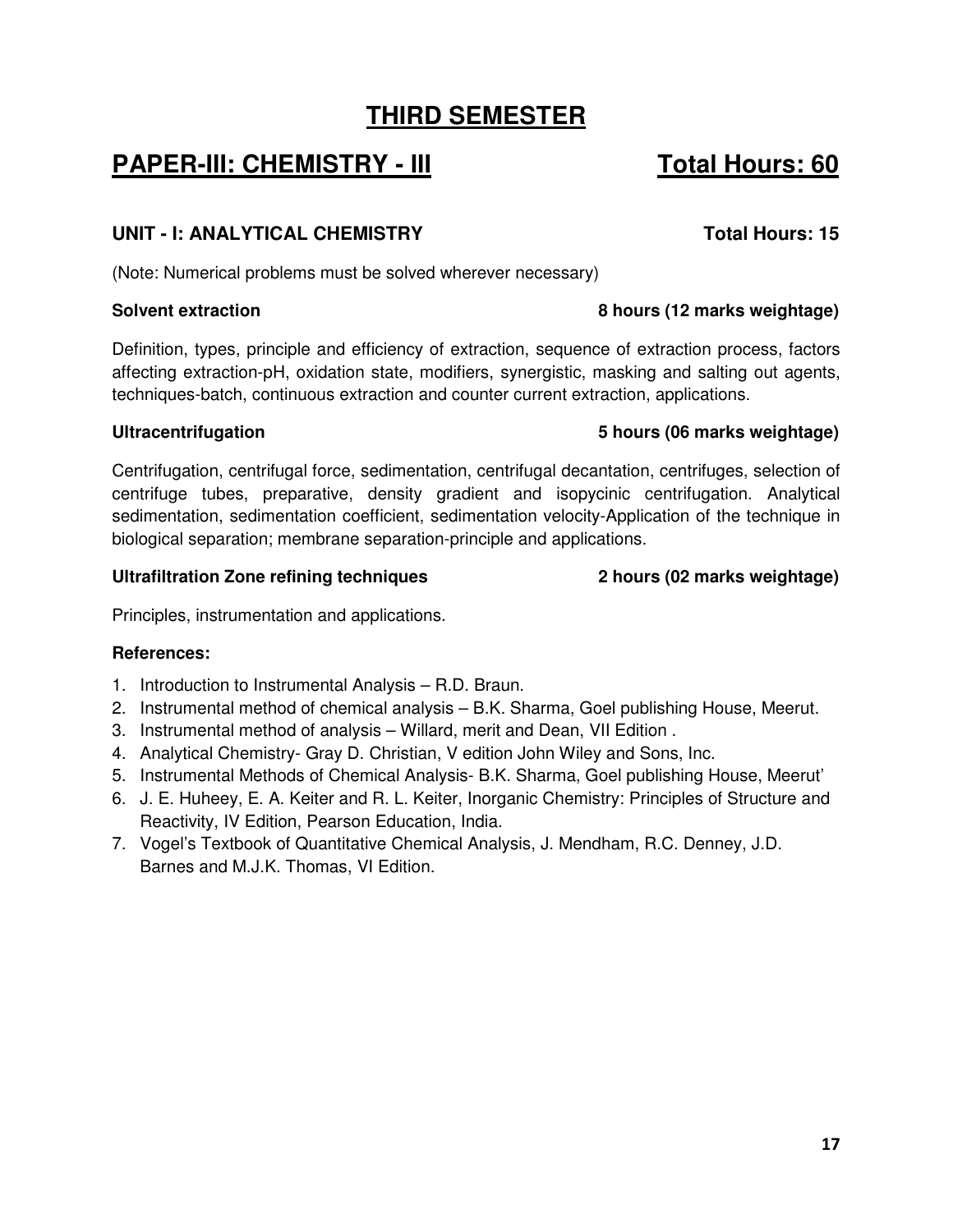18

## UNIT - II: INORGANIC CHEMISTRY **Total Hours: 15**

**Glass** : Raw materials, manufacture by tank furnace method, colouring agents, annealing of glass, types of glass – soda glass, potash glass, flint glass, pyrex glass (their composition and uses).

**Cement:** Raw materials, manufacture by dry process, mechanism of setting. Role of water and gypsum in setting process.

**Paints:** Constituents and their functions, manufacture of white lead by chamber's process and electrolytic process

## **Chapter-2: p-block elements 5 hours (7 marks weightage)**

BF<sub>3</sub>- Preparation, properties, electron acceptor character, applications.

Hydrides of Boron; Diborane - Preparation, properties, structure and bonding and uses.

Borazine - Preparation, properties, structure and uses.,

Carbon and silicon – Stuctural features of diamond and graphite,  $CO<sub>2</sub>$  and  $SiO<sub>2</sub>$  – Correlation of their properties with structure.

Fullerenes- Introduction, preparation, properties and uses.

Silicates – Types, structure, ultramarine and zeolites

## **Chapter-3: d-block and f-block elements 6 hours (7 marks weightage)**

**d-Block elements:** Electronic configuration, general characteristics of transition elements, oxidation states, atomic size, ionization potential, colour, complex formation, magnetic properties and acidic & basic properties of oxides- explanation with reference to 3d-series.

**f-Block elements:** Lanthanide series**-**Definition, electronic configuration, oxidation states, colour, complex formation and magnetic properties, lanthanide contraction, its causes and consequences, separation of lanthanides by ion-exchange method, applications of lanthanides.

## **References:**

- 1. Principles of Inroganic Chemistry (UGC Syllabus), B.R. Puri, L.R. Sharma, K.C. Kalia, Milestone Publishers, New Delhi, India, 2008.
- 2. Advanced Inorganic Chemistry by Gurudeep Raj and Chatwal Anand
- 3. Modern Inorganic Chemistry by R D Madan
- 4. Advanced Inorganic Chemistry by Sathyaprakash.
- 5. J. E. Huheey, E. A. Keiter and R. L. Keiter, Inorganic Chemistry: Principles of Structure and Reactivity, IV Edition, Pearson Education, India, 2006.
- 6. F. A. Cotton, G. Wilkinson, C. M. Murillo and M. Bochmann, Advanced Inorganic Chemistry, VI Edition, John Wiley and Sons, Inc., New York, 1999.

## **Chapter-1: Glass, Cement and paints 4 hours (6 marks weightage)**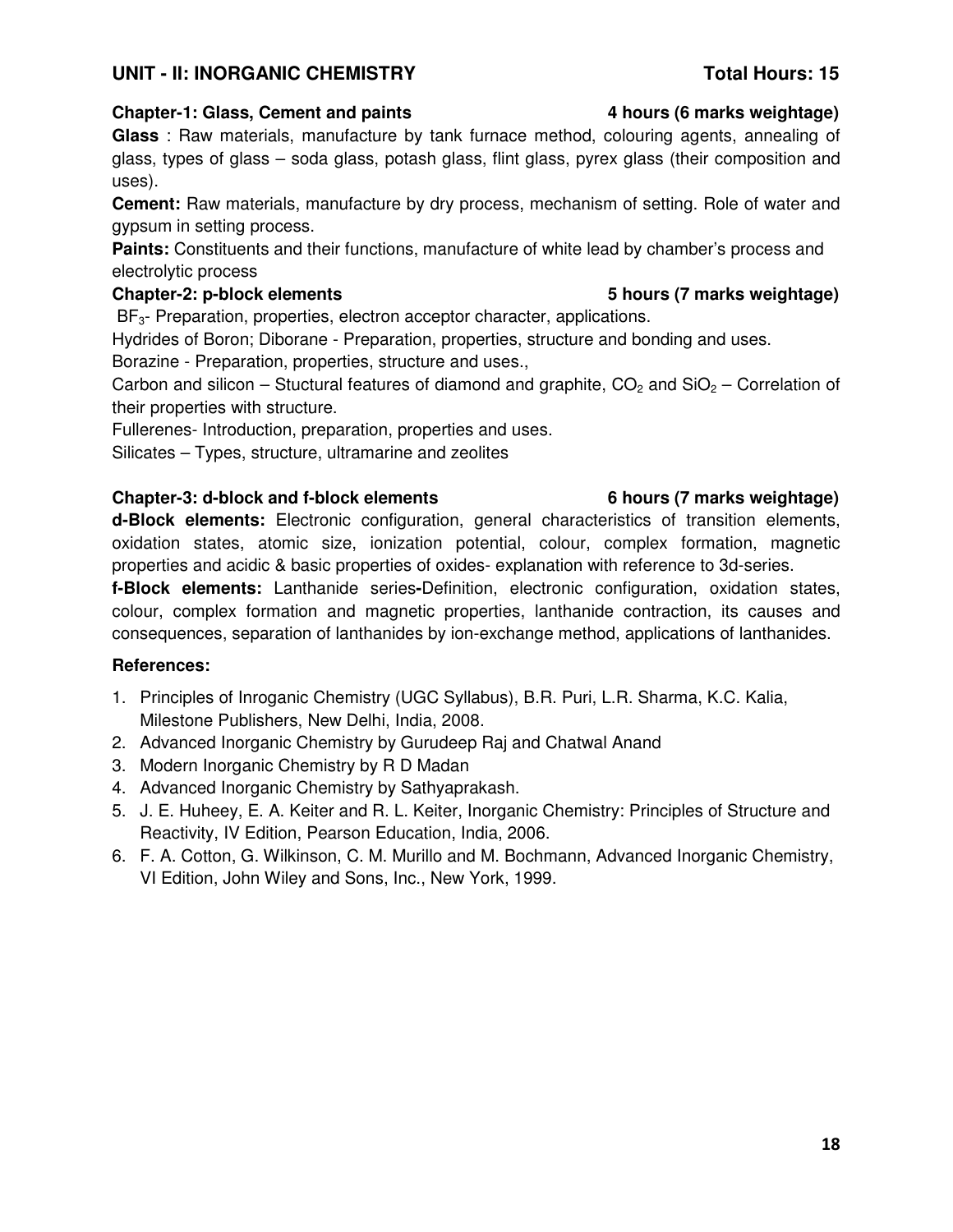## **UNIT - III: ORGANIC CHEMISTRY Total Hours: 15**

### **Chapter-1: Alcohols 7 hours (9 marks weightage)**

**Monohydric alcohol**- Classification, nomenclature, preparation from alky halides, aldehydes, ketones. Distinguish test between  $1^0$ ,  $2^0$ ,  $3^0$  by Victor-Meyer method. Lucas method. Test for hydroxyl alcohol- formation of alkoxide, esterification with mechanism, oxidation.

**Dihydric alcohol**- Nomenclature, preparation of glycol from alkene. oxidative cleavage using lead tetra acetate, periodic acid.Uses of ethylene glycol. Pinacol - Pinacolone rearrangement with mechanism.

**Trihydric alcohol**- Nomenclature. manufacture of glycol from Spent lye. Synthesis from propene. Reactions of glycol with oxalic acid at different temperatures, reaction with PCI<sub>5</sub>, with fatty acids.

Uses of glycerol, preparation of nitroglycerine, composition and uses of Cordite and dynamite.

### **Chapter-2: Phenols 6 hours (8 marks weightage)**

Classification, nomenclature, Methods of preparation from Cumene, Dow process, from diazonium salts.

Acidity of phenols- resonance, stabilization of phenoxide ion, compare the acidity of alcohol and phenol. Effect of substituent's on acidity of phenols, electron withdrawing groups (-NO2, -Cl, - CN, -CHO, -COOH), electron donating groups  $(-CH_3, -OCH_3, -NH_2)$ .

Reactions of phenols.Fries, Claisen, Reimerr-Tiemann, Leader-Manase reactions with mechanism.

Synthesis of phenolphthalein, salicylaldehyde, vanillin, o-benzoquinone.

## **Chapter-3: Ethers and epoxides 2 hours (3 marks weightage)**

Chemical reactions of ethers- Cleavage and auto-oxidation. Ziesel's method.

Synthesis of epoxides: acid and base catalyzed ring opening reaction, reactions of epoxides with Grignard and organolithium reagents.

- 1. I. L. Finar, Organic Chemistry, ELBS Longmann, Vol. I & II, 1984.
- 2. B.S. Bahl and Arun Bahl, Organic Chemistry, S. Chand and Sons, New Delhi, 2005.
- 3. R. K. Bansal, Organic Reaction Mechanism, Wiley Eastern Limited, New Delhi, 1993.
- 4. J. March, Advanced Organic Chemistry, Wiley Interscience, 1994.
- 5. E. S. Gould, Mechanism and Structure in Organic Chemistry, Halt, Rinhart & Winston, New York, 964.
- 6. Peter Sykes, A Guide book to mechanism in Organic Chemistry., Pearson Education India.
- 7. F. A. Carey and Sundberg, Advanced Organic Chemistry Part A & B, III Edition, Plenum Press, New York, 1990.
- 8. S. K. Ghosh, Advanced General Organic Chemistry, Book and Allied (P) Ltd, 1998.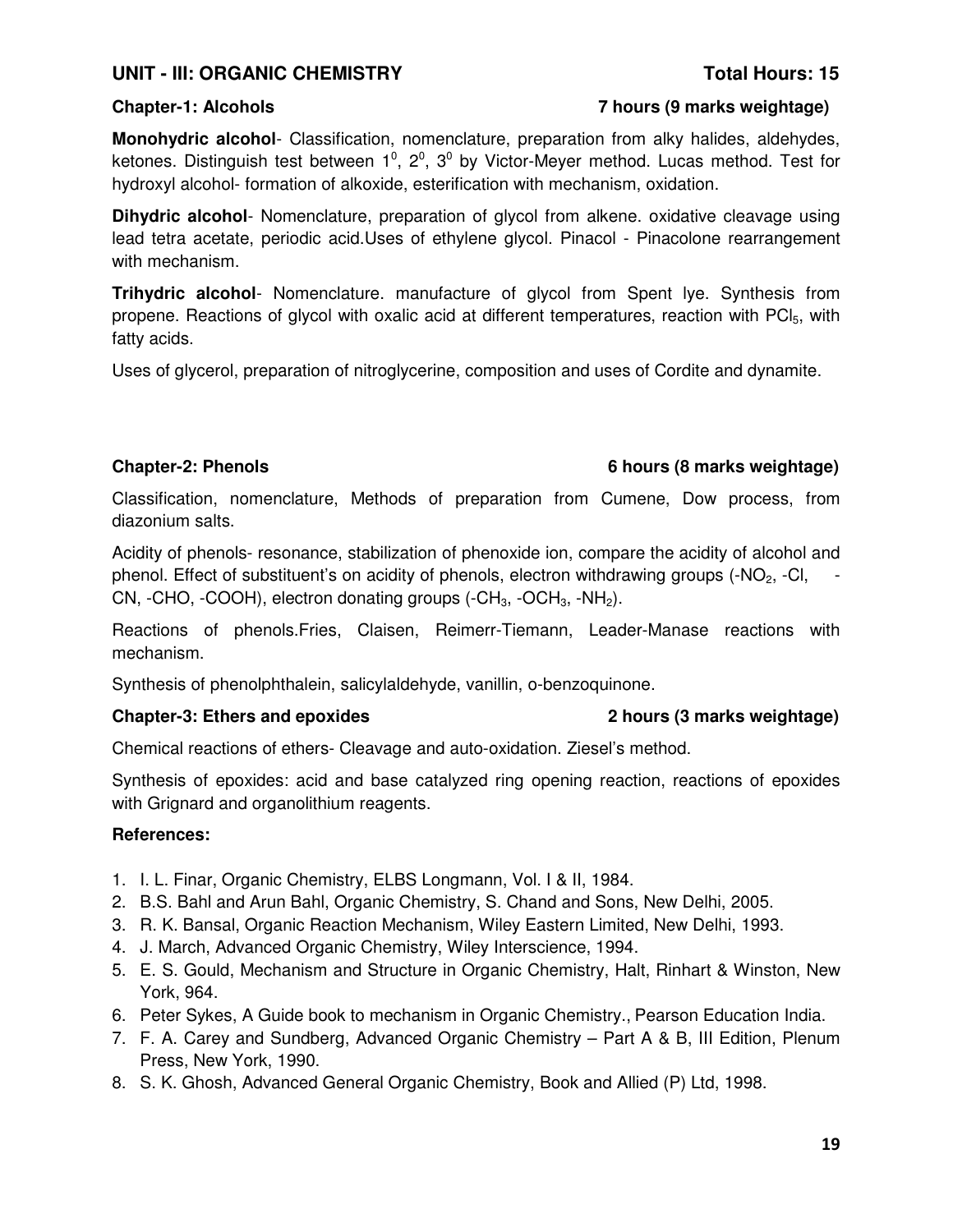## UNIT - IV: PHYSICAL CHEMISTRY **Total Hours: 15**

(Note: Numerical problems must be solved wherever necessary)

### **Chapter-1: Chemical Kinetics and Catalysis 8 hours (11 marks weightage)**

Review of terms – Rate, Order and Molecularity, comparison between rate order and molecularity. Derivation of expression for the rate constant of a second order reaction with  $a = b$ and  $a \neq b$ . Arrhenius equation, concept of activation energy. Theories of reaction rates: collision theory, transition state theory. Steady state approximation and Lindemann's hypothesis. Experimental determination of kinetics of inversion of cane sugar by polarimetric method.

**Catalysis:** Types of Catalysis; Homogeneous, Heterogeneous Catalysis, characteristics of catalytic reactions. Brief discussion on theories of Catalysis: The Intermediate Compound Formation Theory, The Adsorption Theory. Enzyme Catalysis: Mechanism of Enzyme Catalysis; Michaelis - Menten equation.

### **Chapter-2: Electrochemistry-I: 7 hours (9 marks weightage)**

Electrolytes, electrolytic conductance. Debye-Huckel theory of strong electrolytes; asymmetry effect and electrophoretic effect. Debye-Huckel-Onsager's equation for strong electrolytes (elementary treatment only), Transport number, definition and determination by Hittorf's method.

Kohlrausch's law; its applications: determination of degree of dissociation, determination of equilibrium constants of weak electrolytes, determination of solubility product of sparingly soluble salt. Conductometric titrations: Strong acid v/s strong base, weak acid v/s strong base, mixture of acid vs. strong base.

## **References:**

- 1. Physical chemistry; R. L. Madan, G. D. Tuli, S. Chand & Co.
- 2. Principles of Physical Chemistry: Puri, Sharma and Pathania, Vishal Publishing Co.
- 3. A Textbook of Physical Chemistry, Volume 2, K L Kapoor, Mc. Millan publishers India Limited.
- 4. Chemical Kinetics and Reaction Dynamics, Upadhyay**,** Santosh K.
- 5. A Textbook of Physical Chemistry, A. S. Negi, New age
- 6. Chemical Kinetics, K.J. Laidler, III Edition, Pearson Education Pvt. Ltd., New Delhi,
- 7. An Introduction to Chemical Kinetics, Margaret Robson Wright, John Wiley.
- 8. Kinetics and Chemical Reactions, S. K. Jain, Vishal Publishing Co.
- 9. Electrochemistry, B.K. Sharma , Krishna Prakashan Media (p) Ltd,
- 10. An Introduction to Electrochemistry, Samuel Glasstone, Litton Educational Publishing, Inc., New York.
- 11. Physical Chemistry, K. J. Laidler and J. M. Meiser, III Edition, Houghton Mifflin Comp., New, York, International Edition.
- 12. Industrial Electrochemistry, D. Pletcher and F.C. Walsh, Chapman and Hall, II Edition, 1984.
- 13. Engineering chemistry, Jain and Jain, Dhanpal and sons.
- 14. Physical Chemistry, T.W. Atkins, Oxford University Press.
- 15. Physical Chemistry, K. K. Padmanabha, Lakshmi Printing & Publishing House, Mysore.

### \*\*\*\*\*\*\*\*\*\*\*\*\*\*\*\*\*\*\*\*\*\*\*\*\*\*\*\*\*\*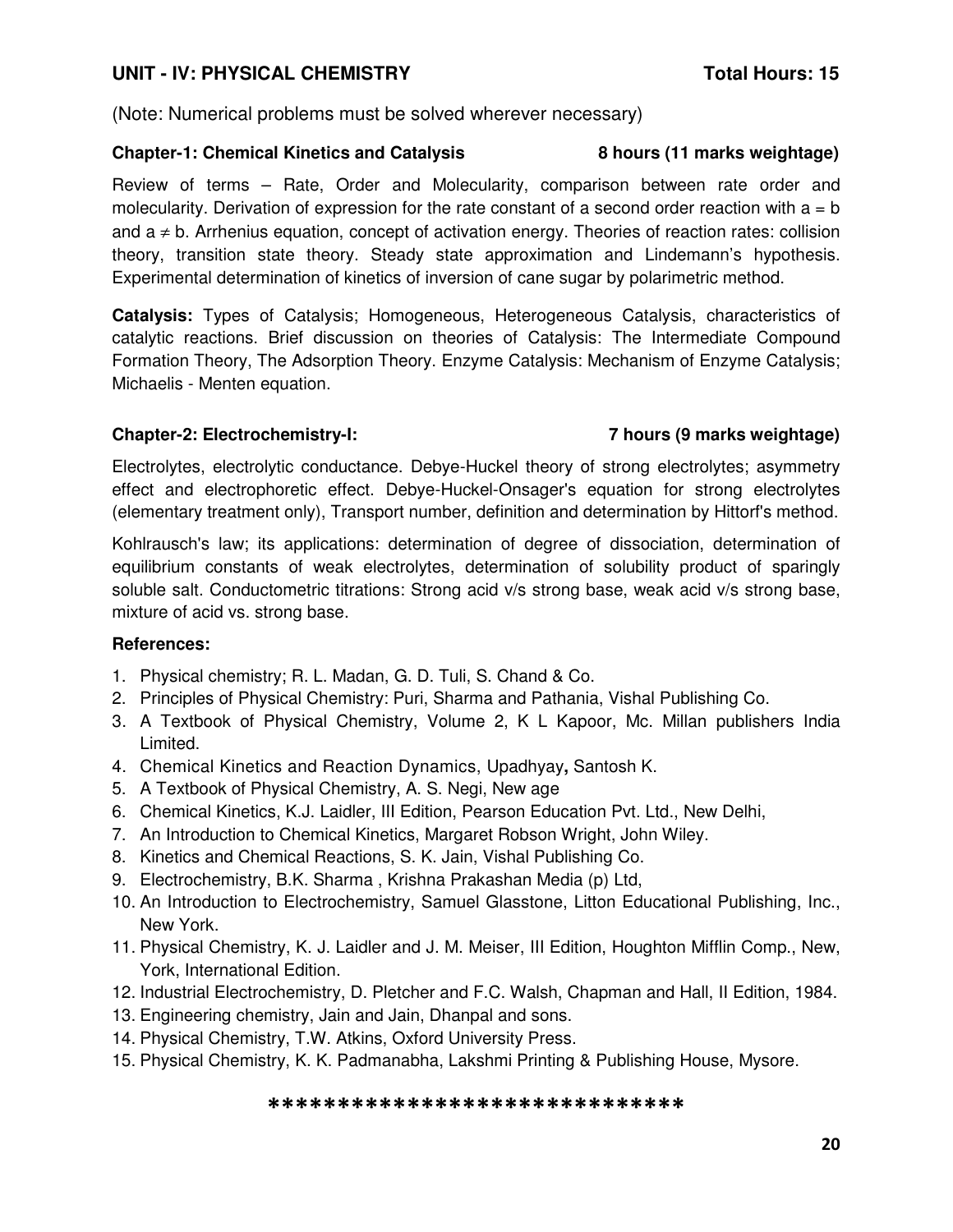# **FOURTH SEMESTER**

# **PAPER-IV: CHEMISTRY - IV Total Hours: 60**

## UNIT - I: ANALYTICAL CHEMISTRY **The CHANGE OF STATE CONSTRUS**

(Note: Numerical problems must be solved wherever necessary)

## **Chapter-1: Chromatography 5 hours (8 marks weightage)**

General description of chromatography- classification, chromatograms, migration rates of solutes, retention time, capacity factor, selectivity factor, band broadening and column efficiency, plate theory and rate theory. Theory of band broadening, van-Deemter's equation, column resolution, factors influencing resolution.

## **Chapter-2: Planar Chromatography 4 hours (4 marks weightage)**

Paper and thin layer chromatography, stationary and mobile phase, various techniques of development, visualization and evolution of chromatograms, applications.

## **Chapter-3: Gas Chromatography 4 hours (5 marks weightage)**

Introduction and overview of GSC and GLC: Instrumentation, sample injection systems, columns, detectors- TCD, FID, β-ray ionization detectors, temperature programming, applications- quantitative and qualitative analysis.

## **Chapter-4: HPLC 2 hours (3 marks weightage)**

Introduction, superiority of HPLC, instrumentation and applications,

- 1. Vogel's Text book of Quantitative Chemical Analysis- Revised by G. H. Jaffery, J. Bassett, J. Mendham and R. C. Denny ELBS, V Edition (1996)
- 2. Introduction to Instrumental Analysis R.D. Braun 1986.
- 3. Instrumental method of chemical analysis B.K. Sharma, Goel publishing House, Meerut 2000.
- 4. Instrumental method of analysis Willard, merit and Dean, VII Edition 1998.
- 5. Analytical Chemistry- Gray D. Christian, V Edition John Wiley and Sons, Inc.
- 6. Instrumental Methods of Chemical Analysis- B.K. Sharma, Goel publishing House, Meerut, 2000.
- 7. Quantitative Chemical Analysis- D. C. Harris, W. M. Freeman and Co., NY, USA, IVED, 1995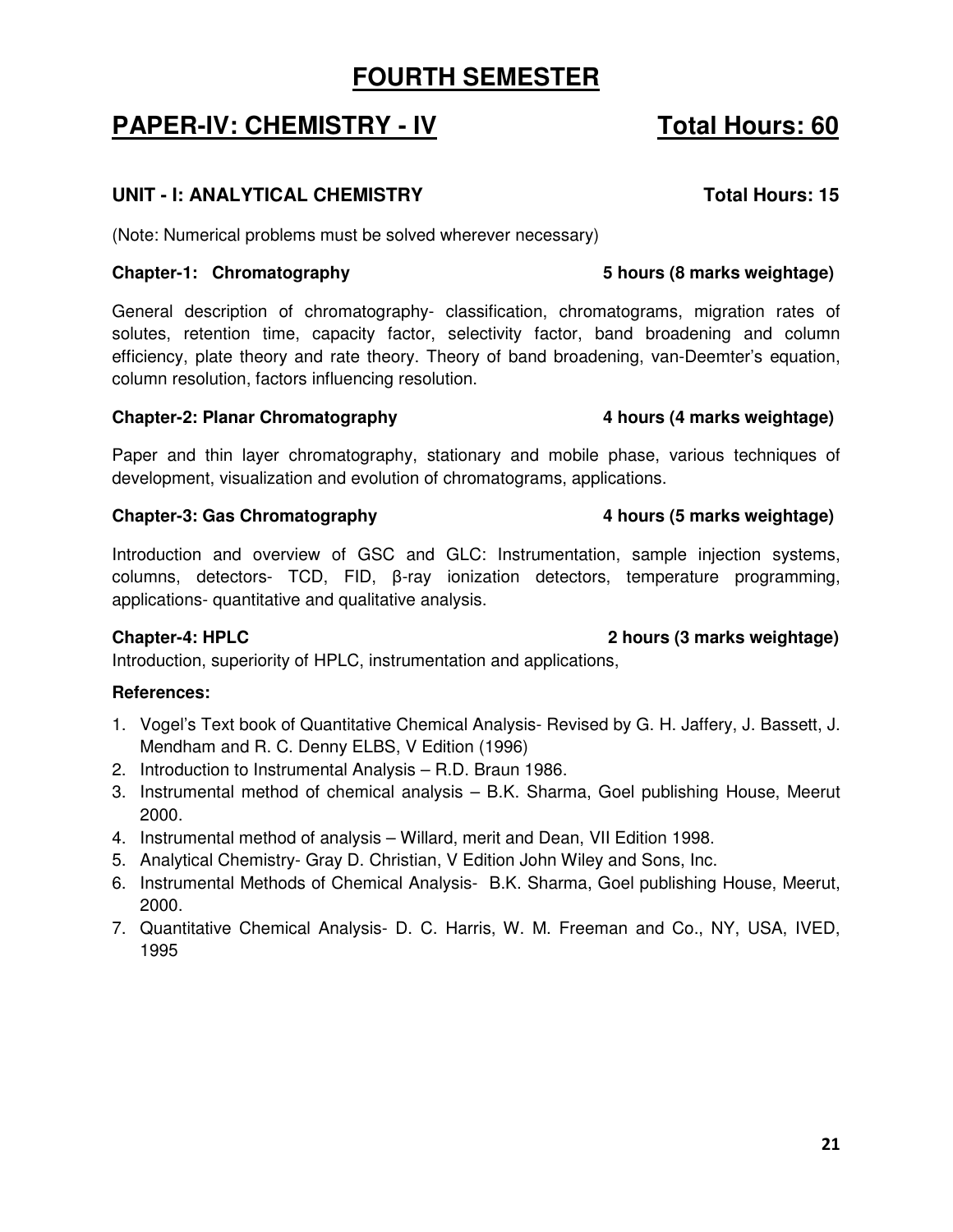### UNIT - II: INORGANIC CHEMISTRY **Total Hours: 15**

Thermodynamics of metallurgy, Ellingham's diagrams- features, applications and limitations, extraction of lead - self-reduction process and nickel from pentalendite, extraction of manganese from pyrolusite from allumino thermite process extraction of gold by hydrometallurgical process, refining of gold by quartation process, beryllium from beryl via sodium beryllium fluoride, Thorium from Monazite sand and Uranium from Pitch blende by aid digestion process.

### **Chapter-2: Solvents 6 hours (7 marks weightage)**

Classification, comparative account of water and liquid ammonia as solvents (striking similarities and factors which make them good polar solvents).Reactions in liquid ammonia and water, acidbase neutralisation, oxidation-reduction, complex formation, ionisation of acetic acid. Solvolysis, solvation, Solubility of ionic solids – its dependence of lattice energy and solvation energy. Solutions of alkali metals in liquid ammonia, advantages and disadvantages of liquid  $NH<sub>3</sub>$  as solvents.

### **References:**

- 1. Principles of Inroganic Chemistry (UGC Syllabus), B.R. Puri, L.R. Sharma, K.C. Kalia, Milestone Publishers, New Delhi, India, 2008.
- 2. Advanced Inorganic Chemistry by Gurudeep Raj and Chatwal Anand.
- 3. Modern Inorganic Chemistry by P L Sony.
- 4. A text book of Industrial Chemistry by B K Sharma.

### **Chapter-1: Metallurgy 9 hours (13 marks weightage)**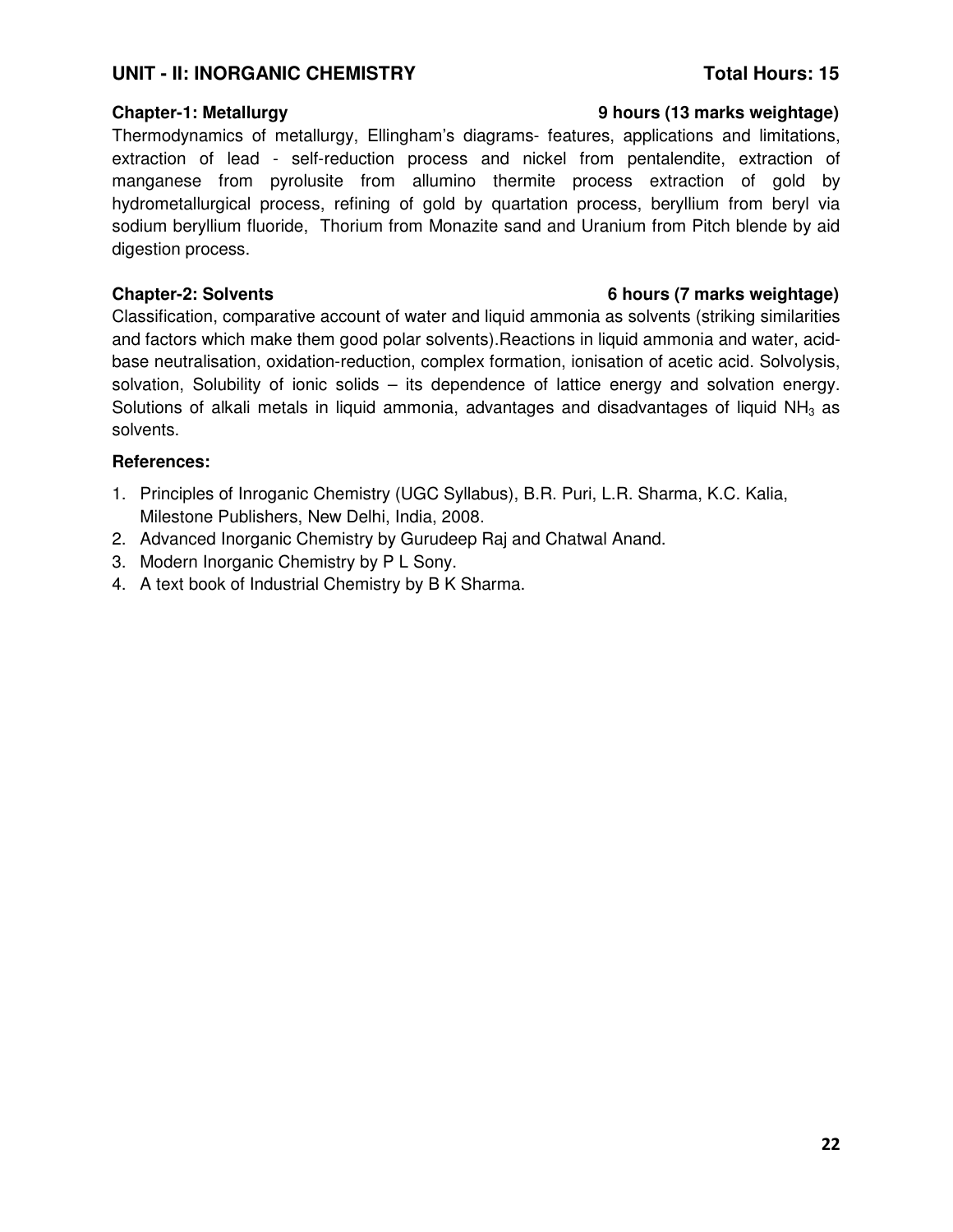## UNIT - III: ORGANIC CHEMISTRY **Total Hours: 15**

## **Chapter-1: Aldehydes and Ketones 5 hours (7 marks weightage)**

Nomenclature. Structure and reactivity of carbonyl groups in aldehydes, ketones. Methods of preparation of chloral, acrolein, crotonaldehyde.

Reactions of aldehydes and ketones with hydroxyl amine, hydrogen cyanide, 2,4-DNP. Reaction Mechanism of Aldol, Perkin's, Benzoin, Cannizaro, Knoevenagel reaction. Clemmenson reduction, Wolff-Kishner reduction.

Nomenclature of mono and dicarboxylic acids. Acidity of carboxylic acids. Effect of substituents on acidity. Comparative study of:

- (i) Acetic acid and formic acid.
- (ii) Acetic acid and benzoic acid.
- (iii) Acetic acid and monochloro acetic acid.
- (iv) 2-chloro butanoic acid and chlorobutanoic acid.

Hydroxy acid, effect of heat on  $\alpha$ ,  $\beta$  and  $\gamma$  – hydroxy acids.

**Derivatives of Carboxylic acids:** Preparation and reactions of (i) acid chlorides, (ii) acid amides, (iii) acid anhydrides.

Nomenclature, Classification with examples. Synthesis of amines by reduction of nitro compounds. Hoffmann's degradation methods with mechanism. Basicity of amines. Comparative study of:

- (i) Methyl amine, dimethyl amine and trimethyl amine.
- (ii) Methyl amine and aniline.
- (iii) Aniline and p-nitroaniline and p-toluidine.
- (iv) Aniline, N-methyl aniline and N, N-dimethyl aniline.

Separation of amines by alkylation, nitrous acid method and Heinsberg's method.

## **Chapter-4: Organosulphur compounds 3 hours (3 marks weightage)**

Aromatic sulphonic compounds- thio alcohols, nomenclature and general chemical properties, sulphonal and thioethers. Aromatic sulphonic acids- Nomenclature, general methods of preparations, general chemical properties. Reactions due to  $SO<sub>3</sub>H$  group and benzene ring.

Synthesis of Saccharin, Chloramine-T and Dichloramine-T.

## **References:**

- 1. S.H. Pine, Organic Chemistry, 5th Edition, Mcgraw Hill International Edition, Chemistry Series, New York, 1987.
- 2. I. L. Finar, Organic Chemistry, VI Edition, ELBS, 1990.
- 3. Bahl and Arun Bahl, Organic Chemistry, S. Chand and Sons, New Delhi, 2005.
- 4. Arun Bahl and B.S. Bahl, Advanced Organic Chemistry, S. Chand.
- 5. V. K. Ahluwalia , Textbook of Organic Chemitry, Viva Books Private Limited, 2012.
- 6. S. K. Ghosh, Advanced General Organic Chemistry, Book and Allied (P) Ltd, 1998.

## **Chapter-3: Amines 3 hours (4 marks weightage)**

## **Chapter-2: Carboxylic acids 4 hours (6 marks weightage)**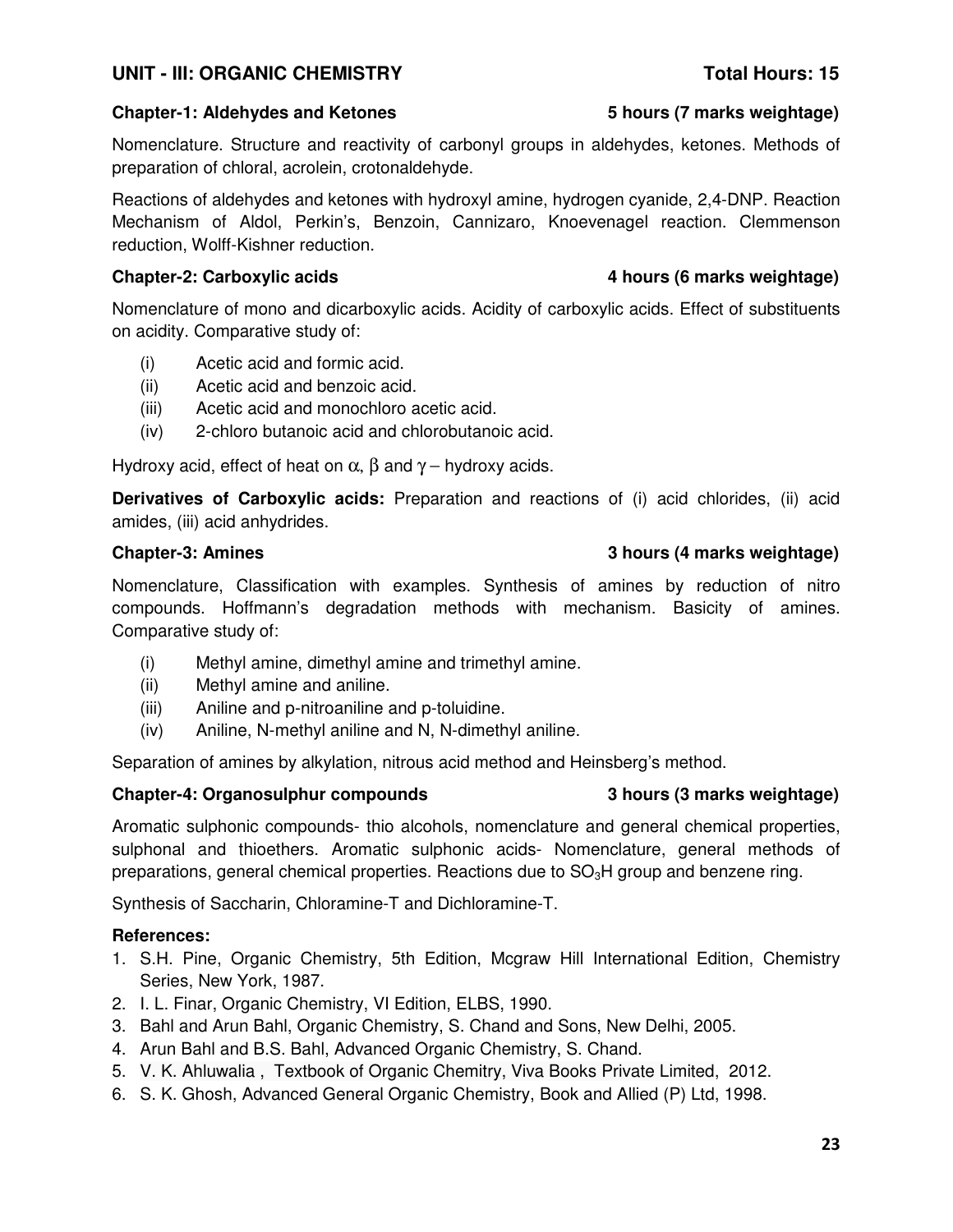## **UNIT - IV: PHYSICAL CHEMISTRY Total Hours: 15**

(Note: Numerical problems must be solved wherever necessary)

### **Chapter-1: Electrochemistry-II 6 hours (8 marks weightage)**

Definition of EMF of a cell, standard electrode potential, IUPAC sign convention; Types of reversible electrodes with examples: gas-metal ion, metal-ion, metal insoluble salt-anion electrode, Redox electrode with examples – Quinhydrone electrode (To be mentioned). Reference electrodes – Construction and working of SHE and calomel electrode. Concentration cell – Derivation of EMF using Nernst equation for electrolytic concentration cell without transference. Liquid junction potentials, elimination of liquid junction potential. Potentiometric titration involving only redox systems  $(K_2Cr_2O_7$  vs. FAS).

Laws of photochemistry- Grothus-Draper's law and Stark-Einstein's law of photochemical equivalence. Quantum yield and explanation for Photochemical reactions of hydrogen-iodine, hydrogen-chlorine and hydrogen-bromine. Qualitative description of fluorescence, phosphorescence, non-radiative processes (internal conversion, inter-system crossing), Jablonski diagram. Photosensitized reactions - simple examples, chemiluminescence, bioluminescence.

## **Chapter-3: Colloids 4 hours (5 marks weightage)**

Definition of colloids, classification of colloids; Lyophilic and Lyophobic Colloids. Solids in liquids (sols): properties – kinetic, optical and electrical; stability of colloids, protective action, Hardy—Schulze law, gold number. Liquids in liquids (emulsions): types of emulsions, preparation, Emulsifier. Liquids in solids (gels): preparation and properties, association colloids (micelles). General application of colloids.

## **References:**

- 1. Physical chemistry; R. L. Madan, G. D. Tuli, S. Chand & Co.
- 2. Principles of Physical Chemistry: Puri, Sharma and Pathania, Vishal Publishing Co.
- 3. Textbook of Physical Chemistry, Gurdeep Raj, Goel Publications
- 4. Elements of Physical Chemistry, B.R. Puri, L.R. Sharma, M.S. Pathania, I Edition, Vishal Publishing House, Jalandhar, India, 2013.
- 5. Electrochemistry, B.K. Sharma , Krishna Prakashan Media (p) Ltd,
- 6. An Introduction to Electrochemistry, Samuel Glasstone, Litton Educational Publishing, Inc., New York.
- 7. Physical Chemistry, K. J. Laidler and J. M. Meiser, III Edition, Houghton Mifflin Comp., New, York, International Edition.
- 8. Industrial Electrochemistry, D. Pletcher and F.C. Walsh, Chapman and Hall, II Edition, 1984.
- 9. Photochemistry, Gurdeep Raj, Goel Publications.
- 10. Photochemistry, J. G. Calvert and J. N. Pitts, Wiley, New York.
- 11. Fundamentals of Photochemistry, K. K. Rohatgi Mukherjee, New Age International Pub., Reprint 2006.
- 12. Molecular Energy Transfer, R. Levine and J. Jortner, eds., J. Wiley, New York.
- 13. A Textbook of Physical Chemistry, Volume 2, K L Kapoor, Mc. Millan publishers India Limited.
- 14. Physical Chemistry, T.W. Atkins, Oxford University Press.
- 15. Physical Chemistry, K.K. Padmanabha, Lakshmi Printing & Publishing House, Mysore.

### \*\*\*\*\*\*\*\*\*\*\*\*\*\*\*\*\*\*\*\*\*\*\*\*\*\*\*\*\*\*

### **Chapter-2: Photochemistry 5 hours (7 marks weightage)**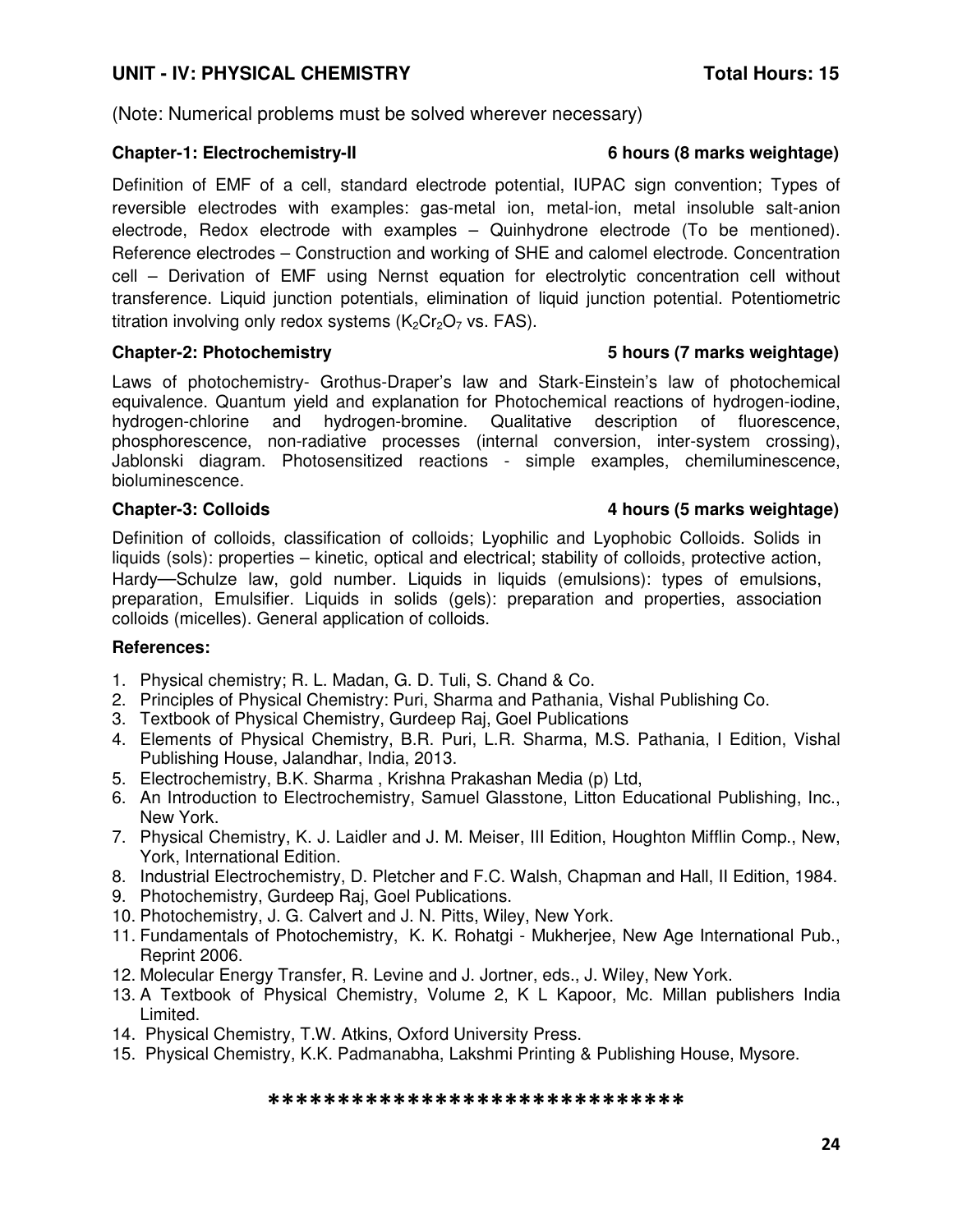# **FIFTH SEMESTER**

# **PAPER-V: CHEMISTRY - V Total Hours: 45**

## UNIT - I: ANALYTICAL CHEMISTRY **The CONSTRANGE OF A SET AND THE STATE OF THE STATE OF THE STATE OF THE STATE OF T**

(Note: Numerical problems must be solved wherever necessary)

## **Chapter-1: Gravimetry 7 hours (13 marks weightage)**

General principles, condition for precipitations, choice of precipitation, advantages of using organic precipitants, factors influencing the solubility of the precipitate, theories of precipitation, co-precipitation, post-precipitation, effect of digestion, PFHS, pH change, ion releasing reagents, change in oxidation states (taking Fe, Cu and Al as examples), use of mixed solvents and analytical applications

## **Chapter-2: UV-Visible spectroscopy 4 hours (7 marks weightage)**

Range, frequency and energy of UV radiations, interaction of UV radiation with organic molecules, types of transitions, allowed and non-allowed transitions, Concept of chromophores and auxochromes, bathochromic shift and hypso chromic shift, hyper chromic effect and hypo chromic effect.

Comparison of  $\lambda_{\text{max}}$  organic compounds taking following examples giving reasons

- 1.  $CH_3CHO$  and  $C_6H_5CHO$  2. Ethylene and 1,3-butadiene
- 3. Cis and transstilbene 4. Cis-trans cinnamic acid

Range, frequency and energy of IR radiations, interaction of IR radiation with organic molecules, molecular vibrations – stretching and bending vibrations, Hook's law, finger print region, Stretching frequency of functional groups in benzaldehyde, acetophenone, ethyl acetate, aniline and methyl amine.

## **References:**

- 1. Vogel's Text book of Quantitative Chemical Analysis- Revised by, G. H. Jaffery, J. Bassett, J. Mendham and R. C. Denney, ELBS V Edition (1989), John Wiley and Sons. Inc. New York.
- 2. Introduction to Instrumental Analysis R.D. Braun 1986.
- 3. Instrumental method of chemical analysis B.K. Sharma, Goel publishing House, Meerut 2000.
- 4. Instrumental method of analysis Willard, merit and Dean, VII Edition, 1998.
- 5. Analytical Chemistry- Gray D. Christian, V Edition, John Wiley and Sons, Inc.
- 6. Instrumental Methods of Chemical Analysis-B.K. Sharma, Goel publishing House, Meerut, 2000.
- 7. Quantitative Chemical Analysis- D. C. Harris, W. M. Freeman and Co., NY, USA, IV Edition, 1995.

## **Chapter-3: IR spectroscopy 4 hours (7 marks weightage)**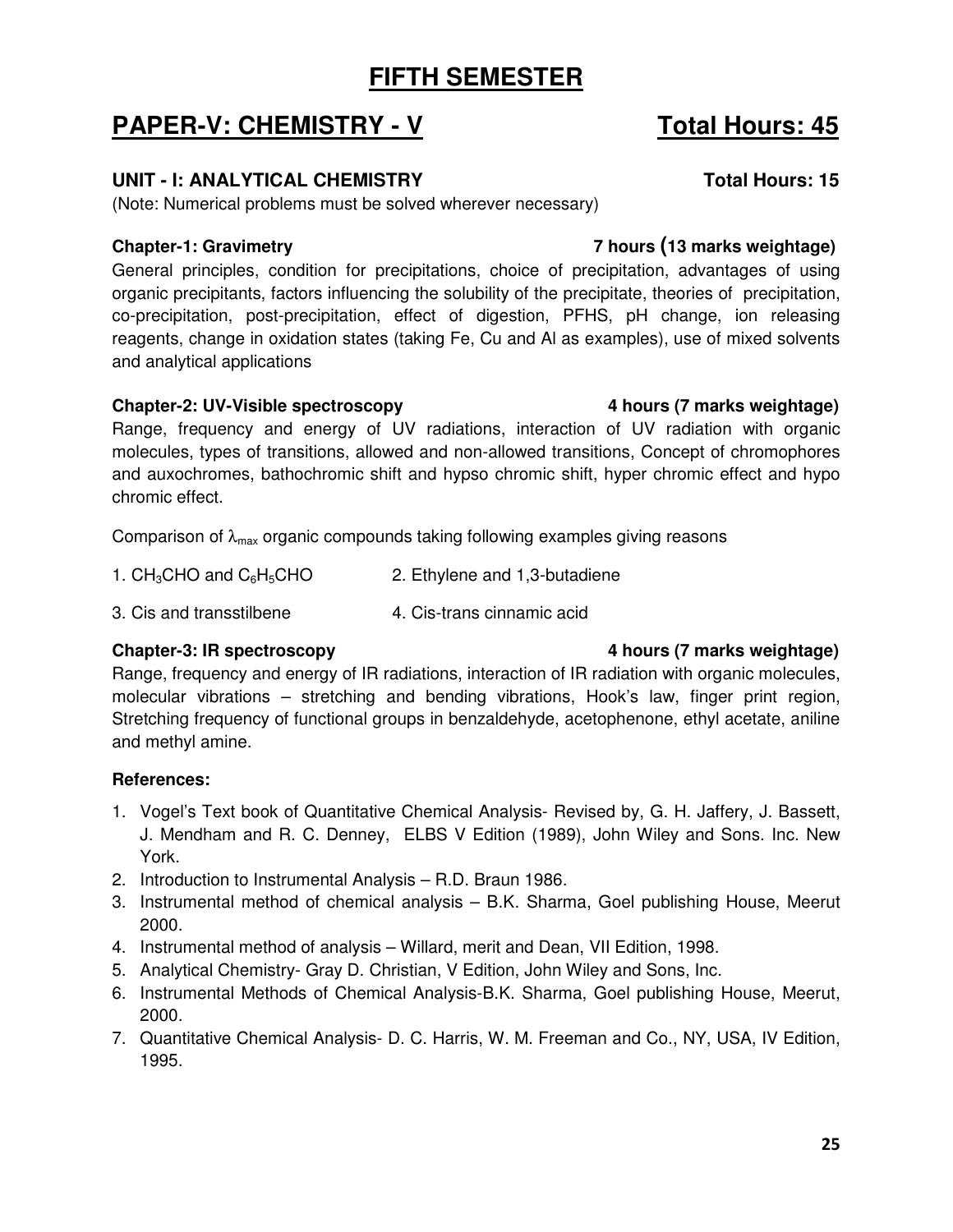## UNIT - II INORGANIC CHEMISTRY **Total Hours: 15**

### **Chapter-1: Electroplating 10 hours (18 marks weightage)**

Theory, purpose of electroplating, nature of good deposit, factors influencing electroplating (concentration of metal ion, pH, temperature, current density), electroplating of chromium and gold.

**Ceramics**-Raw materials and their role, varieties of clay, production of ceramic ware, glazing insulators.

**Refractories-**Classification, properties, hardness, pyrometric cone equivalent values.

**Abrasives-** Classification, properties, hardness of abrasives, Moh's scale, manufacture and importance of carborundum.

## **Chapter-2: Alloys 5 hours (9 marks weightage)**

Definition, purpose of making alloys, preparation of alloys by electro deposition method and powder metallurgy method, advantages of powder metallurgy, influence of carbon, manganese, nickel, chromium, tungsten, silicon and cobalt on the properties of steel, heat treatment of steel, hardening, tempering and annealing, case hardening of steel-carbiding and nitridins.

- 1. Advanced Inorganic Chemistry, V Edition, F.A. Cotton and G. Wilkinson; John Willey and sons, 1988.
- 2. Inorganic Chemistry; Principles of structure and reactivity, III Edition, James E Huheey, Ellen E. Keither and Richard L. Keither, Harper Collins college Pub., 1983.
- 3. Inorganic Chemistry 3<sup>rd</sup> ed., Shriver and Atkins, Oxford University Press, 1999.
- 4. Organometallic Chemistry, A Unified approach R.C. Mehrotra and A. Singh. Willey Eastern, New Delhi.
- 5. A text book of Industrial Chemistry by B.K. Sharma
- 6. A concise Inorganic Chemistry, J .D. Lee, ELBS Ed., 1991
- 7. Modern aspects of Inorganic Chemistry, H. J. Emeleus and A. G. Sharpe, ELBS.
- 8. Theoretical Principles of Inorganic Chemistry, IV ed., G. S. Manku, Tata, McGraw Hill, 1990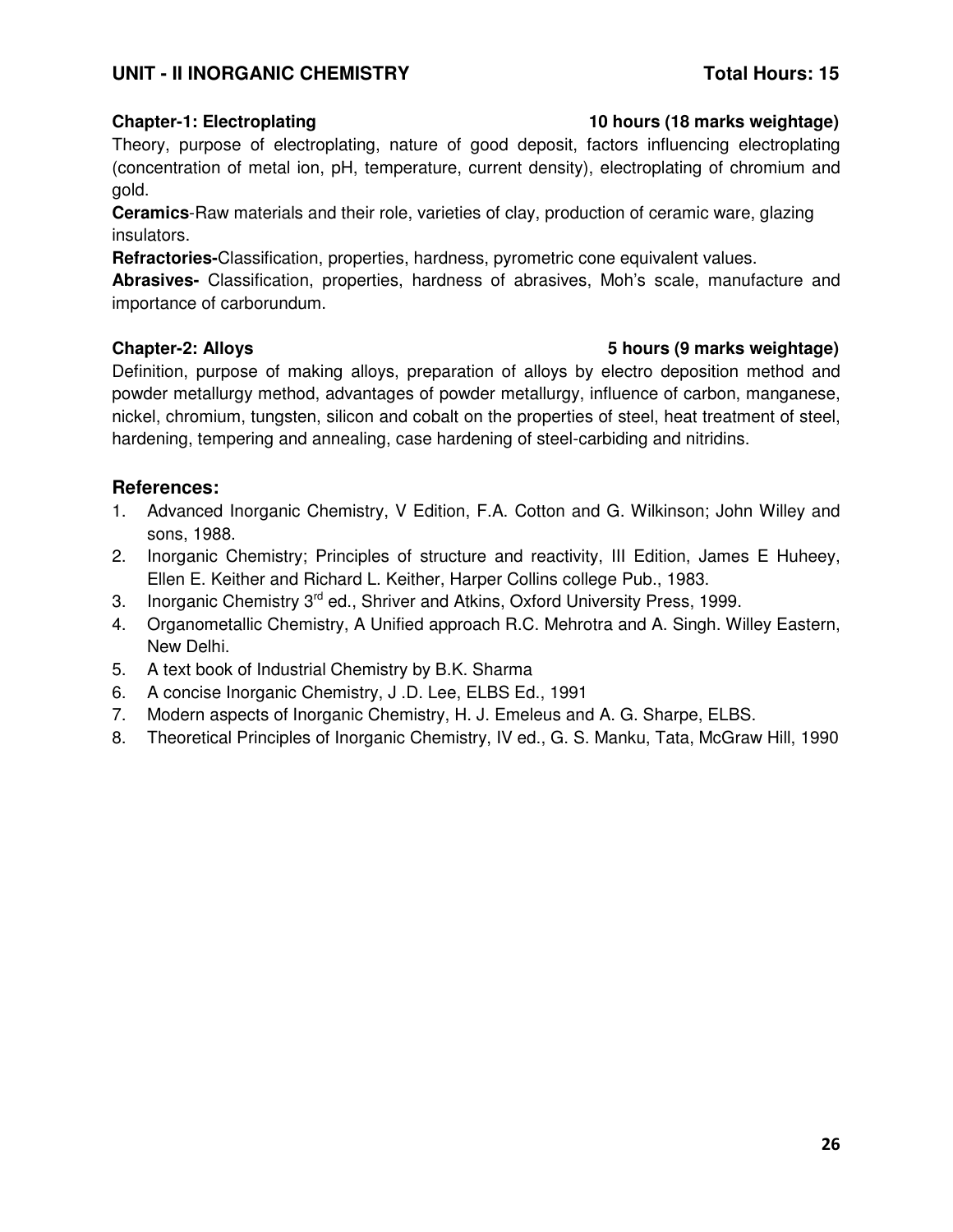## **UNIT - III: ORGANIC CHEMISTRY** *UNIT - III: ORGANIC CHEMISTRY*

## **Chapter-1: Purification of organic compounds 4 hours (7 marks weightage)**

Methods for purification of solids- crystallization, fractional crystallization and sublimation. Methods for purification of liquids- Distillation, Fractional distillation, distillation under reduced pressure, steam distillation. Criteria of purity- Melting point and boiling point.

## **Chapter-2: Heterocyclic compounds 4 hours (7 marks weightage)**

Preparation and reactions of pyrrole, furan, thiophene, pyridine, pyrimidine, indole, quinoline, isoquinoline. Aromaticity of pyrrole, furan, thiophene. Basicity of pyrrole and pyridine.

Classification of dyes with example. Chromophore theory, Modern theory. Synthesis of, Congo Red, Malachite Green, Methyl Orange and Indigo. Structural elucidation and synthesis of Alizarin.

## **Chapter-4: Polymer Chemistry 4 hours (7 marks weightage)**

Classification of polymers-Types of polymerization, Mechanism of Free radical and ionic polymerization. Examples for addition polymers and condensation polymers.Zeigler-Natta catalyst. Thermoplastics and thermosetting plastics. Synthesis of Styrene, Teflon, Nylon-6, Nylon-6,6, Backelite, PVC, polythene and Natural rubber.

## **References:**

- 1. Arun Bahl and B.S. Bahl, Advanced Organic Chemistry, S. Chand.
- 2. Paula YurkanisBruice, Organic chemistry, III Edition, Pearson Education, Inc. (Singapore), New Delhi, reprint, 2002.
- 3. GurdeepChatwal, Chemistry of Organic Natural Products, Vol 1 and 2, Goel Pub. House, 2002.
- 4. R. K. Bansal, Heterocyclic Chemistry.
- 5. S. H. Pine, Organic Chemistry, 5th Edition, Mcgraw Hill International Edition, Chemistry Series, New York, 1987.
- 6. Bill meyerText Book of Polymer Science, F.W. Jr. John Wiley & Sons 1984.
- 7. Gowarikar. V.R. Viswanathan, N.V. JayaderSreedhar. "Polymer Science".
- 8. Sharma.B.K., Polymer Chemistry, Goel Publishing House, Meerut- 1989.
- 9. Arora M.G. Vadar M.S., Polymer Chemistry. Anmol Publications Pvt. Ltd., New Delhi 1989.

### \*\*\*\*\*\*\*\*\*\*\*\*\*\*\*\*\*\*\*\*\*\*\*\*\*\*\*\*\*\*

## **Chapter-3: Dyes 3 hours (5 marks weightage)**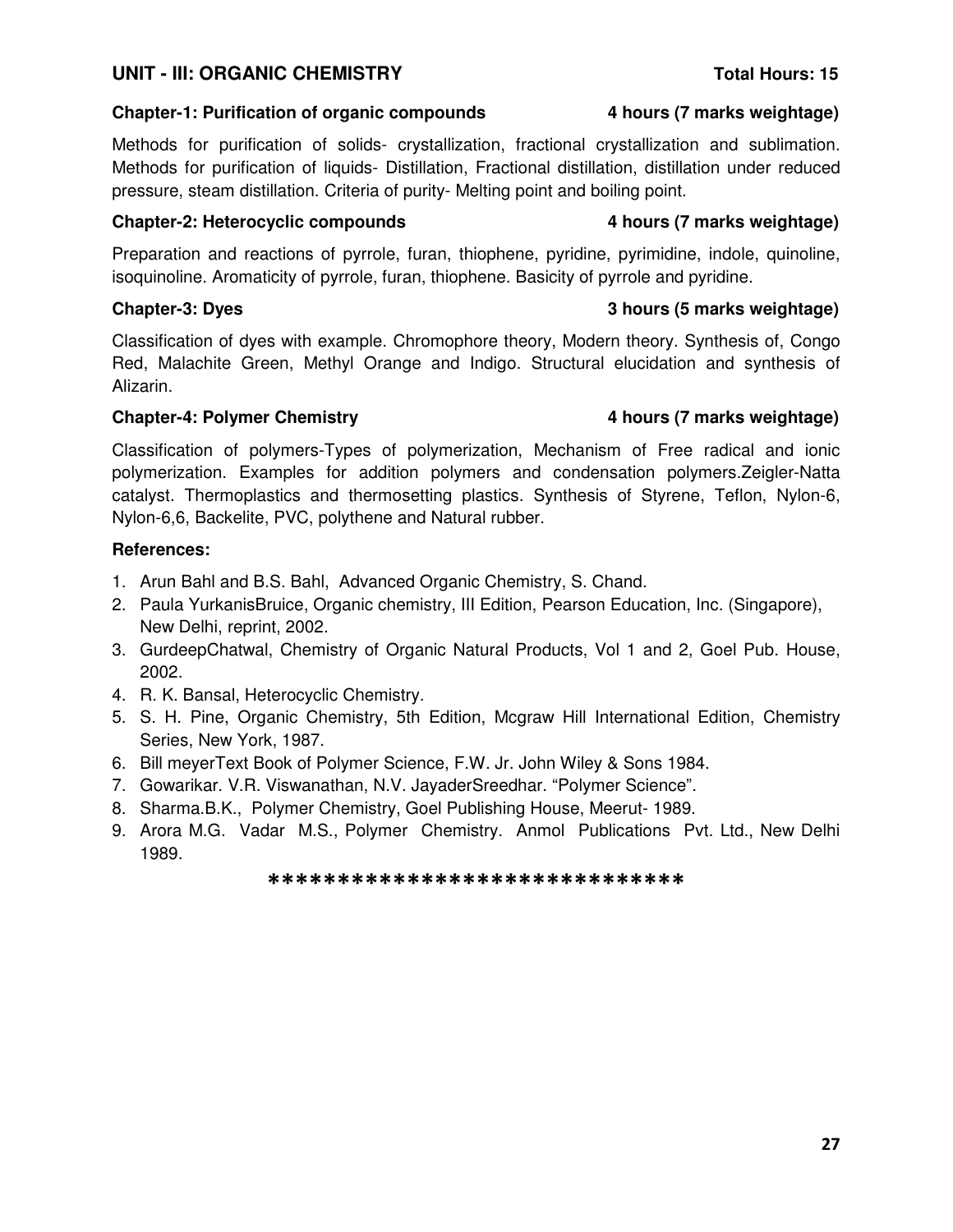# **FIFTH SEMESTER**

# **PAPER-VI: CHEMISTRY - VI Total Hours: 45**

## **UNIT - I: PHYSICAL CHEMISTRY Total Hours: 15**

(Note: Numerical problems must be solved wherever necessary)

## **Chapter- 1: Thermodynamics - I 8 hours (14 marks weightage)**

Review of the thermodynamics terms; system, surroundings etc, types of systems, state and path functions. Work done in isothermal expansion and compression of an ideal gas. Heat capacity of a gas at constant pressure and constant volume: relationship between  $C_p$  and  $C_v$ . Derivation of Kirchoff's equation. Limitations of I law of thermodynamics with illustrations. Need for II-law of thermodynamics, different ways of stating II-law with respect to heat and spontaneity. Heat engine - Carnot's cycle and derivation of the expression for its efficiency. II-law in terms of efficiency (η). Concept of entropy and its physical significance. Entropy changes in reversible isothermal process. Entropy changes of an ideal gas in different processes; entropy of mixing, standard entropies. Free energy: Gibbs function (G) and Helmhotz function (A) as thermodynamic quantities. Variation of G and A with pressure, volume and temperature.

**Chapter-2: Fundamentals of Molecular Spectroscopy 7 hours (13 marks weightage)** Electromagnetic radiation and its interaction with matter, regions of the EM spectrum, Origin of molecular spectra: Born-Oppenheimer approximation. Types of molecular spectra-rotation, vibration, electronic, Raman (to be mentioned).

**Electronic spectroscopy:** Qualitative description of electronic transition in σ, π and n molecular orbitals and their energy levels, selection rules and Franck-Condon principle. **Raman Spectroscopy:** 

Concept of Polarizability. Raman spectra, Stokes and anti Stokes lines, selection rules. Instrumentation. Applications of Raman spectroscopy, comparison of Raman and IR spectroscopies.

- 1. Physical chemistry; R. L. Madan, G. D. Tuli, S. Chand & Co.
- 2. Principles of Physical Chemistry: Puri, Sharma and Pathania, Vishal Publishing Co.
- 3. Textbook of Physical Chemistry, Gurdeep Raj, Goel Publications House, New Delhi.
- 4. Elements of Physical Chemistry, B.R. Puri, L.R. Sharma, M.S. Pathania, I Edition, Vishal Publishing House, Jalandhar, India, 2013.
- 5. Molecular Structure and Spectroscopy, Aruldas, Printice Hall, India Pvt. Ltd.
- 6. A Textbook of Physical Chemistry, Volume 2, K.L. Kapoor, McMillan Publishers, India Limited.
- 7. Physical Chemistry, K. J. Laidler and J. M. Meiser, III Edition, Houghton Mifflin Comp., New, York, International Edition.
- 8. Molecular Energy Transfer, R. Levine and J. Jortner, eds., J. Wiley, New York.
- 9. A Textbook of Physical Chemistry, Volume 2, K L Kapoor, McMillan McMillan Publishers, India Limited.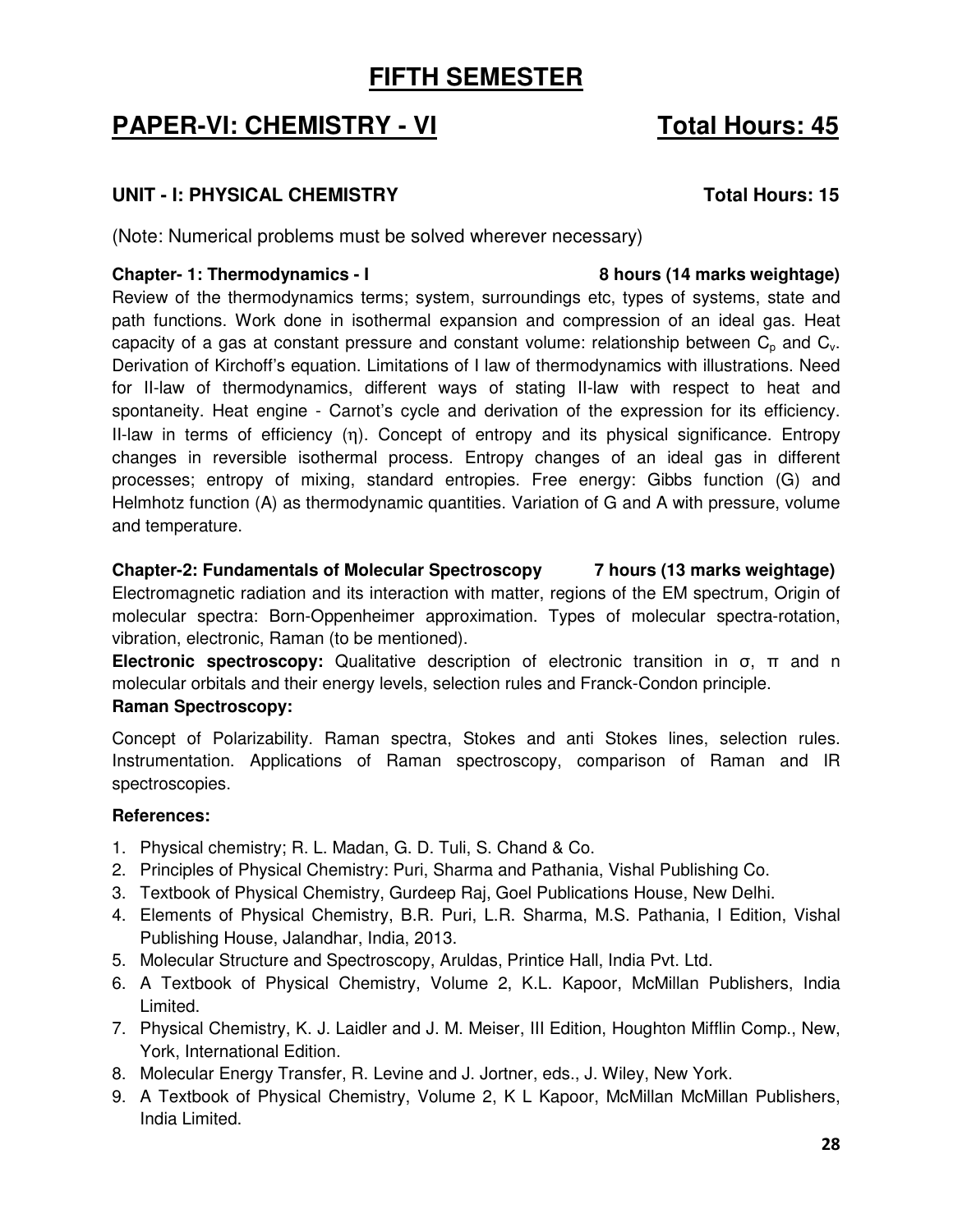- 10. Physical Chemistry, T.W. Atkins, Oxford University Press.
- 11. Physical Chemistry A Molecular Approach, Donald A. McQuarrie, John D. Simon, III Edition (Viva Student Edition), Viva Books Pvt. Ltd., New Delhi.
- 12. Thermodynamics, Kinetic Theory, and Statistical Thermodynamics, Francis W. Sears Gerhard L. Salinger, III Edition, Narosa Publishing House, New Delhi.
- 13. Principles of Physical Chemistry, S. H. Maron, C. F. Prutton, Mc. Milan.
- 14. J. D. Lambert, Vibrational and Rotational Relaxation in Gases, Oxford University Press, Oxford, 1977.
- 15. Advanced Physical Chemistry, D. N. Bajpai, S. Chand & Co.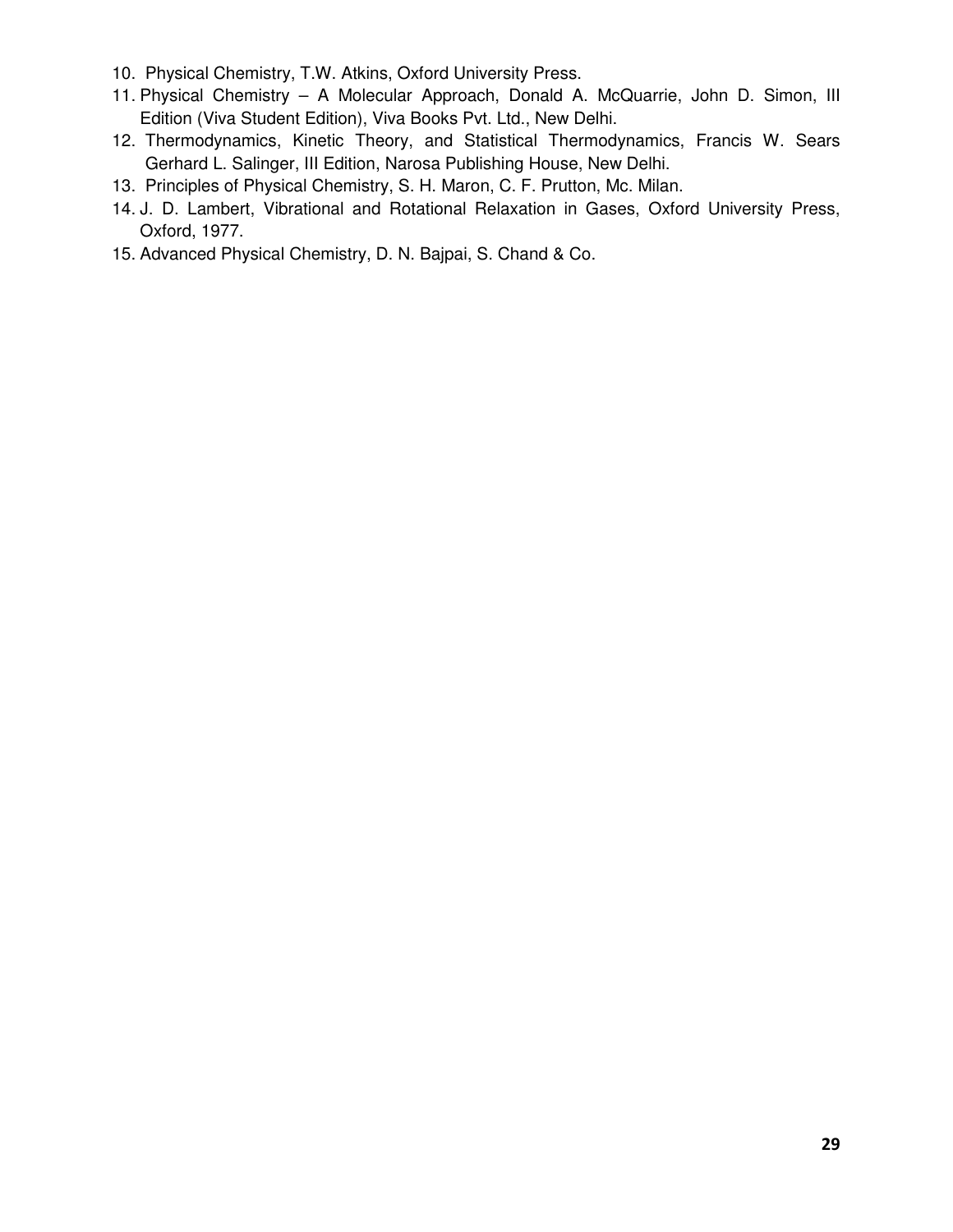### UNIT - II: ANALYTICAL CHEMISTRY **Total Hours: 15**

(Note: Numerical problems must be solved wherever necessary)

### **Chapter-1: Microwave spectroscopy 4 hours (6 marks weightage)**

Spectrum of electromagnetic radiations, interaction of electromagnetic radiations with molecules, quantisatiation of different forms of energies in molecules. Condition for energy absorption by molecules (emissions and absorption spectrum). Spectroscopic terms, classification, types of molecules, (microwave active and microwave inactive), Linear molecules, spherical top molecules, symmetric top molecules, asymmetric top molecules. Applications of Microwave spectroscopy

### **Chapter-2: NMR Spectroscopy 6 hours (12 marks weightage)**

Introduction to NMR spectroscopy: instrumentation, theory and types of NMR active nuclides. Relaxation process - Spin-Spin relaxation, Spin-lattice relaxation, number of signals, shielding and deshielding effects, influencing chemical shifts. [Inductive effect, van der Waal's deshielding, anisotropic effects, hydrogen bonding]

Solvents used, spectra of CH<sub>3</sub>OH, C<sub>2</sub>H<sub>5</sub>OH, and C<sub>6</sub>H<sub>5</sub>CH<sub>3</sub>, peak area and proton counting, splitting of the signals (Pascal's triangle), spin-spin coupling, splitting signal by proton. Calculating the ratio in the heights of the signals. Applications of NMR spectroscopy.

### **Chapter-3: Mass Spectroscopy 5 hours (9 marks weightage)**

Basic principles- Theory of mass spectroscopy, instrumentation, mass spectrum, the molecular ion peak, determination of molecular formula, Mc-Lafferty rearrangement. Metastable ion peaks and their importance. Nitrogen rule. General transformation modes. Homolytic cleavageheterolytic cleavage. Retro-Deil's Alder reactions. Important features of mass spectra of hydrocarbons - alkanes, alkenes and cycloalkenes.

- 1. Fundamental of Analytical Chemistry, D.A. Skoog, D.M. West, Holler and Crouch VIII Edition, 2005, Saunders College Publishing, New York.
- 2. Analytical Chemistry, G.D. Christian, V Edition, 2001 John Wiley & Sons, Inc, India.
- 3. Quantitative Analysis, R.A. Day and A.L. Underwood, VI Edition, 1993 prentice Hall, Inc. New Delhi.
- 4. Vogel's Textbook of Quantitative Chemical Analysis, J. Mendham, R.C. Denney, J.D. Barnes and M.J.K. Thomas, VI Edition.
- 5. Analytical Chemistry Principles, John H. Kennedy, II Edition, Saunders College Publishing, California, 1990.
- 6. Instrumental Methods of Analysis by H.H. Willard, L.L. Merritt and J.A. Dean,VII Edition, CBS Publishers, New Delhi, 1988.
- 7. Principles and Practice of Analytical Chemistry, F. W. Fifield and Kealey III Edition, 2000, Blackwell Sci., Ltd. Malden, USA.
- 8. Modern Analytical Chemistry, David Harvey, McGraw Hill, New Delhi, 2000.
- 9. Introduction to Instrumental Analysis, Braun, Pharm. Med. Press. India.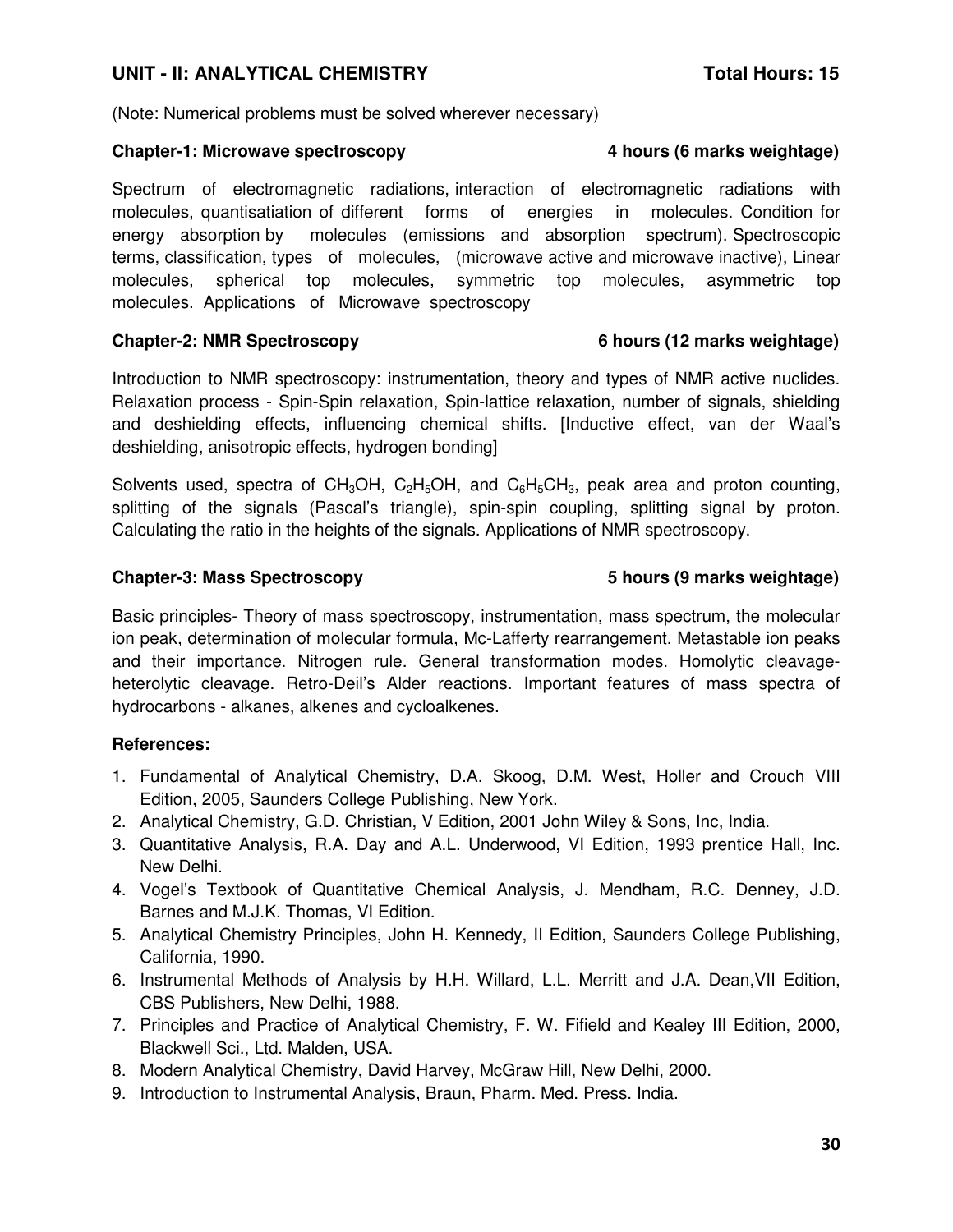## UNIT - III: INORGANIC CHEMISTRY **Total Hours: 15**

### **Chapter-1: Co-ordination Chemistry 10 hours (18 marks weightage)**

Double salts, complex salts, definition of terms-complex ion, ligand, co-ordination number, coordination sphere. Types of ligands with example-monodentate, bidentate, polydentate, Ambidentate and macro cyclic ligands (crown ethers, porphyrins).

Methods of detection of complex formation- conductivity, pH, colour, EAN rule for Stabilising of Complexs. Nomenclature of complex compounds. Isomerism in complex compounds: a) Structural isomerism-Ionization isomerism, hydrate isomerism, linkage isomerism and coordinate isomerism, b) Optical and geometrical isomerism in complex compounds with coordination number 4 and 6.

Stability of complex compounds- Stepwise stability constant, overall formation constant, factors influencing the stability of complexes-Nature of metal ion, nature of ligands, chelation and macrocyclic effects. Applications of complex formation in (a) Metallurgy (in the extraction of nickel and gold) (b) Qualitative and quantitative analysis.

### **Valance Bond Theory (VBT)**

Valence bond theory as applied to complexes- inner and outer orbital complexes. The structure and geometry of the following complexes to be discussed:

1.  $[Fe(CN)_{6}]^{2}$  2.  $[Fe(H_{2}O)_{6}]^{2}$  3.  $[MnCl_{4}]^{2}$  4.  $[Ni (CO)_{4}]^{2}$  5.  $[Cu (NH_{3})_{4}]^{2}$ 

Modification of VBT : Electroneutrality principle of  $[Be(H<sub>2</sub>O)]<sup>2+</sup>$  and back bonding effect with respect to  $[Ni(CO)<sub>4</sub>]<sup>2</sup>$ .

## **Crystal Field Theory (CFT)**

Splitting of d-orbitals in octahedral and tetrahedral fields, effect of weak and strong field ligands, spectrochemical series of ligands, crystal field stabilization energy and calculation of CFSE for different systems.

## **Chapter-2: Metal Carbonyls 5 hours (08 marks weightage)**

Definition, Preparation of chromium, iron, Manganese, Cobalt carbonyls, stability of carbonyls based on 18 electron rule, Structure and bonding of  $Cr(CO)_6$ ,  $Fe(CO)_5$ ,  $Mn_2(CO)_{10}$ , Uses of metal **Carbonyls** 

### **References:**

- 1. Principles of Inroganic Chemistry (UGC Syllabus), B.R. Puri, L.R. Sharma, K.C. Kalia, Milestone Publishers, New Delhi, India, 2008.
- 2. Advanced inorganic Chemistry by Gurudeep Raj and ChatwalAnand
- 3. Modern Inorganic Chemistry by R D Madan
- 4. Advanced inorganic Chemistry by Sathyaprakash ,Vol-2

### \*\*\*\*\*\*\*\*\*\*\*\*\*\*\*\*\*\*\*\*\*\*\*\*\*\*\*\*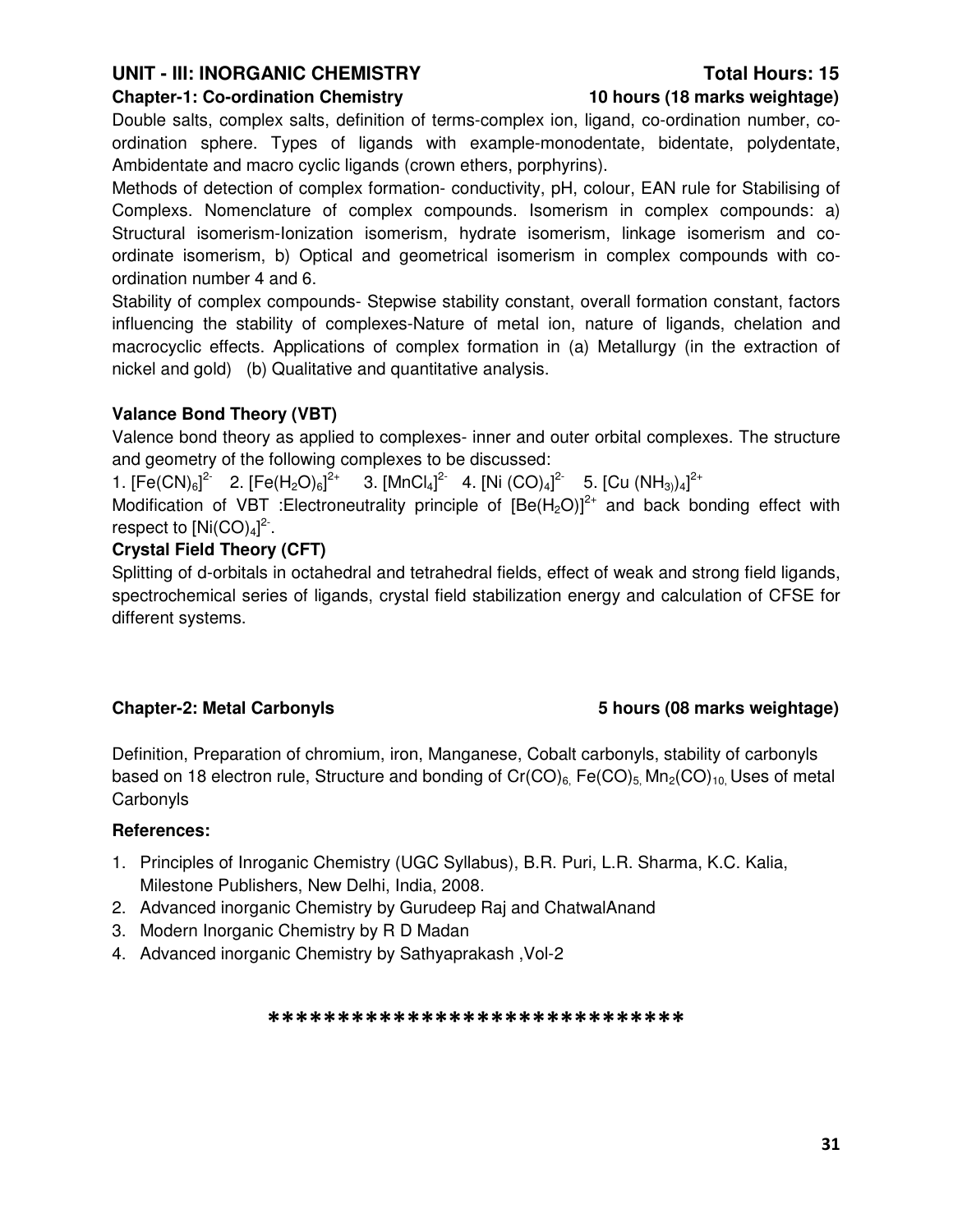# **SIXTH SEMESTER**

# **PAPER-VII: CHEMISTRY - VII Total Hours: 45**

## **UNIT - I: ORGANIC CHEMISTRY Total Hours: 15**

## **Chapter - 1: Stereochemistry of organic compounds 9 hours (17 marks weightage)**

Concept of isomerism, Optical isomerism, elements of symmetry, molecular chirality. Enantiomers, properties of enantiomers, optical isomerism in Lactic acid and tartaric acid. R and S notations. Optical activity due to helecity.

Diastereomers. Threo and erythrodiastereomers. Racemisation, resolution of racemic modifications (chemical and biological methods), Walden inversion, asymmetric synthesis.

Geometrical isomerism: Geometric isomerism in maleic acid and fumaric acid. Determination of their configurations. E and Z notations. Geometrical isomerism of oximes, Determination of configuration of oximes. Beckmann rearrangement. Conformational isomers of ethane, 1,2 dichloroethane and cyclohexane.

Classification of drugs.Synthesis of aspirin, paracetamol, tetracyclin.Use of choroquin.

## **Chapter-3: Retrosynthesis 3 hours (5 marks weightage)**

Retrosynthesis of benzocaine, 4-methoxy acetophenone, saccharin. Disconnection approach. General terms: synthon, synthetic equivalents and target molecule. General guidelines for disconnection.

## **References:**

- 1. I. L. Finar, Organic Chemistry, ELBS Longmann, Vol. I & II, 1984.
- 2. Alex V. Ramani, Leo A. Stanley, C. Mani, Stereochemistry, MJP Publishers.
- 3. Introduction to stereochemistry K. Mislow.
- 4. R. K. Bansal, Organic Reaction Mechanism, Wiley Eastern Limited, New Delhi, 1993.
- 5. J. March, Advanced Organic Chemistry, Wiley Interscience, 1994.
- 6. E. S. Gould, Mechanism and Structure in Organic Chemistry, Halt, Rinhart & Winston, New York, 1964.
- 7. Peter Sykes, A Guide book to mechanism in Organic Chemistry, Pearson Education India.
- 8. P.S. Kalsi, Stereochemistry and mechanism through solved problems, New Age International Publications.
- 9. Stuart Warren, Paul Wyatt, Organic Synthesis: The Disconnection Approach, John Wiley & Sons.
- 10. F. A. Carey and Sundberg, Advanced Organic Chemistry Part A & B, III Edition, Plenum Press, New York, 1990.
- 11. D. Nasipuri, Stereochemistry of Organic Compounds, II Edition, Wiley Eastern Limited, New Delhi, 1991.
- 12. S. K. Ghosh, Advanced General Organic Chemistry, Book and Allied (P) Ltd, 1998.

## **Chapter-2: Drugs 3 hours (5 marks weightage)**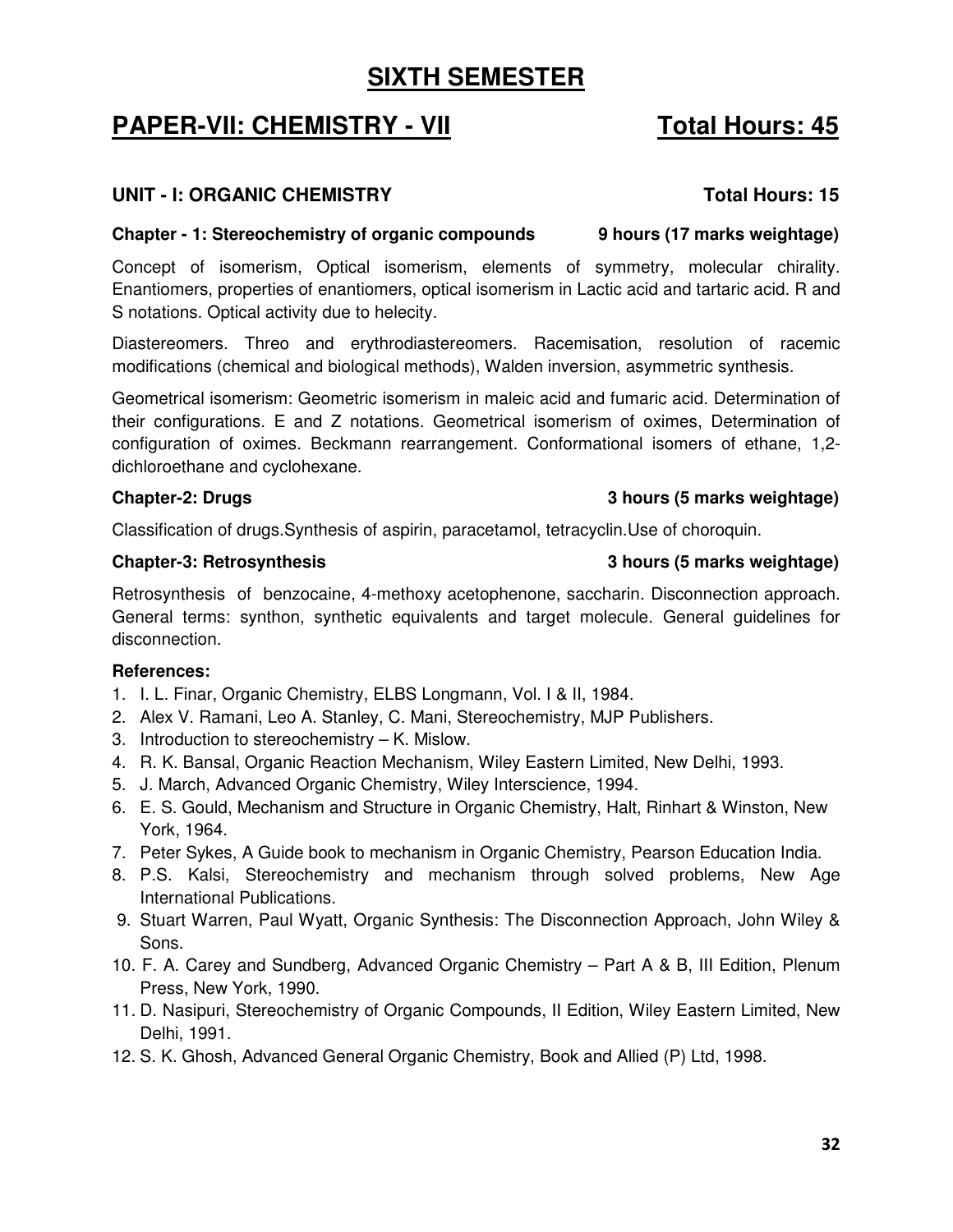## UNIT - II: PHYSICAL CHEMISTRY **The CHANGE OF STATE CONSTRUSS IS**

(Note: Numerical problems must be solved wherever necessary)

### **Chapter - 1: Physical Properties and Chemical Constitution**

### **6 hours (10 marks weightage)**

Additive properties, constitutive properties, additive-constitutive properties (definitions). Polarization: Induced, orientation and molar polarization. Clausius - Mossotti equation. Dipole moment and structure of molecules - planar and non-planar, differentiating between cis and trans isomers. Parachor: meaning and its use in determining chemical constitution and molecular structure. Molar refraction and its application in elucidating molecular structure. Brief account of magnetic properties - paramagnetic, diamagnetic and ferromagnetic systems. Magnetic susceptibility and its importance.

### **Chapter-2: Nanomaterials and Polymers 4 hours (8 marks weightage)**

Nanomaterials: General characteristics, a brief and elementary account of synthetic methods; bottom-up method, top-down method, examples (detailed mechanism is not required), general applications of nanomaterials.

Polymers: Definition, classification, degree of polymerization, expressions for number average and weight average molecular weights. Determination of molar mass of polymers by viscosity method (Ostwald's viscometric method).

# **Chapter-3: Surface and Interfacial Chemistry 5 hours (9 marks weightage)**

Adsorption; types of adsorption and adsorption isotherms, Solid-liquid interfaces: Gibbs adsorption isotherm (expression only). Solid-gas interfaces. – Langmuir isotherm (derivation), Temkin and BET isotherm (expression only). Determination of surface concentration of adsorbents using BET isotherm. Kinetics of enzymatic reactions: Michaelis-Menten equation, effect of temperature and pH.

- 1. Physical chemistry; R. L. Madan, G. D. Tuli, S. Chand & Co.
- 2. Principles of Physical Chemistry: Puri, Sharma and Pathania, Vishal Publishing House, Jalandhar, India, 2014.
- 3. Textbook of Physical Chemistry, Gurdeep Raj, Goel Publications
- 4. Elements of Physical Chemistry, B.R. Puri, L.R. Sharma, M.S. Pathania, I Edition, Vishal Publishing House, Jalandhar, India, 2013.
- 5. A Textbook of Physical Chemistry, Volume 2, K L Kapoor, Mc.Millan Publishers India Limited.
- 6. Physical Chemistry, T.W. Atkins, Oxford University Press.
- 7. Physical Chemistry A Molecular Approach, Donald A. McQuarrie, John D. Simon, III Edition (Viva Student Edition), Viva Books Pvt. Ltd., New Delhi.
- 8. Principles of Physical Chemistry, S. H. Maron, C. F. Prutton, Mc.Millan Publishers India Limited.
- 9. Electrochemistry, B.K. Sharma , Krishna Prakashan Media (p) Ltd.
- 10. An Introduction to Electrochemistry, Samuel Glasstone, Litton Educational Publishing, Inc., New York.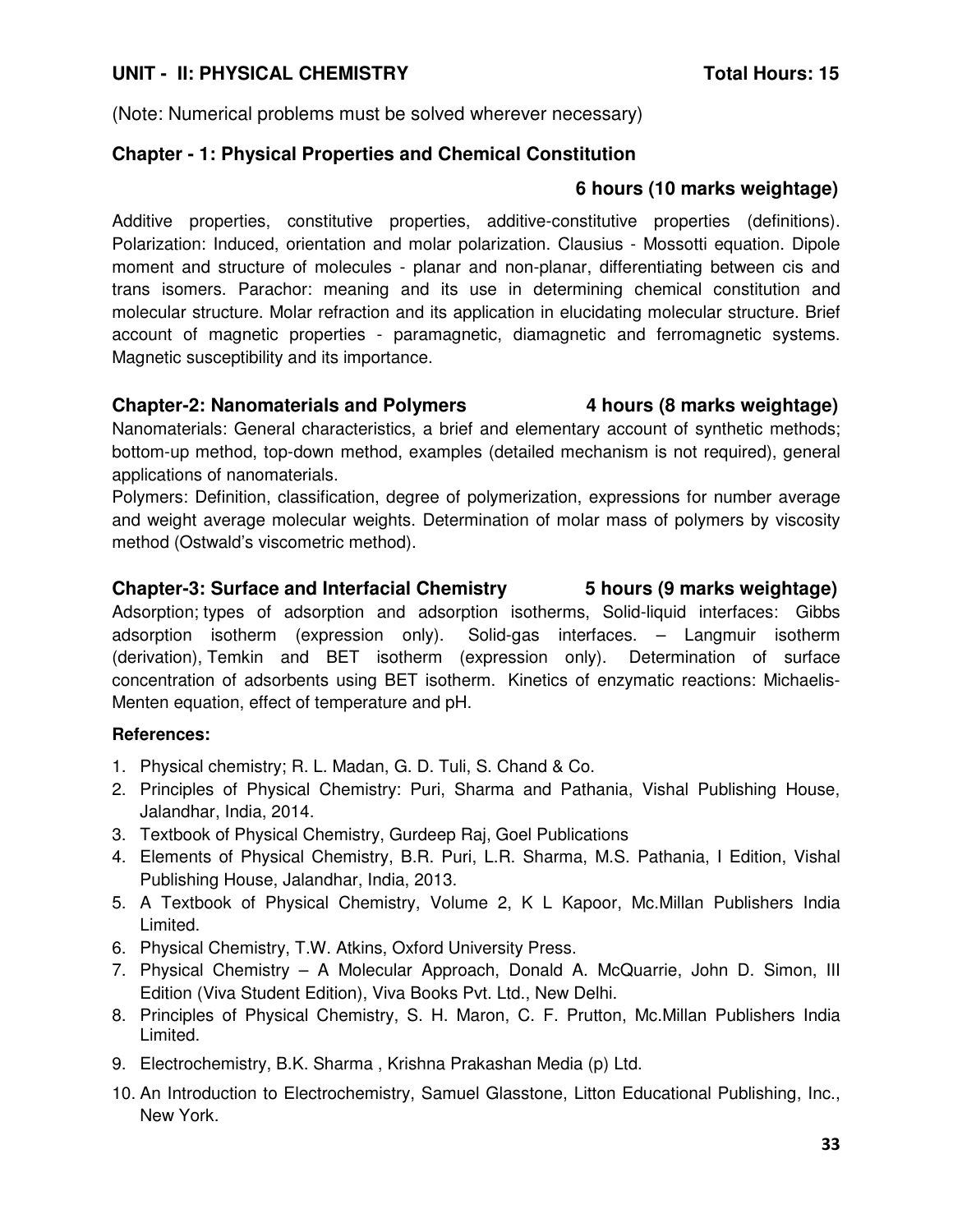- 11. New Directions in Solid State Chemistry, C.N.R.Rao, J. Gopalakrishna, Cambridge University Press.
- 12. Introduction to nanoscience, Gabor L. Hornyak, Joydeep Dutta, Harry F.Tibbals, Anil K. Rao, CRC Press.
- 13. Nanotechnology, S.Shanmugam, MJP Publishers, Chennai (2010).
- 14. A Handbook on Nanochemistry, Patrick Salomon, Dominant Publishers and Distributers, New Delhi.
- 15. Nanotechnology: Importance and applications, M.H. Fulekar, IK International.
- 16. Supramolecular chemistry- Concepts and Perspectives, J.M. Lehn, Wiley-VCH.
- 17. Physical Chemistry, K. K. Padmanabha, Lakshmi Printing & Publishing House, Mysore.

## UNIT - III: ANALYTICAL CHEMISTRY **The Contract of Contract CHEMISTRY** Total Hours: 15

(Note: Numerical problems must be solved wherever necessary)

**Chapter-1: Radio Chemical Methods of Analysis 8 hours (10 marks weightage)**  Radiation dose, G-value primary and secondary processes, radiolysis of water vapour, Dosimeter-Fricke dosimeter and ceric sulphate dosimeter, Introduction, nature of radioactivity, radiometric units, detection and measurement of radioactivity, disintegration, rate of disintegration, radioactive traces, tracer techniques, applications in analytical chemistry, isotopic dilution analysis, activation analysis, radiometric analysis and applications.

**Chapter-2: Thermal methods of analysis 4 hours (10 marks weightage)**  Introduction, thermogravimetric analysis (TGA), types of thermogravimetric analysis, principle and method. Automatic thermogravimetric analysis, instrumentation, types of recording thermobalances, Introduction, instrumentation and application of DSC and DTA.

**Chapter-3: Kinetic methods of analysis 3 hours (6 marks weightage)**  Kinetics- the basics, Enzyme Catalysis properties of enzymes, enzyme inhibitors and activators, some examples of enzyme analysis.

- 1. Vogel's Text book of Quantitative Chemical Analysis- Revised by G. H. Jaffery, J. Bassett, J. Mendham and R. C. Denny ELBS, V Edition (1996).
- 2. Introduction to Instrumental Analysis R.D. Braun 1986.
- 3. Instrumental method of chemical analysis B.K. Sharma, Goel publishing House, Meerut 2000.
- 4. Instrumental method of analysis Willard, merit and Dean, VII Edition 1998.
- 5. Analytical Chemistry- Gray D. Christian, V Edition John Wiley and Sons, Inc.
- 6. Instrumental Methods of Chemical Analysis-B.K.Sharma, Goel publishing House, Meerut, 2000.
- 7. Quantitative Chemical Analysis- D. C. Harris, W. M. Freeman and Co., NY, USA, IVED, 1995.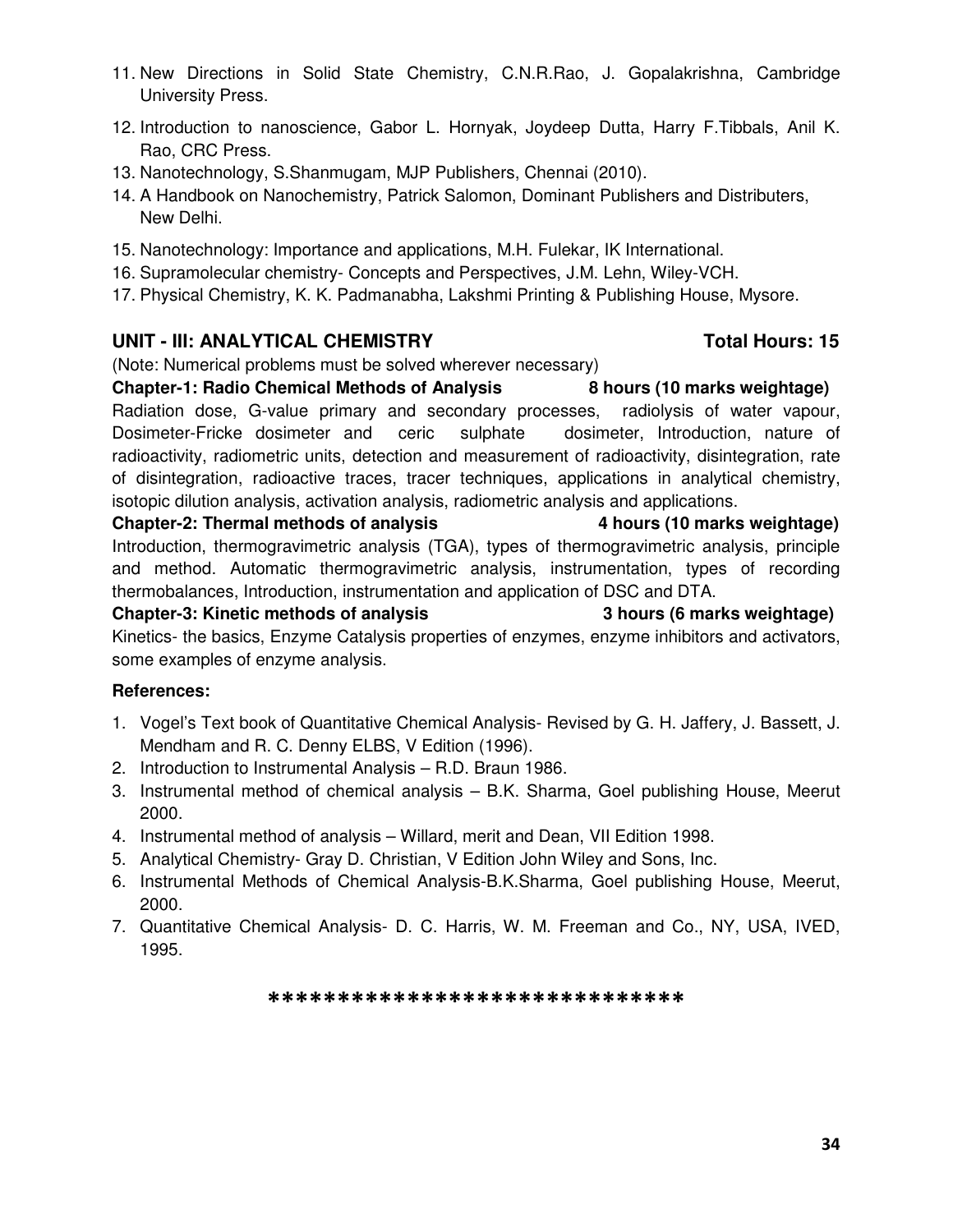# **SIXTH SEMESTER**

# **PAPER-VIII: CHEMISTRY - VIII Total Hours: 45**

## UNIT - I: INORGANIC CHEMISTRY **The CONSTRANT CONSTRANT CONSTRANT CONSTRANT CONSTRANT CONSTRANT CONSTRANT CONSTR**

### **Chapter-1: Inorganic polymers 5 hours (9 marks weightage)**

Silicones: Types, preparation (Linear, branched and cyclic), properties and applications. Fluorocarbons: Definition, examples, properties, manufacture of Teflon and uses. Phosphazenes: Preparation, properties and nature of bonding in triphosphazenes. S-N ring compounds  $(S_4N_4$  and  $S_2N_2)$ : Preparation, properties and uses.

### **Chapter-2 3 hours (5 marks weightage)**

### **Organometallic Compounds**

Definition, Classification, Based on Hepticity and Based on Group,18 electron rule, Structure of ferrocene and Chromocene.

### **Chapter-3: Bio-inorganic Chemistry 7 hours (13 marks weightage)**

Elements in biological systems- metals and nonmetals, bulk metals and trace metals. Iron: Coordination environment in Heame, Role of haemoglobin in oxygen transportation. Zinc: Zinc containing metalloenzymes- role of carbonic anhydrase and carboxy peptidase. Magnesium: Co-ordination environment in chlorophyll, skeletal structure of chlorophyll, role of chlorophyll in photosynthesis.Cobalt: Vitamin B<sub>12</sub>, Molybdenum: Nitrogenase.

### **References:**

- 1. Principles of Inroganic Chemistry (UGC Syllabus), B.R. Puri, L.R. Sharma, K.C. Kalia, Milestone Publishers, New Delhi, India, 2008.
- 2. Advanced Inorganic Chemistry by Gurudeep Raj and Chatwal Anand.
- 3. Modern Inorganic Chemistry by P L Sony.
- 4. A text book of Industrial Chemistry by B K Sharma.
- 5. A text book of Bioinorganic chemistry by Hussain Reddy.

## **UNIT - II: ORGANIC CHEMISTRY CONSTRANT CONSTRANT CONSTRANT CONSTRANT CONSTRANT CONSTRANT CONSTRANT CONSTRANT CONSTRANT CONSTRANT CONSTRANT CONSTRANT CONSTRANT CONSTRANT CONSTRANT CONSTRANT CONSTRANT CONSTRANT CONSTRANT CO**

## **Chemistry of Natural products.**

Classification and nomenclature of carbohydrates. Monosaccharides- Mechanism of formation of osazone from glucose and fructose. Inter-conversion of glucose and fructose. Chain lengthening and chain shortening of aldoses, configuration of glucose and fructose. Epimerization (conversion of glucose into mannose).Formation of glycosides. Determination of ring size of  $D(+)$  glucose. Elucidation of cyclic structure of  $D(+)$  glucose. Constitution of  $D(+)$ Fructose. Determination of ring size of D(-) Fructose (six membered ring). Mechanism of mutarotation.

Disaccharides- Elucidation of structure of maltose and sucrose. Polysaccharides- Structure of starch and cellulose.

## **Chapter-1: Carbohydrates 5 hours (8 marks weightage)**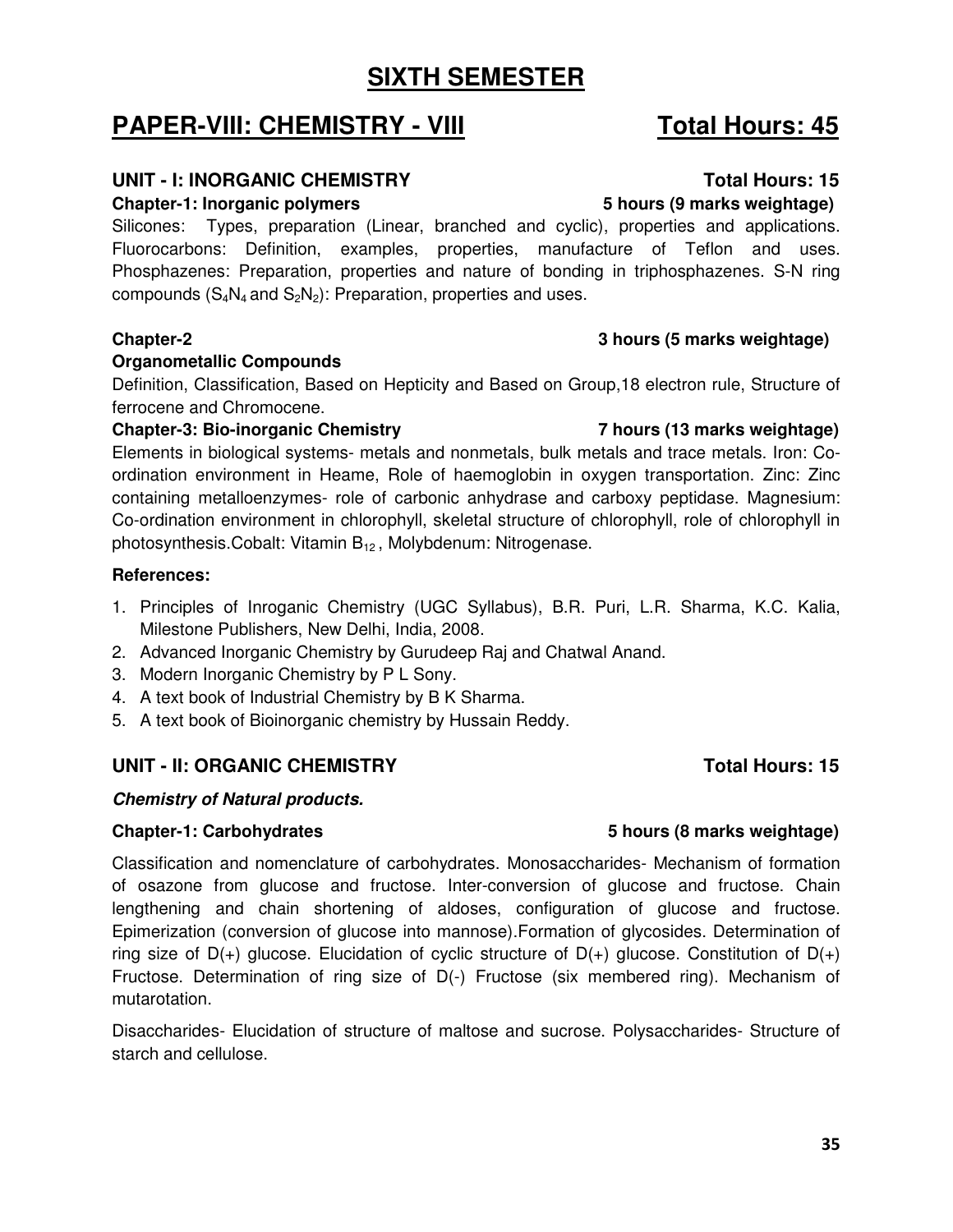## **Chapter-2: Amino acids and proteins 4 hours (7 marks weightage)**

Definitions and classification of amino acids, synthesis of amino acids by Gabriel phthalimide, malonic ester and Strecker's method of synthesis.

Properties and reactions- Zwitter ion and isoelectric points. Ninhydrin and Biuret tests.

Peptides: peptide bond, carbobenzoxy method of synthesis of peptides.

Proteins: Classification based on composition and structure: primary and secondary structures of proteins. Denaturation of proteins.

## **Chapter-3: Alkaloids 2 hours (4 marks weightage)**

Definition, method of isolation, structural elucidation of nicotine and its synthesis by Spath process. Structure and uses of atropine and cocaine.

## **Chapter-4: Terpenes 2 hours (4 marks weightage)**

Classification and isolation. isoprene rule, structure of menthol, camphor, geraniol, α-terpineol and zingiberene. Structural elucidation of citral and its synthesis from methyl heptenone.

## **Chapter-5: Enzymes and nucleic acids 2 hours (4 marks weightage)**

Classification, active site, factors affecting activity of enzymes with explanation. Mechanism of enzyme catalysis (chymotrypsin as example).

Synthesis of nucleosides and nucleotides.Hydrogen bonding in DNA.

- 1. O. P. Agarwal, Chemistry of Organic Natural Products, Vol 1 and 2, Goel Pub. House, 2002.
- 2. Gurdeep Chatwal, Chemistry of Organic Natural Products, Vol 1 and 2, Goel Pub. House, 2002.
- 3. Bahl and Arun Bahl, Advanced Organic Chemistry, S. Chand and Sons, New Delhi, 2005.
- 4. Lubert Stryer, Biochemistry, W. H. Freeman and company, New York, 1975.
- 5. Robert L.Caret, Katherine J. Denniston, Joseph J. Topping, Principles and Applications of organic and biological chemistry, WBB publishers, USA, 1993.
- 6. J. L. Jain, Biochemistry, Sultan Chand and Co.1999
- 7. A. Mazur and B. Harrow, Text book of Biochemistry, 10th Edition, W.B. Saunders Co., Philadelphia, 1971.
- 8. Paula Yurkanis Bruice, Organic Chemistry, III Edition, Pearson Education, Inc. (Singapore), New Delhi, reprint, 2002.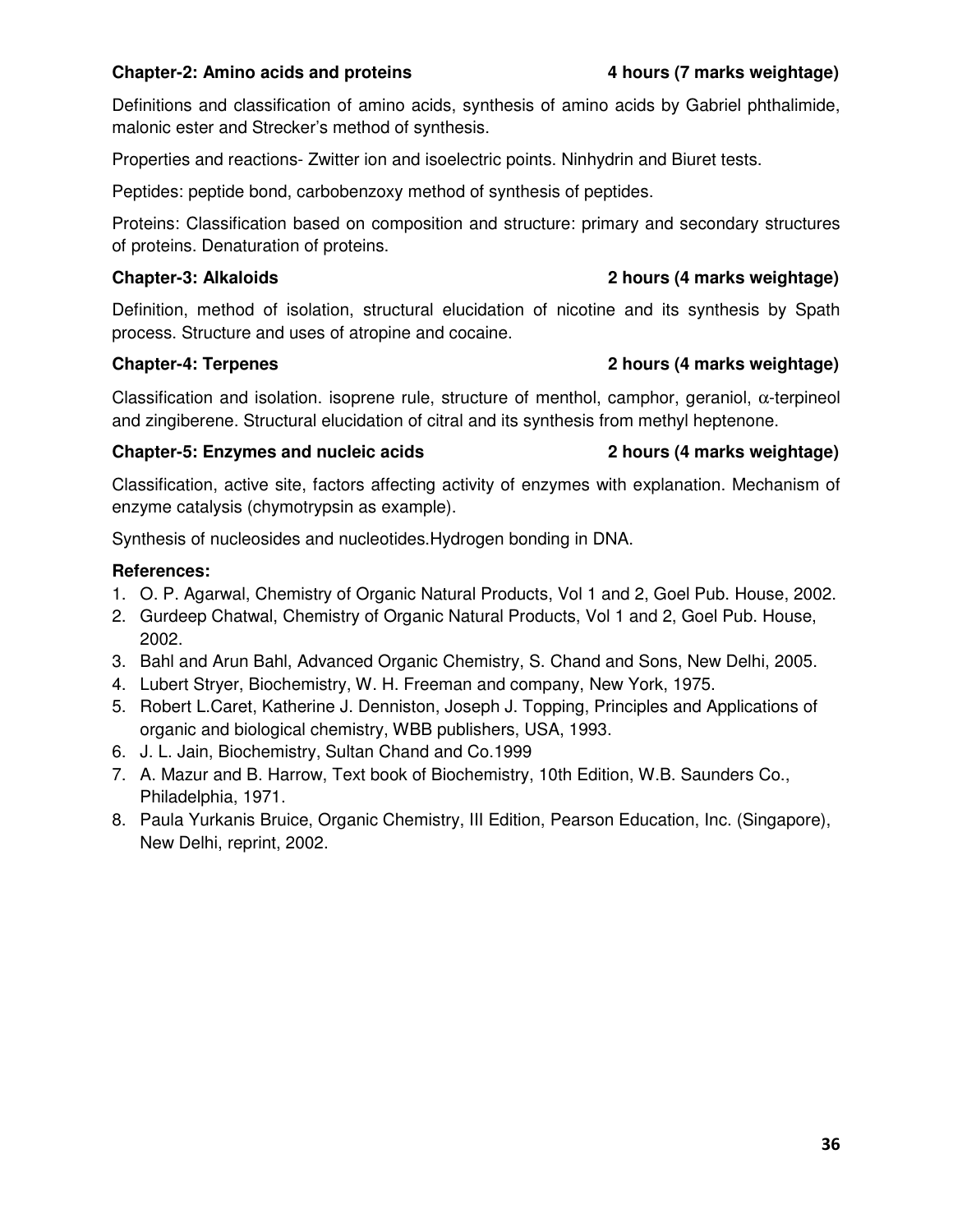## UNIT - III: PHYSICAL CHEMISTRY **The CONTRACT CONSTRUSS IN TRACTA**

(Note: Numerical problems must be solved wherever necessary)

## **Chapter-1: Thermodynamics-II: 6 hours (10 marks weightage)**

Clausius-Clapeyron equation (derivation) and its applications. Nernst heat theorem; statement and concept of residual entropy, evaluation of absolute entropy. Third law of thermodynamics. Partial molar quantities; Concept of chemical potential, variation of chemical potential with temperature and pressure, derivation of Gibbs-Duhem equation, Duhem-Margules equation and its application.

## **Chapter-2: Elementary Quantum Mechanics 4 hours (7 marks weightage)**

Physical interpretation of the wave function. Postulates of quantum mechanics, Schrödinger wave equation based on the postulates of quantum mechanics and its importance. Eigen values and Eigen functions, Hamiltonian operator. Application of Schrödinger equation to Particle in a one dimensional box (derivation).

## **Chapter-3: Statistical Thermodynamics 5 hours (9 marks weightage)**

Energy states: macro and microstates, Limitation of classical thermodynamics, Distinguish between classical mechanics and statistical mechanics. Sterling approximation, derivation of Maxwell–Boltzmann statistics, statistical interpretation of entropy, application of statistics to gases-monoatomic ideal gas (No derivations). Partition functions and thermodynamic parameters, expressions for translational, rotational, vibrational and electronic partition functions, enthalpy, energy, Gibbs free energy.

## **References:**

- 1. Physical chemistry; R. L. Madan, G. D. Tuli, S. Chand & Co.
- 2. Principles of Physical Chemistry: Puri, Sharma and Pathania, Vishal Publishing Co.
- 3. A Textbook of Physical Chemistry, Volume 2, K L Kapoor, Mc. Millan publishers India Limited.
- 4. A Textbook of Physical Chemistry, A. S. Negi, New age
- 5. Physical Chemistry, K. J. Laidler and J. M. Meiser, III Edition, Houghton Mifflin Comp., New, York, International Edition.
- 6. Industrial Electrochemistry, D. Pletcher and F.C. Walsh, Chapman and Hall, II Edition, 1984.
- 7. Physical Chemistry, T.W. Atkins, Oxford University Press
- 8. Advanced Physical Chemistry, D. N. Bajpai, S. Chand & Co.
- 9. Quantum Chemistry, R.K. Prasad, 4<sup>th</sup> Edition, New Age International Publishers, New Delhi.
- 10. Quantum Mechanics for Chemists, David O. Hayward, The Royal Society of Chemistry, UK.
- 11. Quantum Chemistry, John P. Lowe, Kirk A. Peterson, III Edition, Academic Press, London, UK.
- 12. Quantum Chemistry, Donald A. McQuarrie, I Indian Edition, Viva Books Pvt. Ltd., New Delhi.
- 13. Quantum Chemistry, Ira N. Levine, V Edition, Pearson Education Pvt. Ltd., New Delhi.

## \*\*\*\*\*\*\*\*\*\*\*\*\*\*\*\*\*\*\*\*\*\*\*\*\*\*\*\*\*\*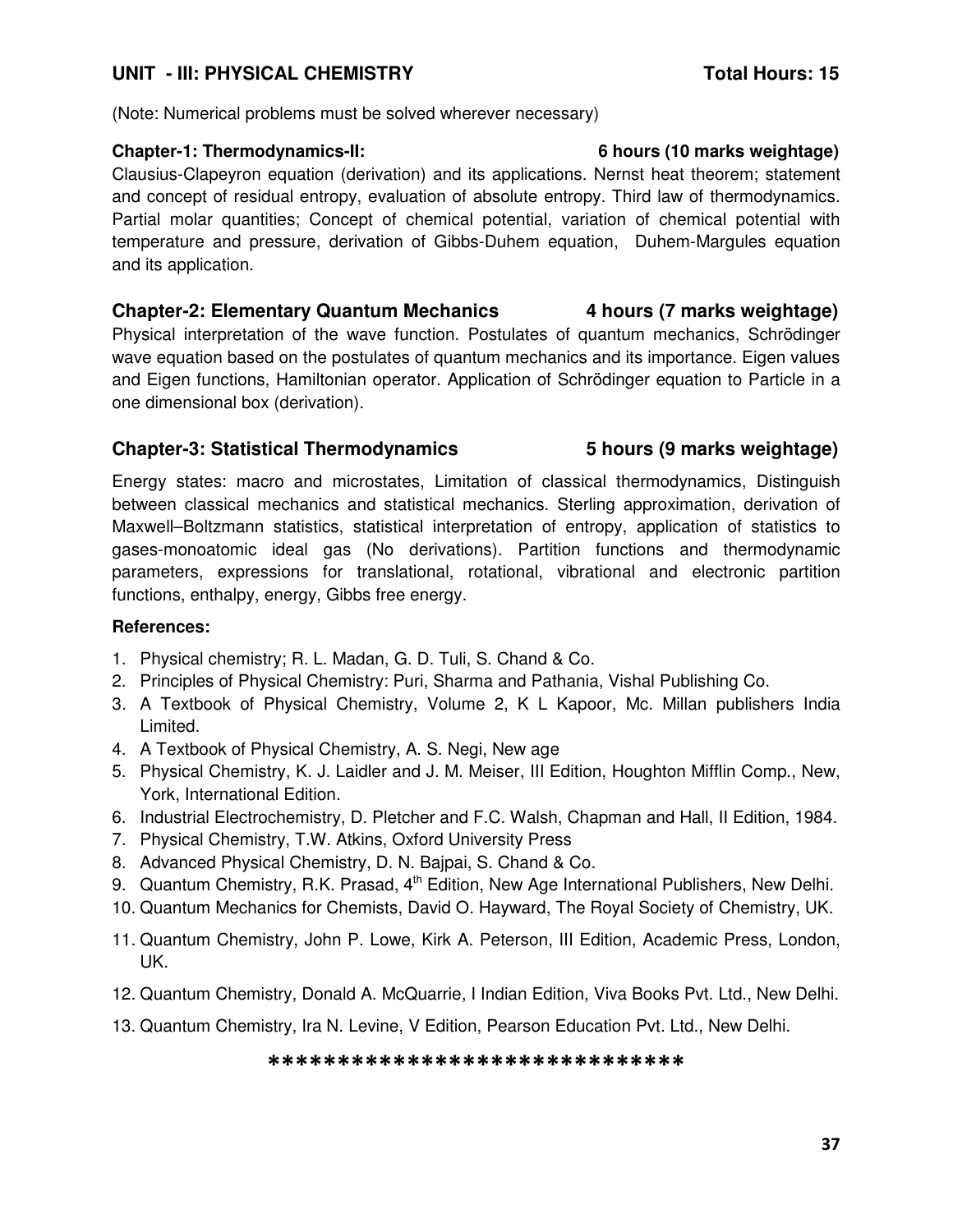# **KUVEMPU UNIVERSITY**

# **PRACTICALS FOR B.Sc. COURSE (CHEMISTRY)- 2016**

## **FIRST SEMESTER - PRACTICALS (3 HOURS PER WEEK)**

## **PAPER - I: VOLUMETRIC ANALYSIS**

- 1. Calibration of pipette, burette, standard flask (100mL).
- 2. Preparation of standard solution of Sodium carbonate, standardization of HCl and estimation of NaOH.
- 3. Preparation of standard solution of potassium biphthalate, standardization of sodium hydroxide solution and estimation of  $HCl/H<sub>2</sub>SO<sub>4</sub>$ .
- 4. Preparation of standard solution of oxalic acid, standardization of KMnO<sub>4</sub> solution and estimation of Mohr's salt solution.
- 5. Preparation of standard Mohr's salt solution, standardization of  $K_2Cr_2O_7$  and estimation of Ferric chloride solution (diphenylamine indicator).
- 6. Preparation of standard solution of ZnSO4,standardization of EDTA and estimation of hardness of water.
- 7. Preparation of standard solution of  $K_2Cr_2O_7$ , standardization of sodium thiosulphate solution and estimation of copper in copper sulphate solution.
- 8. Estimation of available chlorine in bleaching powder.
- 9. Determination of acetic acid in commercial vinegar using NaOH.
- 10. Determination of alkali content antacid tablet using HCl.
- 11. Estimation of calcium content in a sample Eg., chalk as calcium oxalate.

## **Note: A minimum of EIGHT experiments must be performed and recorded.**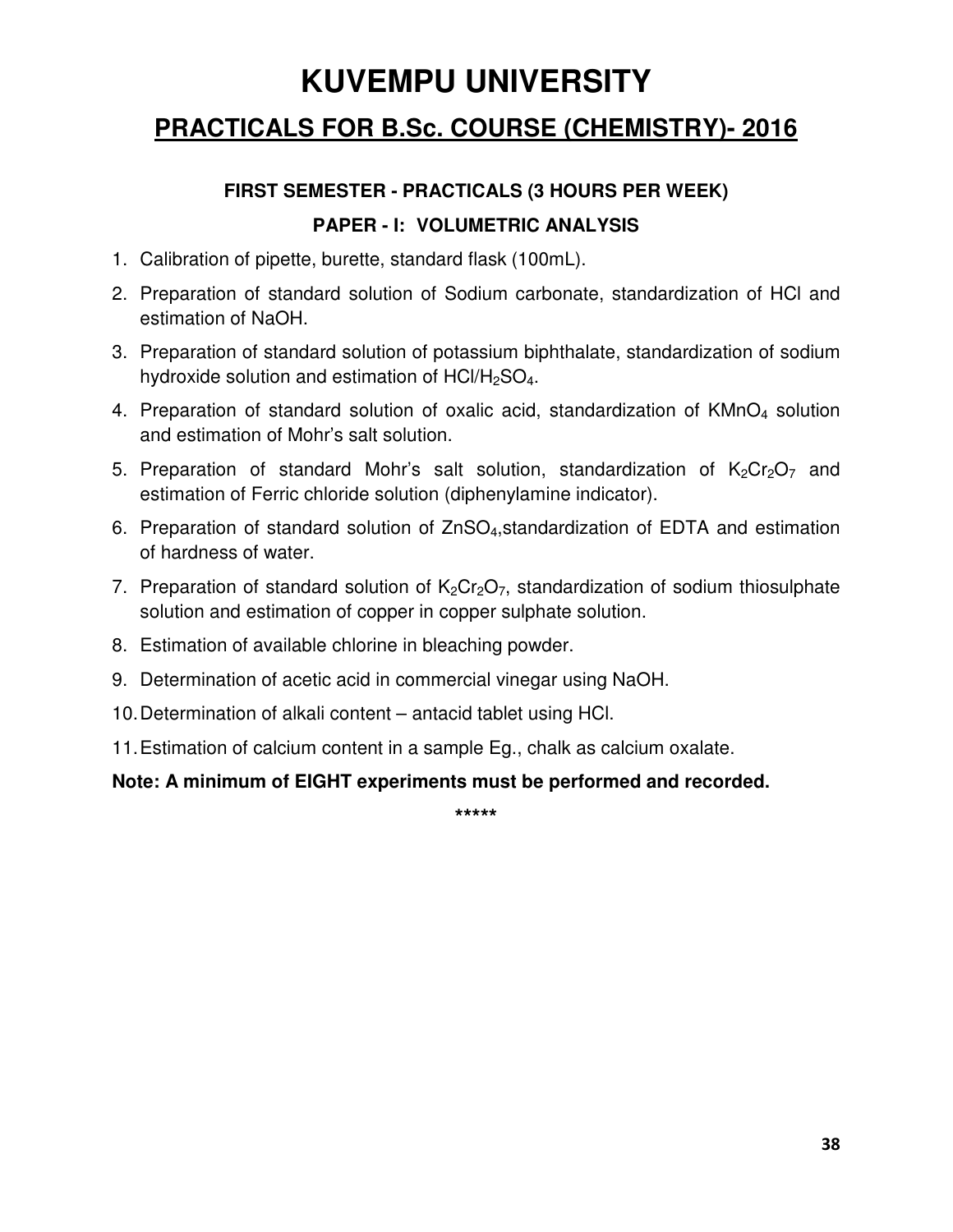## **SECOND SEMESTER - PRACTICALS (3 HOURS PER WEEK)**

## **PAPER - II: Inorganic Qualitative Analysis**

Systematic Semi-Micro Inorganic Qualitative Analysis of a salt mixture containing Two Cations and Two Anions.

The following radicals may be given:

**BASIC RADICALS:** (from amongst) Pb<sup>2+</sup>, Bi<sup>3+</sup>, Cd<sup>2+</sup>, Al<sup>3+</sup>, Zn<sup>2+</sup>, Mn<sup>2+</sup>, Ba<sup>2+</sup>, Sr<sup>2+</sup>, Ca<sup>2+</sup>,  $Mg^{2+}$ , Na<sup>+</sup>, K<sup>+</sup>, and NH<sub>4</sub><sup>+</sup>.

**ACID RADICALS:** (from amongst)  $CO_3^2$ , HCO<sub>3</sub>, SO<sub>3</sub><sup>2</sup>, S<sup>2</sup>, NO<sub>2</sub>, F, CI, Br, I, NO<sub>3</sub>,  $SO_4{}^2$ ,  $BO_3{}^3$ ,  $PO_4{}^3$ .

Experiment A: Preliminary Tests for acid and basic radicals in given samples.

Experiment B: Wet tests for Acid and Basic radicals in given samples.

Experiment C: Confirmatory tests.

## **Note:**

- 1. At least 10 unknown samples are to be analyzed by each student during the laboratory session.
- 2. The students have to write the equation and proper explanation wherever necessary.

\*\*\*\*

## **THIRD SEMESTER - PRACTICALS (3 HOURS PER WEEK)**

## **PAPER – III: Organic Qualitative Analysis**

**Qualitative analysis of Organic compounds [Monofunctional group]** 

## **The following compounds may be given:**

- 1. Urea
- 2. Oxalic acid
- 3. Aniline
- 4. o-Cresol
- 5. Benzoic acid
- 6. Benzaldehyde
- 7. Acetophenone
- 8. Chlorobenzene
- 9. Benzamide
- 10. Nitrobenzene
- 11. Toluene

**Note: A minimum of EIGHT experiments must be performed and recorded.** 

**Chemical equations have to be discussed for all tests.**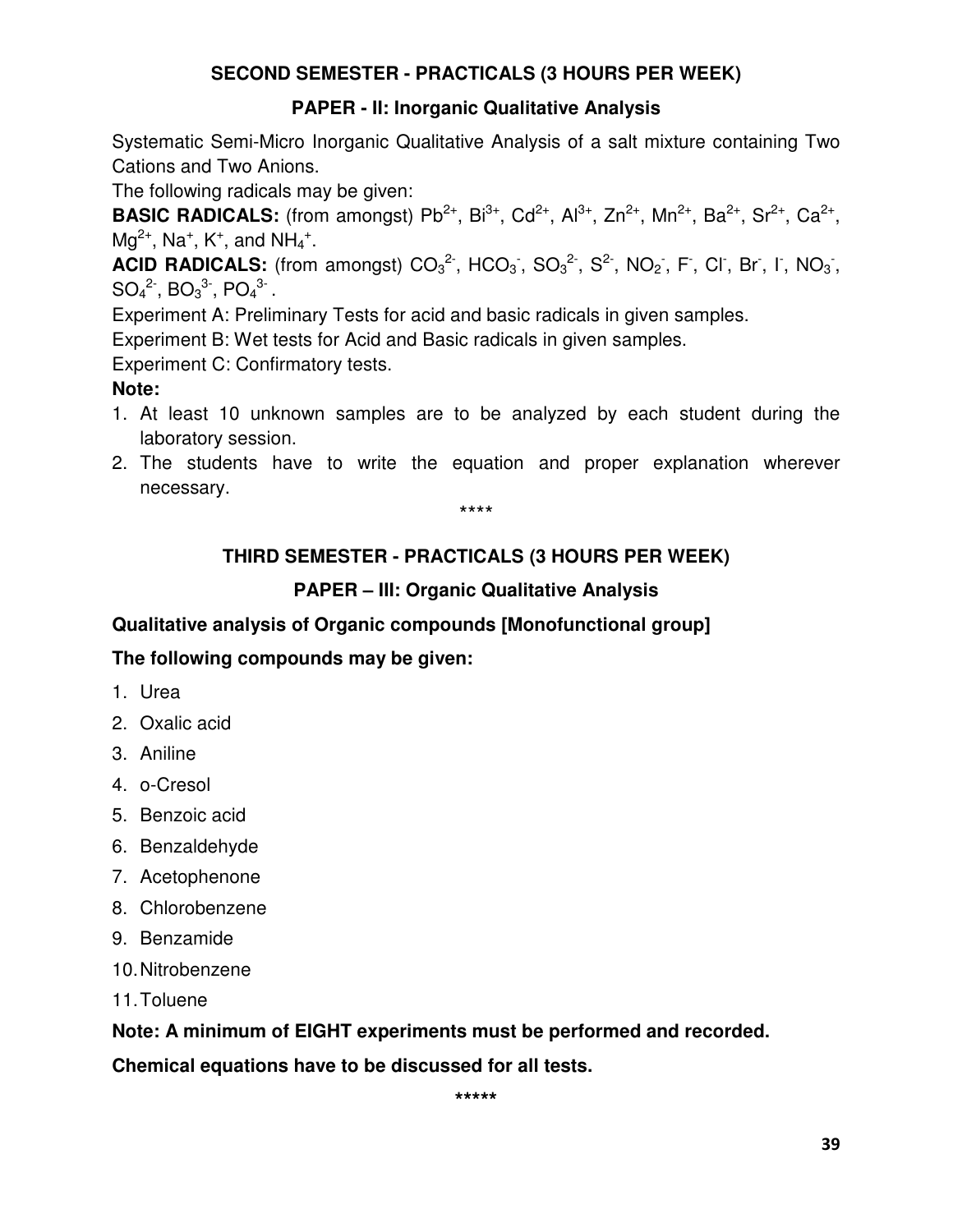## **FOURTH SEMESTER – PRACTICALS (3 HOURS PER WEEK)**

## **PAPER – IV: Chemistry Practicals - IV**

- 1. Determination of density using specific gravity bottle and viscosity of the given liquid by using Ostwald's viscometer.
- 2. Determination of density and surface tension of the given liquid by drop weight method using stalagmometer.
- 3. Determination of molecular weight of non volatile solute by Walker-Lumsden method.
- 4. Determination of percentage of given electrolyte in phenol water system by miscibility temperature method.
- 5. Determination of percentage of given binary mixture (Glycerol-water) by viscosity method.
- 6. Determination of rate constant of  $Fe^{3+}$  catalyzed decomposition of  $H_2O_2$ .
- 7. Determination of rate constant of saponification of ethyl acetate.
- 8. Determination of critical solution temperature of phenol water system.
- 9. Determination of transition temperature of given hydrate salt ( $Na<sub>2</sub>Si<sub>2</sub>O<sub>3</sub>5H<sub>2</sub>O$ ).
- 10. Identification of the given amino acid by paper chromatography.

11. Determination of rate constant of inversion of cane sugar by polarimeter method.

## **Note: A minimum of EIGHT experiments must be performed and recorded.**

\*\*\*\*\*

## **FIFTH SEMESTER - PRACTICALS (3 HOURS PER WEEK)**

## **PAPER – V: Gravimetric Analysis**

- 1. Estimation of Barium (from barium chloride solution) as Barium sulphate.
- 2. Estimation of Iron (from Mohr's salt solution) as Iron oxide.
- 3. Estimation of Aluminium (from potash alum solution) as Aluminium oxide.
- 4. Estimation of Nickel (from Nickel ammonium sulphate solution).as Nickel dimethylglyoximate.
- 5. Estimation of Copper (from copper sulphate solution).as Cuprous thiocyanate.
- 6. Estimation of Zinc (from zinc sulphate solution) as Zinc oxinate..
- 7. Estimation of sulphate (from barium chloride solution) as Barium sulphate.
- 8. Estimation of Magnesium (from magnesium sulphate solution) as **Magnesium oxinate.**

## **Note: All the above experiments must be performed and recorded.**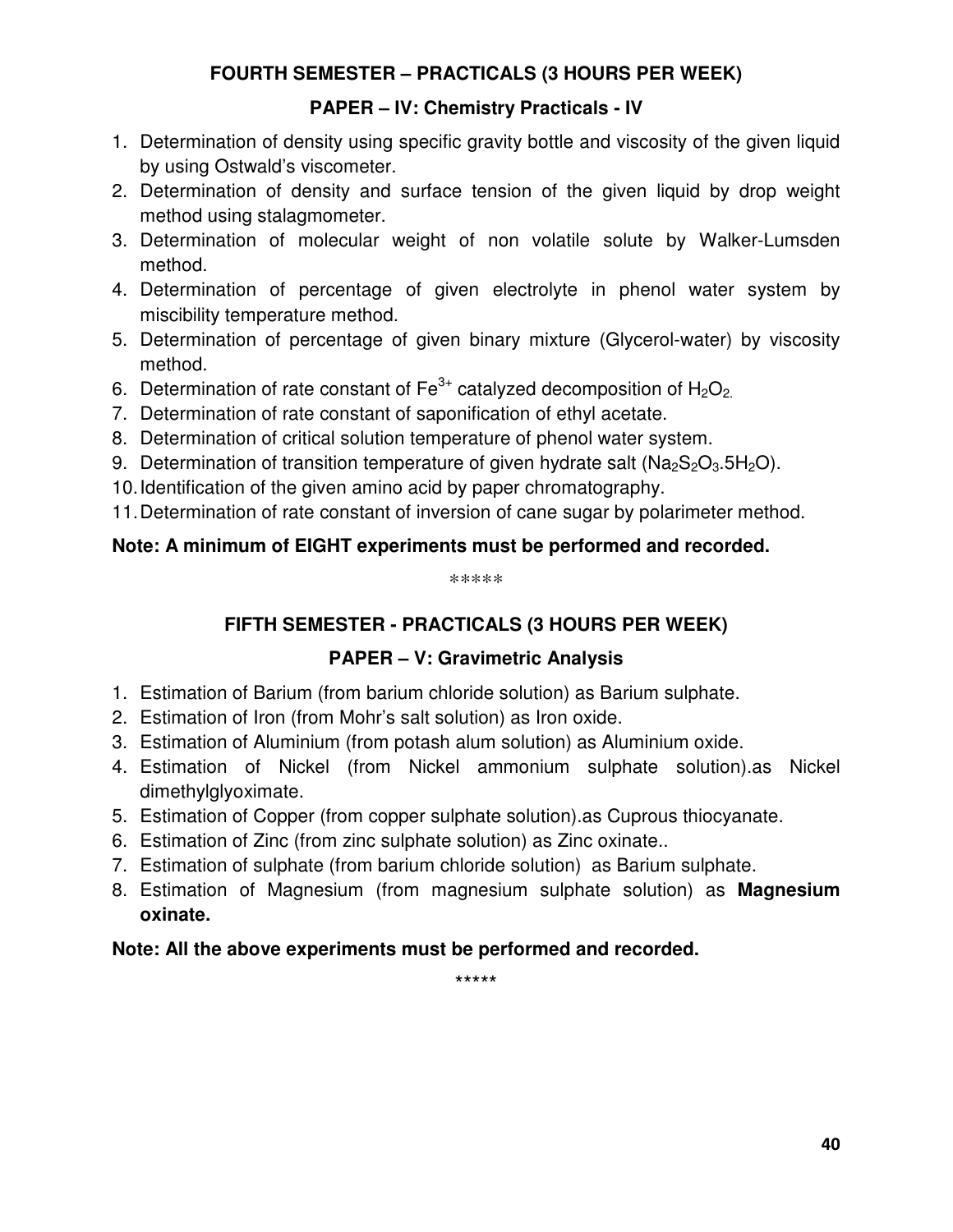## **V SEMESTER – PRACTICALS (3 HOURS PER WEEK)**

## **PAPER – VI: Organic preparation and estimation**

## **Part-A: Preparation**

- 1. Preparation of acetanilide from aniline.
- 2. Preparation of m-dinitro benzene from nitrobenzene. (Example for nitration reaction)
- 3. Preparation of benzoic acid from benzaldehyde. (Example for oxidation reaction)
- 4. Preparation of p-bromo acetanilide from acetanilide. (Example for bromination reaction)
- 5. Preparation of azo dye from aniline. (Example for coupling reaction)

## **Note: A minimum of FOUR experiments must be performed and recorded.**

## **Part-B: Estimation**

- 1. Determination of Phenol.
- 2. Determination of Aniline.
- 3. Determination of Glycine.
- 4. Determination of Citric acid.
- 5. Determination of Amide.

**Note: A minimum of FOUR experiments must be performed and recorded.** 

**\*\*\*\*\*** 

## **SIXTH SEMESTER - PRACTICALS (3 HOURS PER WEEK)**

## **PAPER – VII: Chemistry Practicals - VII Part-A**

- 1. Determination of percentage composition of a binary mixture of organic liquids by using Abbe's Refractometer
- 2. Determination of rate constant of inversion of cane sugar by Polarimeter.
- 3. Determination of cell constant (0.1N KCl solution to be prepared by students) and determine the equivalent conductance of the given electrolyte solution by using conductivity bridge.
- 4. Determination of cell constant (0.1N KCl solution to be prepared by students) and determine the equivalent conductance at infinite dilution for weak electrolyte of given

solution.

- 5. Potentiometric titration of Mohr's salt solution v/s Potassium dichromate/Potassium permanganate solution
- 6. Potentiometric titration of Hydrochloric acid v/s Sodium hydroxide.

## **Note: A minimum of FOUR experiments must be performed and recorded.**